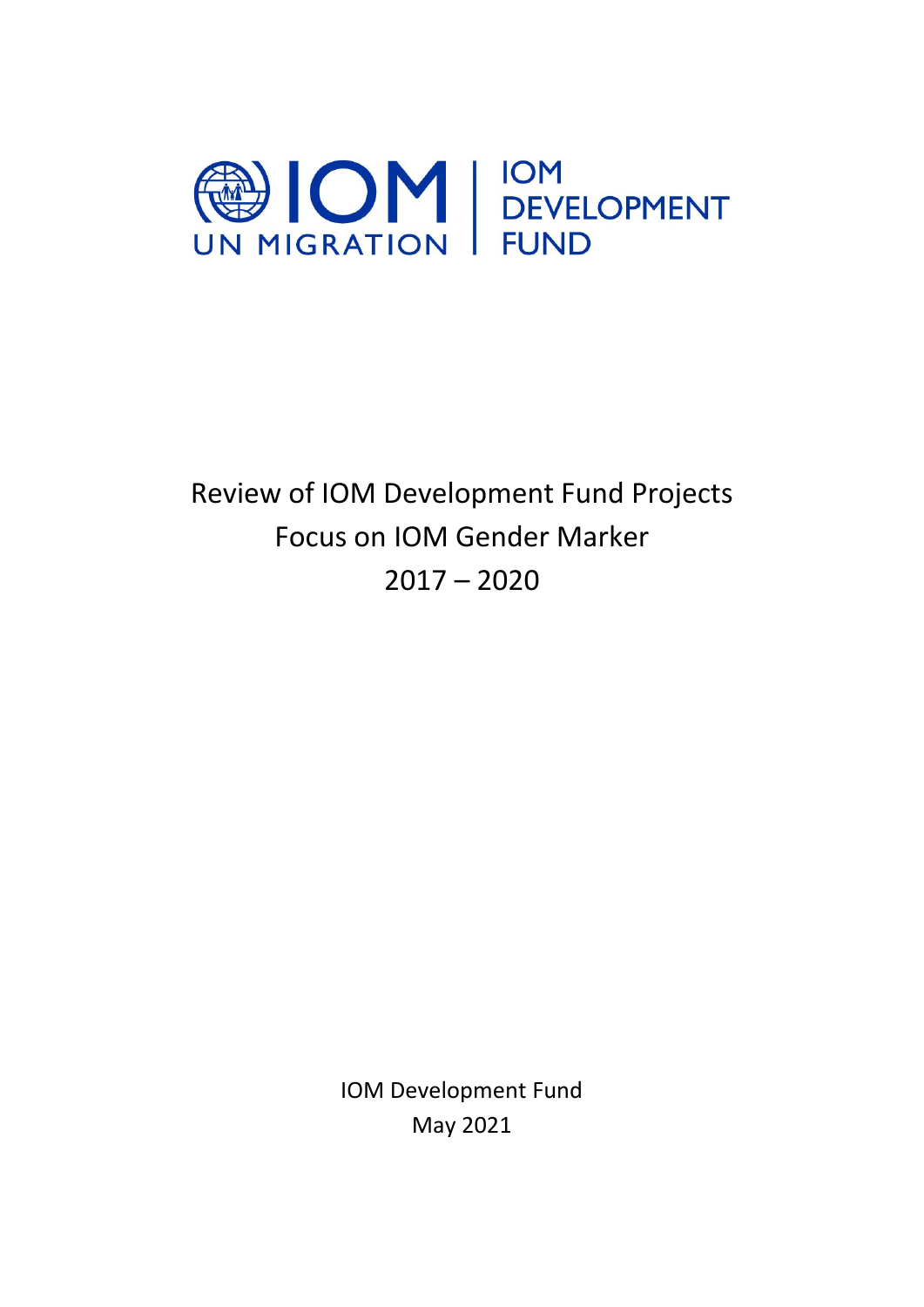# <span id="page-1-0"></span>**TABLE OF CONTENTS**

| 1. |  |  |  |  |  |
|----|--|--|--|--|--|
| 2. |  |  |  |  |  |
| 3. |  |  |  |  |  |
| 4. |  |  |  |  |  |
|    |  |  |  |  |  |
| 1. |  |  |  |  |  |
| 2. |  |  |  |  |  |
| 3. |  |  |  |  |  |
|    |  |  |  |  |  |
| 1. |  |  |  |  |  |
| 2. |  |  |  |  |  |
| 3. |  |  |  |  |  |
| 4. |  |  |  |  |  |
| 5. |  |  |  |  |  |
| 6. |  |  |  |  |  |
| 7. |  |  |  |  |  |
| 8. |  |  |  |  |  |
|    |  |  |  |  |  |
|    |  |  |  |  |  |
|    |  |  |  |  |  |
|    |  |  |  |  |  |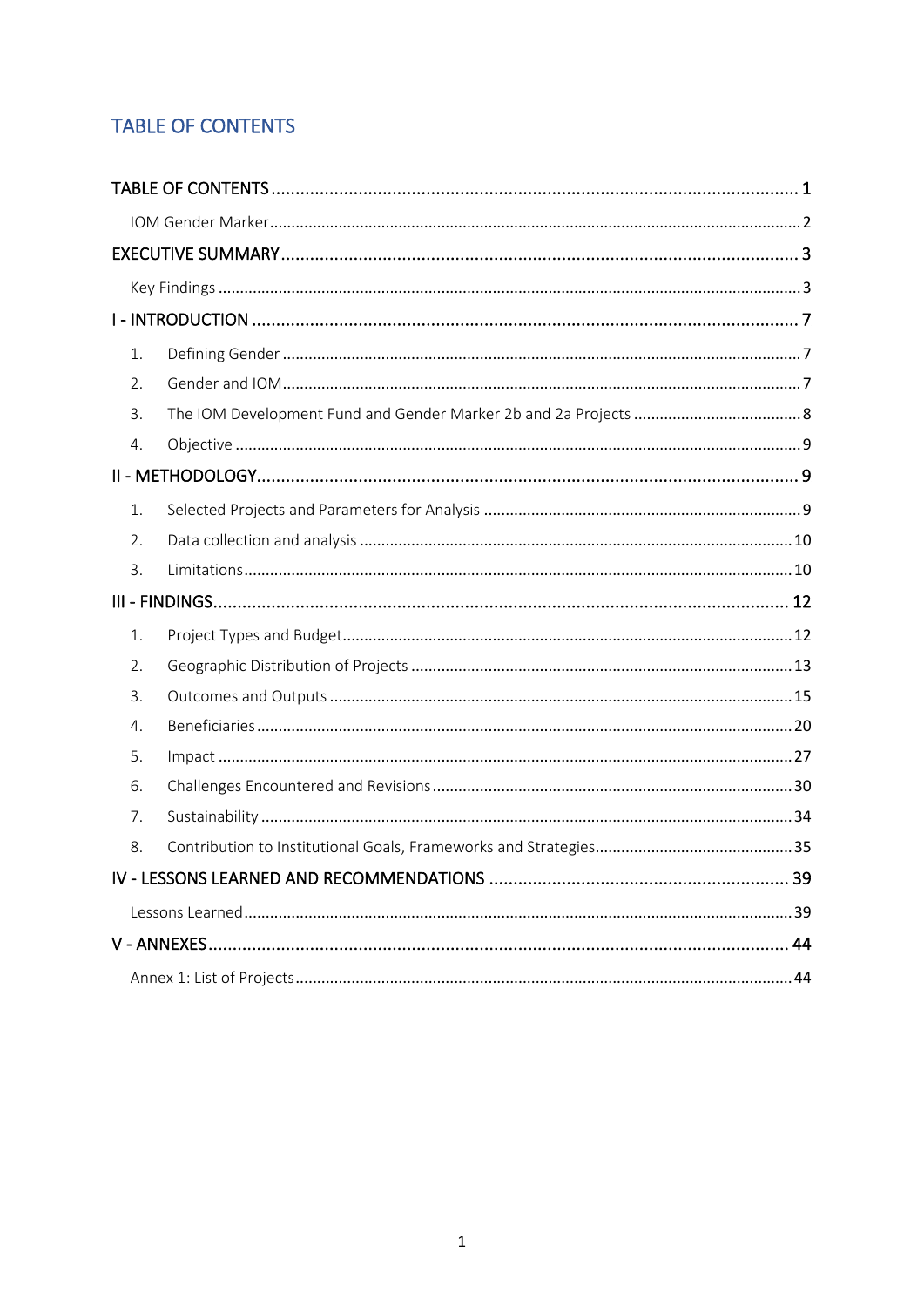### <span id="page-2-0"></span>IOM Gender Marker

The [IOM Gender Marker](https://intranetportal/Pages/ControlNo.aspx?controlNo=MA/GCU/00010) is a tool that assesses to what extent IOM projects effectively integrate gender and age considerations.<sup>1</sup> It aims to foster assistance that is more sensitive to the different needs and capacities of women, girls, boys, and men, inclusive of those identifying as LGBTQI+, of different ages, by tracking gender- and age-sensitive actions and financial allocations. A coding system is set out for gender, along with more general guidance on age:

**2b:** Projects that include gender in the assessment, outputs and activities **and** whose objective targets a gender group and/or a gender inequality issue.

**2a:** Projects that include gender in the needs assessment, outputs, and activities **but** whose objective **does not** target a gender group and/or a gender inequality issue.

**1:** Projects that include gender in **only one or two** of the following: needs assessment, outputs, activities.

**0:** Projects that **do not** include gender in any of the following: needs assessment, outputs, activities.

The IOM Gender Marker code is mandatory for all projects and project developers are responsible for entering it on PRIMA upon submitting their project document for endorsement.

Once the project is submitted for endorsement, the Regional Technical Specialist (RTS) verifies the code. When the RTS disagrees with the coding given by the project developer, the project is returned with an explanation as to why it is considered that a different code should be provided. The project developer reviews the explanation and either changes the code accordingly, modifies the project proposal to correspond to the original code, or explains in more detail to the endorser why they think the rating should stand. At times, project developers and RTSs code proposals as 0 or 1. When this happens, the IOM Development Fund Unit reviews and revises the proposals to ensure the project reaches **a minimum of 2a in all project applications**.

In addition, the project developer must insert the beneficiary disaggregation at proposal development phase. During project implementation and reporting phases, the project manager and the IOM Development Fund monitor the progress and beneficiary information. An ex-post evaluation is conducted six to twelve months after project implementation to also evaluate cross-cutting themes considerations including gender mainstreaming.

<sup>1</sup> IOM Gender Marker Guide (2018). Available at:<https://intranetportal/Pages/ControlNo.aspx?controlNo=MA/GCU/00010>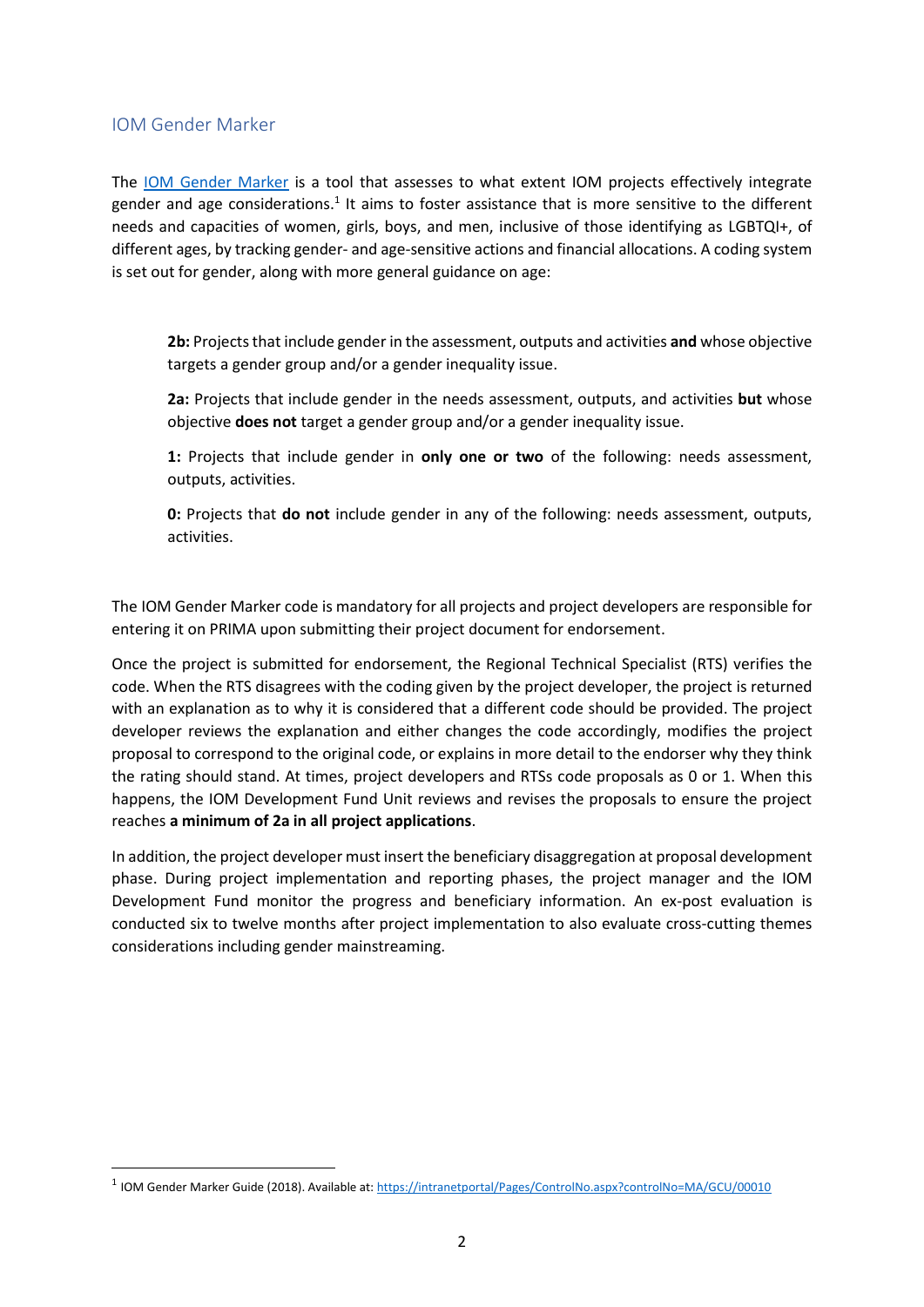# <span id="page-3-0"></span>EXECUTIVE SUMMARY

This review assessed Gender Marker 2b projects and a selection of 2a projects funded by the IOM Development Fund between 2017 and 2020. Gathering insight from 27 selected projects, the purpose of the review was to identify best practices and share lessons learned, in order to provide recommendations to better inform future 2b and 2a projects and to contribute to IOM's annual report on progress implementing the UN System-wide Action Plan on Gender Equality and the Empowerment of Women (UN-SWAP). The review is evidence of the IOM Development Fund's ongoing commitment to promote and achieve gender equality.

# <span id="page-3-1"></span>Key Findings

- The IOM Development Fund supported eight 2b projects and over 250 2a projects between 2017 and 2020.
- Of the sample projects, **79** per cent of completed projects met all of their planned outcomes and outputs that made reference to gender. Key challenges included the change of governmental counterparts and Covid-19 restrictions, requiring **50** per cent of the sample projects to undergo a revision.
- Despite the challenges, **75** per cent of completed projects reached all of the intended beneficiaries, and **29** per cent also reached unintended beneficiaries.
- **70** per cent of projects involved measures to promote the equal participation of women and men in project activities such as training and meetings.
- **11** per cent of the projects identified some kind of gender-based discrimination, exclusion, stigmatization or bias within the community towards the project beneficiaries, and **44** per cent reported on structural barriers to gender equality.
- **33** per cent of the projects reported that local organizations working on gender equality issues were involved in project implementation.
- **88** per cent of the sample had some level of sex-disaggregation of data, with **59** per cent of the projects disaggregating 80 per cent or more of all data sets on beneficiaries by sex; **29** per cent collected sex-disaggregated data partially (1-79%), and **11** per cent (3 projects) did not collect sexdisaggregated data.
- $\bullet$  **41** per cent of the projects noted that gender parity<sup>2</sup> with regard to non-migrants beneficiaries had been reached in 80 per cent or more of all relevant instances.

<sup>&</sup>lt;sup>2</sup> According to the GETTING TO EQUALITY: Measuring Gender Results to Improve IOM's Performance Report (2021), gender parity is defined as a participation rate of between 40 and 60 per cent by women and men across all relevant activities. Available at: <https://intranetportal/Pages/ControlNo.aspx?controlNo=SR/GCU/0002>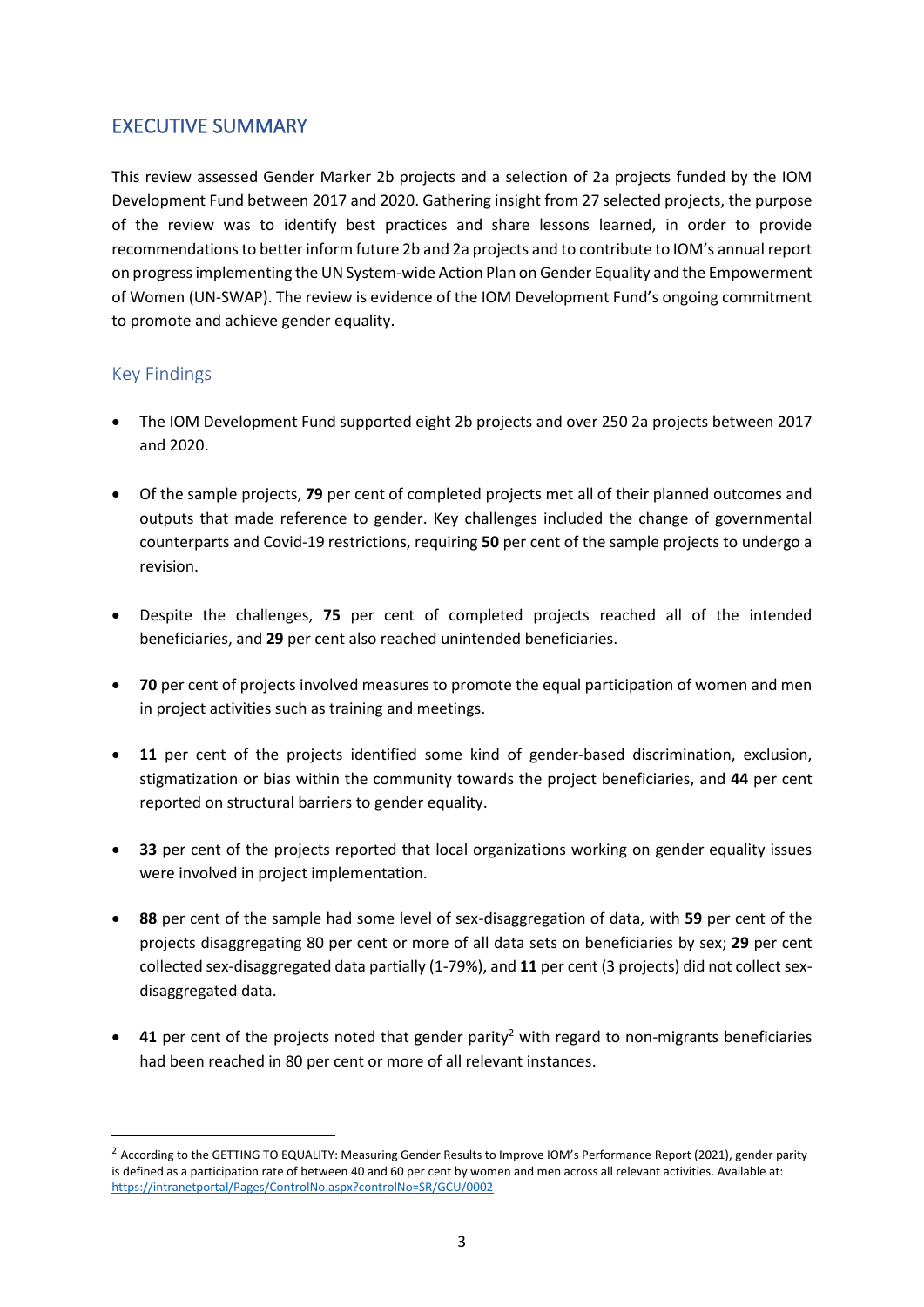# Key Recommendations for future 2a and 2b projects

Based on the lessons drawn from the successes and challenges faced by the projects assessed in this report, the following recommendations were developed to inform the IOM Development Fund's strategic gender approach for future projects:

### Trainings:

- ➢ Facilitators of trainings in project activities should be aware of the cultural differences of participants and actively encourage the participation of any underrepresented gender groups in project activities and discussions while ensuring that local customs and traditions are respected. 3
- $\triangleright$  Overall capacity to mainstream gender should be enhanced at country mission level.

#### Partners:

- $\triangleright$  Governments should take greater steps to provide opportunities and incentives for female officers in the fields where women are likely to be underrepresented.
- ➢ Projects should include local organizations working on gender equality issues in project planning, implementation, and reporting to strengthen the work in promoting gender equality.

### Budget:

- $\triangleright$  A specific budget allowance for supporting equal representation in beneficiaries should be included in project budgets. For example, if women participants are underrepresented in an activity due to their childcare, the funds should be allocated to build the environment that enables them to participate, such as by supporting fees of their paid childcare or having some professional childcare staff where the activity takes place.
- $\triangleright$  Budget should be allocated to have a gender specialist involved in all phases of the projects, wherever possible.

### Project Design:

- $\triangleright$  Gender considerations should be researched and discussed with target beneficiaries and other stakeholders during the project design phase to ensure gender concerns are adequately incorporated into projects from the start. This includes:
	- o Promoting early gender needs assessments as part of programming tools to address absent or weak gender indicators.
	- $\circ$  Identifying the main barriers to gender equality and including strategies to overcome these within the project design.

 $3$  The assessment conducted shows that women are underrepresented in most of the project activities.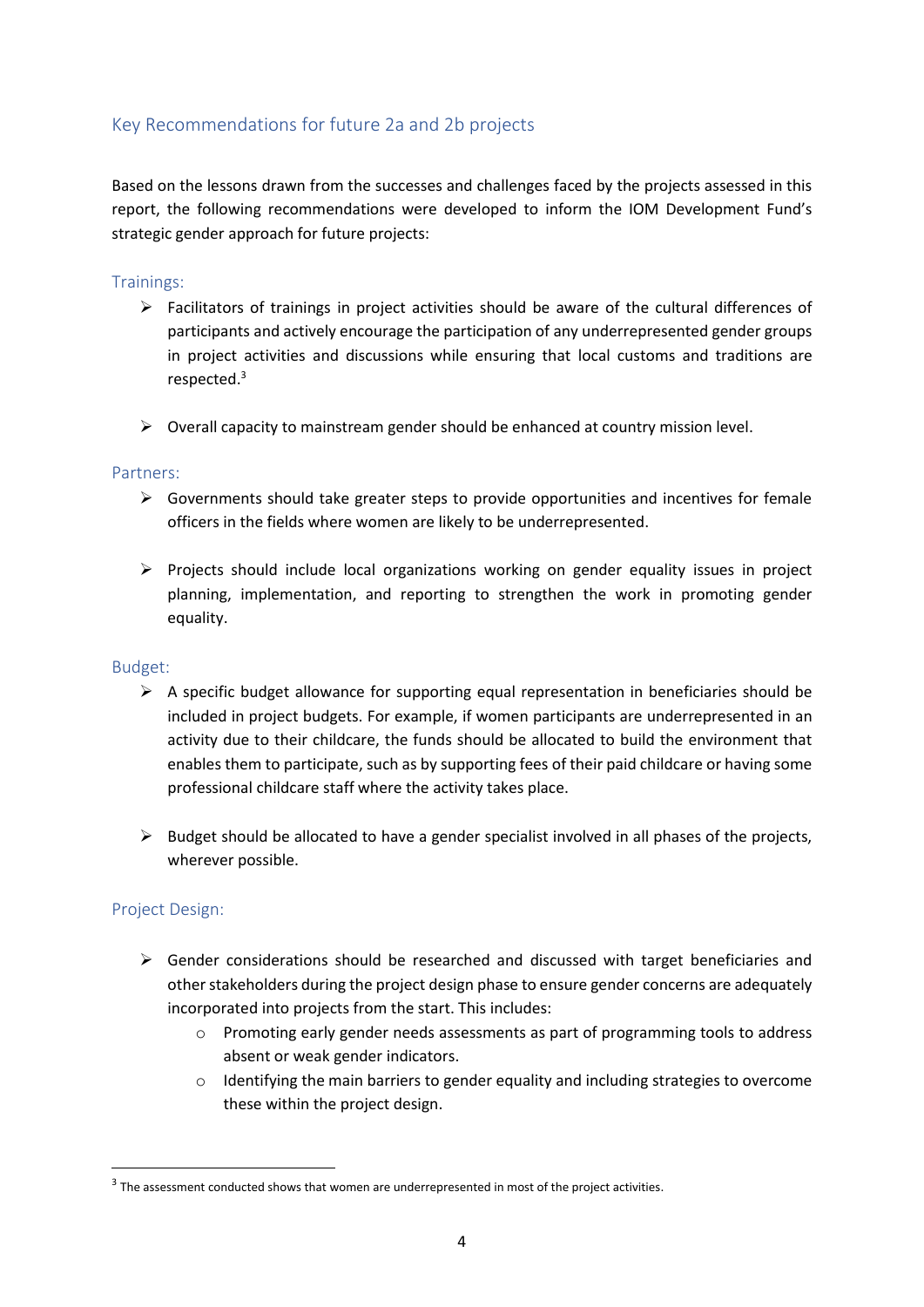- $\triangleright$  Gender perspectives should be more actively taken into consideration when designing a project, for instance by making concrete reference to gender at the project output and/or outcome level to help project management teams ensure that gender is mainstreamed through the project cycle.
- $\triangleright$  A gender-sensitive risk assessment should be developed by IOM and its partners in order to ensure everyone in need is reached and gender equality is achieved, beyond equal participation in activities.

#### Implementation:

- $\triangleright$  It is of great importance to strive for gender balance in the initial selection of partners, contractors, and consultants, and make sure all phases of the project are gender-sensitive and inclusive.
- $\triangleright$  It is important to make sure partners and consultants for projects are aware of the importance of gender mainstreaming, diversity, and inclusion.
- $\triangleright$  Gender-disaggregated data should always be collected for all project events and activities, including with regard to beneficiaries, event participants, and members of steering committees/technical working groups.

#### Monitoring:

- $\triangleright$  The correct application of existing gender policies should be monitored in projects.
- ➢ Gender-related outcomes and outputs monitoring should be done in cooperation with partners so that the partners can be empowered and encouraged by the results.
- $\triangleright$  The Results Matrix and report template could be revised/restructured to ensure that genderrelated results are reported in a systemic manner, through the fourlevels of the Results Matrix –activity, output, outcome, and objective.
- ➢ Monitoring methodology and data analysis should be tailored to be more gender responsive.
- $\triangleright$  Project monitoring should assess to what extent the project activities address the different needs of migrants of all gender groups and allow for midterm corrections, if necessary, to make the projects more inclusive and gender-sensitive.

#### Evaluation:

 $\triangleright$  Expected outcomes of gender equality efforts should take into consideration the fact that long-term time frames are often needed to assess the results and successes of project objectives that target a gender inequality issue and to address the structural barriers to gender equality.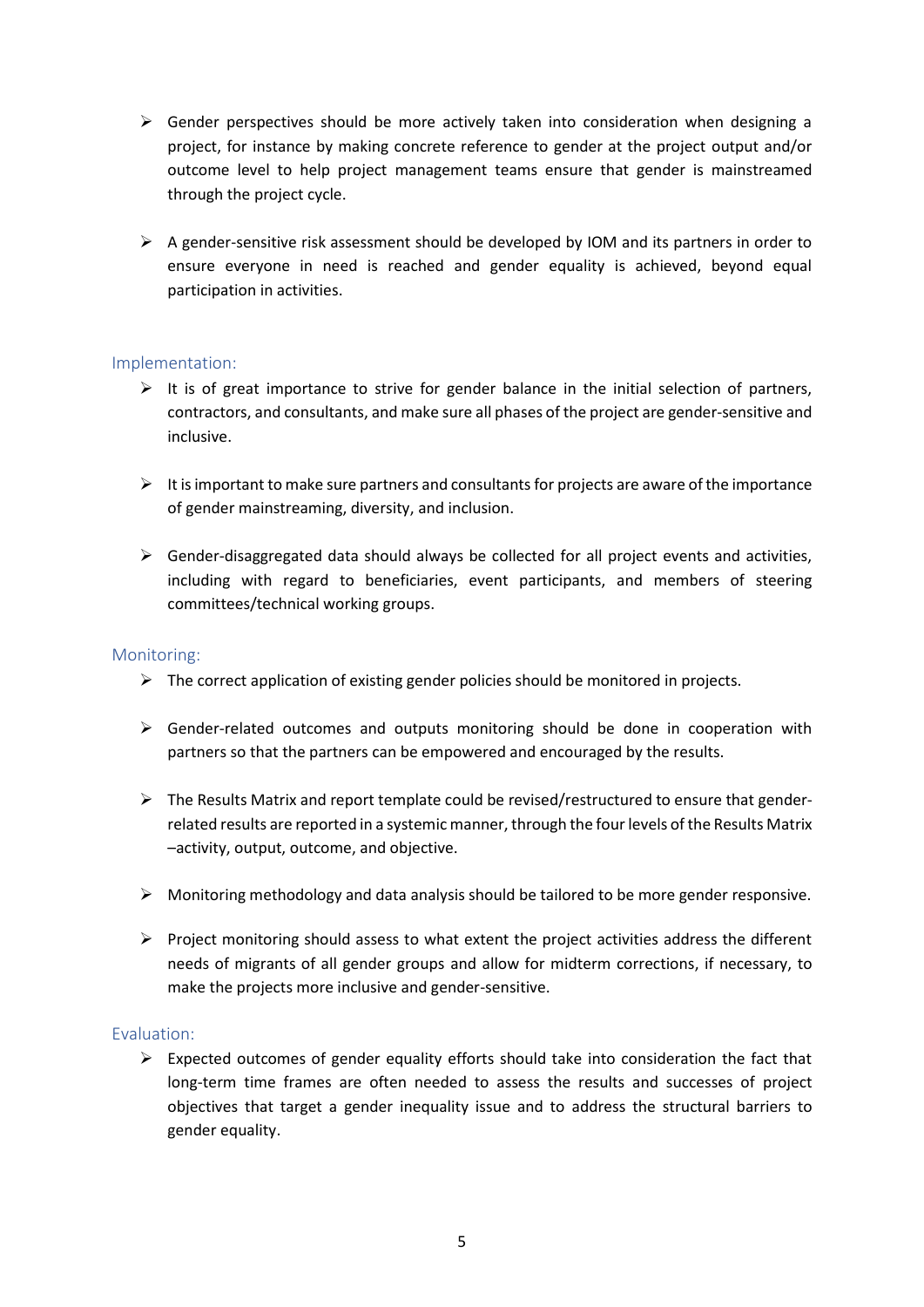- $\triangleright$  The project evaluation should assess the gender sensitivity of the project activities and to what extent the gender has been mainstreamed at all stages of the project development and implementation and provide recommendations on how to better integrate the gender component to future projects.
- ➢ Good practices towards gender equality should be identified and explicitly mentioned in final reports so that recommendations for future projects can be discussed and considered within the project management team. All lessons learned should be compiled and regularly shared with country offices.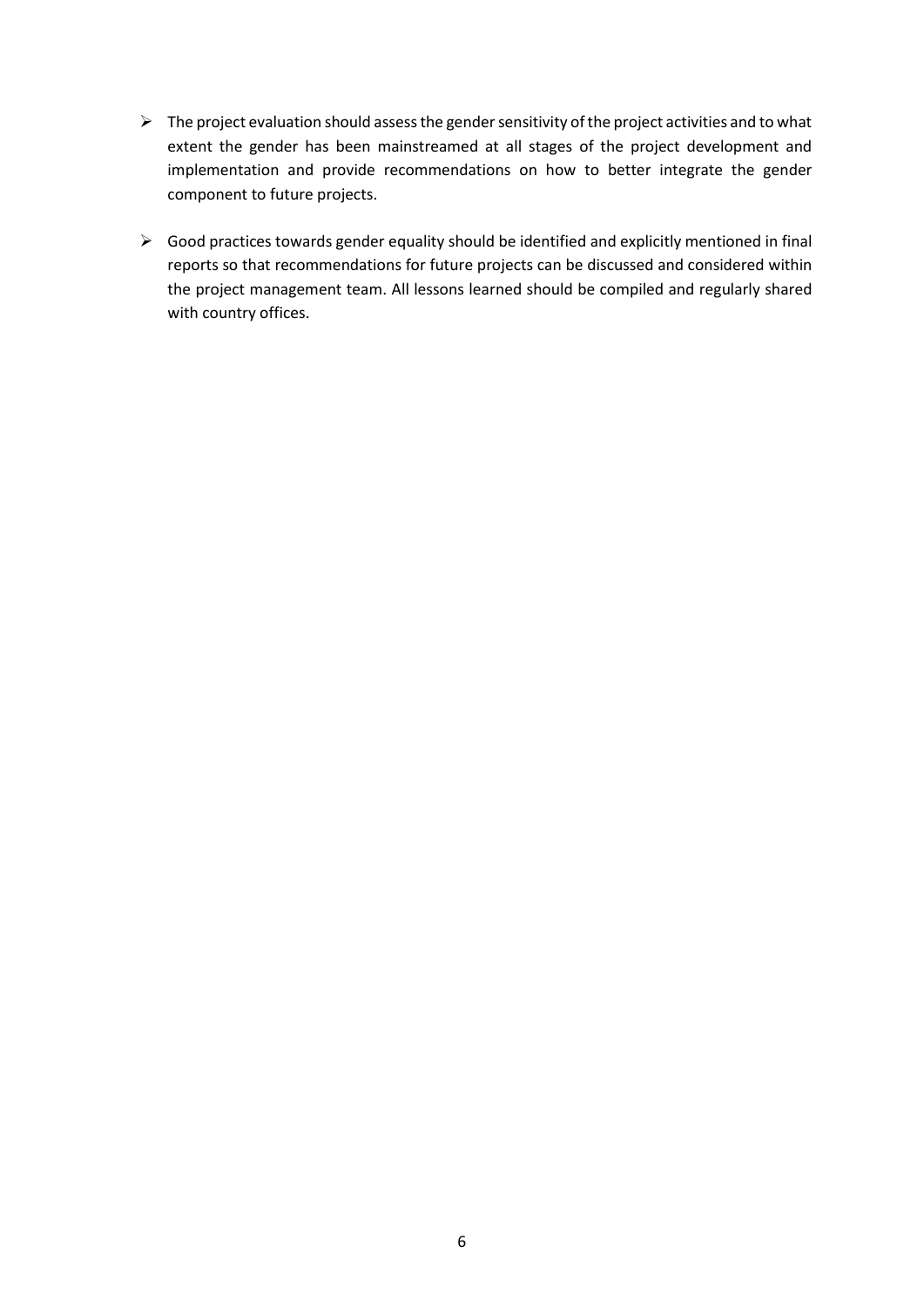# <span id="page-7-0"></span>I - INTRODUCTION

### <span id="page-7-1"></span>1. Defining Gender

Gender refers to the socially constructed roles, behaviours, activities, and attributes that a given society considers appropriate for individuals based on the sex they were assigned at birth.<sup>4</sup> It is known that a person's gender shapes every stage of the migration experience, whether by influencing the reason for migrating and the relation with the country of origin, the means and networks used, the risks and vulnerabilities faced during the journey, and the different opportunities and resources available at destinations.<sup>5</sup> As the IOM Gender Equality Policy Report 2015-2019<sup>6</sup> states: "the roles, *expectations, relationships, and power dynamics associated with being a man, woman, boy or girl significantly affect all aspects of the migration process and can also be affected in new ways by*  migration".<sup>7</sup> It is therefore crucial to further understand how gender interacts with migration and to respond accordingly. Against this backdrop, this review explores the wide range of Gender Marker 2b and 2a projects funded by the IOM Development Fund between 2017 and 2020.

#### <span id="page-7-2"></span>2. Gender and IOM

The International Organization for Migration strongly believes that gender considerations are fundamental to upholding human dignity and the well-being of migrants. <sup>8</sup> The Organization's adoption of gender equality as a guiding principle is founded on long-standing and widely recognized international norms and standards of particular relevance to its mission. Since 1995, IOM codified its commitment "*to ensuring that the particular needs of all migrant women are identified, taken into consideration and addressed by IOM projects and services*" 9 in its policy (MC/1853). In 2009, IOM reiterated that principle in the document entitled "The human rights of migrants – IOM policy and activities" (MC/INF/298).

As a way to enhance its commitment to gender equality, IOM began to implement the United Nations System-wide Action Plan on Gender Equality and the Empowerment of Women (SWAP) in 2012. The SWAP is an accountability framework that provides IOM and the United Nations system with a strategy and a common set of standards to which to adhere and aspire, made up of 15 gender mainstreaming<sup>10</sup> indicators based on international best practice.<sup>11</sup>

<sup>4</sup> IOM SOGIESC Glossary. Available at:<https://intranetportal/en-us/Documents/IOM%20SOGIESC%20Glossary%20of%20Terms.pdf> <sup>5</sup> IOM Gender Equality Policy 2015–2019 Report. Available at[: https://www.iom.int/sites/default/files/about-iom/gender/C-106-](https://www.iom.int/sites/default/files/about-iom/gender/C-106-INF-8-Rev.1-IOM-Gender-Equality-Policy-2015-2019.pdf) [INF-8-Rev.1-IOM-Gender-Equality-Policy-2015-2019.pdf](https://www.iom.int/sites/default/files/about-iom/gender/C-106-INF-8-Rev.1-IOM-Gender-Equality-Policy-2015-2019.pdf)

 $<sup>6</sup>$  Ibid, p.3.</sup>

 $<sup>7</sup>$  Ibid, p.3.</sup>

 $<sup>8</sup>$  Ibid, p.2.</sup>

 $<sup>9</sup>$  Ibid, p.4.</sup>

 $10$  Gender mainstreaming is the process of assessing the gendered implications for all migrants of any planned action, including policies, programming, or legislation. It is a strategy for making the concerns and experiences of women, men, boys, and girls an integral dimension of the design, implementation, monitoring and evaluation of policies and programmes so that all migrants benefit equally, and inequality is not perpetuated. The ultimate goal is to achieve gender equality. Ibid, p.2.  $11$  Ibid, p.2.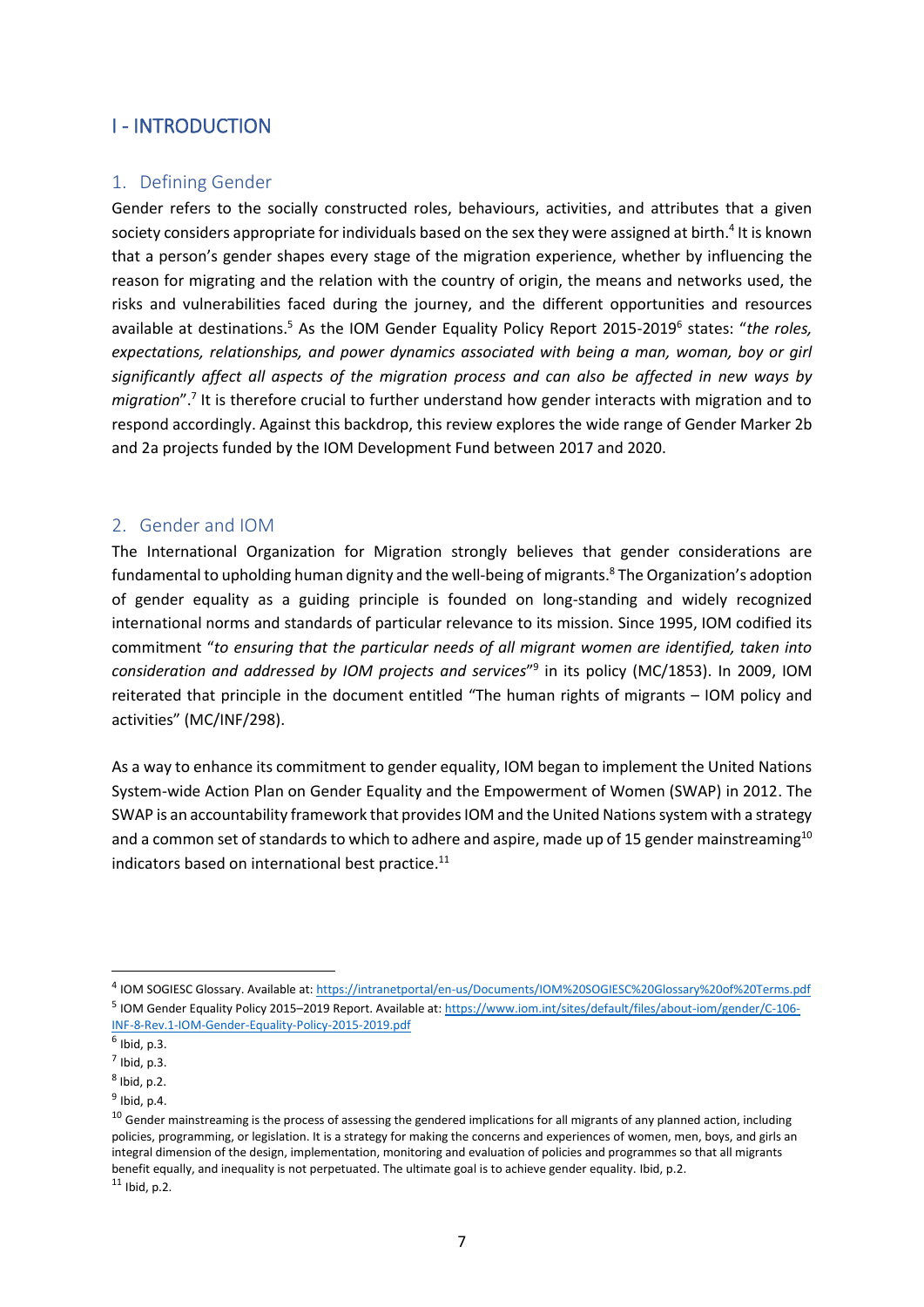Moreover, in 2015 the IOM's Gender Coordination Unit developed the Gender Equality Policy 2015- 2019<sup>12</sup> to formalise the Organisation's commitment to identifying and addressing the needs of all beneficiaries of IOM projects, assessing the gendered implications for all migrants of any planned action, and to ensure equality of opportunity and treatment of all staff members within IOM; and in 2018 the IOM Gender Marker<sup>13</sup> was launched globally within IOM.

Gender Marker 2b and 2a projects also further institutional frameworks and strategies. The target projects in this review align with the IOM Migration Governance Framework (MiGOF), particularly **Principle 2** "Formulating policy using evidence and a 'whole-of-government' approach," **Principle 3** "Engagement with partners to address migration and related issues," and **Objective 3** "Ensure that migration takes place in a safe, orderly and dignified manner". <sup>14</sup> They also contribute to the IOM Institutional Strategy on Migration and Sustainable Development (M&SD), especially **Deliverable 1.2** "We will support governments to enhance pathways for safe and regular migration**," Deliverable 3.1** "We will strengthen institutions and systems to institute good migration governance," and **Deliverable 3.2** "We will advocate for policy coherence to harness the linkages between migration and development". 15

Furthermore, by joining the United Nations System in 2016, IOM has committed to the 2030 Agenda for Sustainable Development. The target Gender Marker 2b and 2a projects contribute, among others, to the Sustainable Development Goals (SDGs) **5** "Achieve gender equality and empower all women and girls," **8** "Promote sustained, inclusive and sustainable economic growth, full, and productive employment and decent work for all," and **10** "Reduce inequality within and among countries". 16

## <span id="page-8-0"></span>3. The IOM Development Fund and Gender Marker 2b and 2a Projects

The IOM Development Fund supports developing Member States in their efforts to build and strengthen their migration management capacities. In the last 20 years, the Fund has provided seedfunding for over 800 projects in more than 122 countries worldwide.<sup>17</sup>

Since its creation in 2001, the IOM Development Fund recognised the central importance of addressing gender issues, funding the "Research Study on Gender Mainstreaming Strategies to Integrate the needs and Capacities of Internally Displaced Women in Projects and Programmes" project in 2002. Additionally, in 2017 the IOM Development Fund piloted the Gender Marker initiative by committing to mainstream gender in all project proposals and setting a Gender Marker code of 2a

<sup>12</sup> IOM Gender Equality Policy 2015–2019. Available at[: https://www.iom.int/sites/default/files/about-iom/gender/C-106-INF-8-](https://www.iom.int/sites/default/files/about-iom/gender/C-106-INF-8-Rev.1-IOM-Gender-Equality-Policy-2015-2019.pdf) [Rev.1-IOM-Gender-Equality-Policy-2015-2019.pdf](https://www.iom.int/sites/default/files/about-iom/gender/C-106-INF-8-Rev.1-IOM-Gender-Equality-Policy-2015-2019.pdf)

<sup>13</sup> Intranet Portal IOM Gender Marker. Available at: [https://intranetportal/en-us/pages/hq\\_odg\\_gcu\\_igm.aspx](https://intranetportal/en-us/pages/hq_odg_gcu_igm.aspx)

<sup>14</sup> International Organization for Migration. *Migration Governance Framework* (2016), p. 1. Available at[: https://www.iom.int/sites/default/files/about-iom/migof\\_brochure\\_a4\\_en.pdf](https://www.iom.int/sites/default/files/about-iom/migof_brochure_a4_en.pdf)

<sup>15</sup> International Organization for Migration. *IOM Institutional Strategy on Migration and Sustainable Development* (2020), p.24-25. Available at[: https://publications.iom.int/system/files/pdf/iom-institutional-strategy.pdf](https://publications.iom.int/system/files/pdf/iom-institutional-strategy.pdf)

<sup>16</sup> United Nations General Assembly. *Transforming our world: the 2030 Agenda for Sustainable Development A/RES/70/1* (2015), p.14. Available at:<https://www.refworld.org/docid/57b6e3e44.html>

<sup>17</sup> IOM Development Fund. *About the Fund.* Available at[: https://developmentfund.iom.int/about](https://developmentfund.iom.int/about)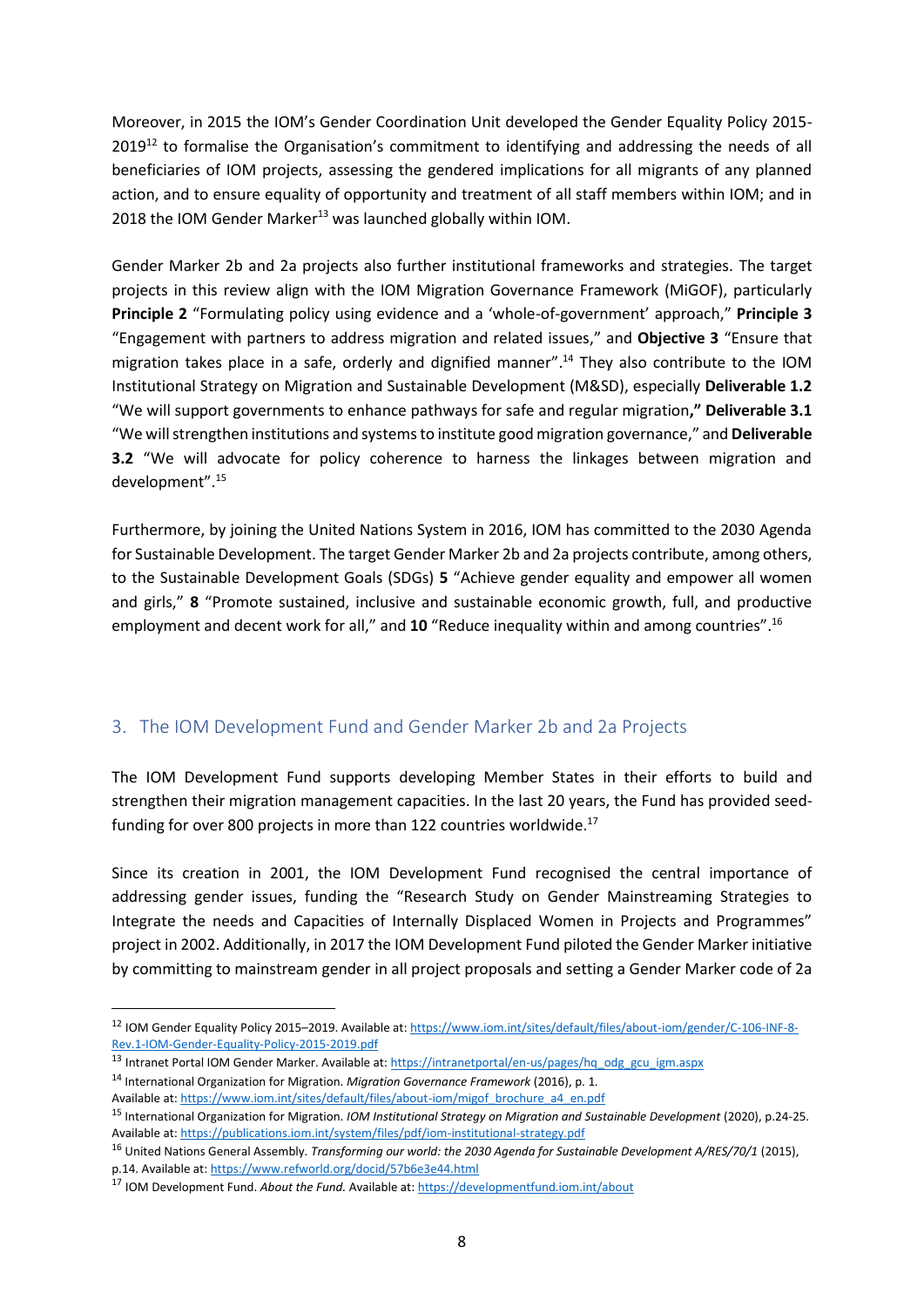or 2b as a requirement for all projects approved by the Fund, initiative that then applied to IOM as a whole.

In fact, since 2017 **100** per cent of project proposals have had at a minimum a Gender Marker code of 2a and have successfully mainstreamed a gender perspective prior to project approval and activation. Additionally, of the 75 project proposals (USD 20,425,296) approved by the Fund in 2020 on PRIMA for ALL, three projects in 2020 had a code of 2b (**3** per cent of funding available for projects).

# <span id="page-9-0"></span>4. Objective

The objective of this review was to assess active and completed Gender Marker 2b and 2a projects funded by the IOM Development Fund between 2017 and 2020, with a focus on their outcomes, sustainability, and prospects of impact. Ultimately, the purpose of the review was to identify best practices and share lessons learned to provide recommendations to better inform future 2b and 2a projects. In parallel, the review also consolidated the main challenges during project implementation in promoting gender equality and assessed the negative findings, to avoid or mitigate them in future. Moreover, this review contributes to IOM's annual report on progress implementing the UN Systemwide Action Plan on Gender Equality and the Empowerment of Women (UN-SWAP).

# <span id="page-9-1"></span>II - METHODOLOGY

# <span id="page-9-2"></span>1. Selected Projects and Parameters for Analysis

This review encompasses 27 Gender Marker 2b and 2a projects, funded by the IOM Development Fund between 2017 and 2020 (**Annex 1: List of Projects**).

The project sample for the review comprised six 2b projects (active and completed), and a sample of the 2a completed projects from 2017, looking at an equitable distribution among thematic areas and regions over the period under review.

The 27 selected projects span across the following types: Community and Economic Development (CD)/Migration and Economic Community Development (CE), <sup>18</sup> Protection and Assistance to Vulnerable Migrants (PX)/ Counter Trafficking (CT),<sup>19</sup> Technical Cooperation on Migration Management and Capacity Building (TC), Migration Research and Publication (PR), International Migration Law (IM), Labour Migration (LM), Health Promotion and Assistance for Migrants (MA), Migration Policy Activities (PO), Media and Communications (PM), Community Stabilization Initiatives (CS), Mainstreaming Migration into Development (MD), Migration Management Support (MS), and Migration, Environment and Climate Change (NC).

 $18$  CE was replaced by CD in 2018. In this report the original project type was maintained to ensure consistency throughout the report.

<sup>&</sup>lt;sup>19</sup> CT was replaced by PX in 2018. In this report the original project type was maintained to ensure consistency throughout the report.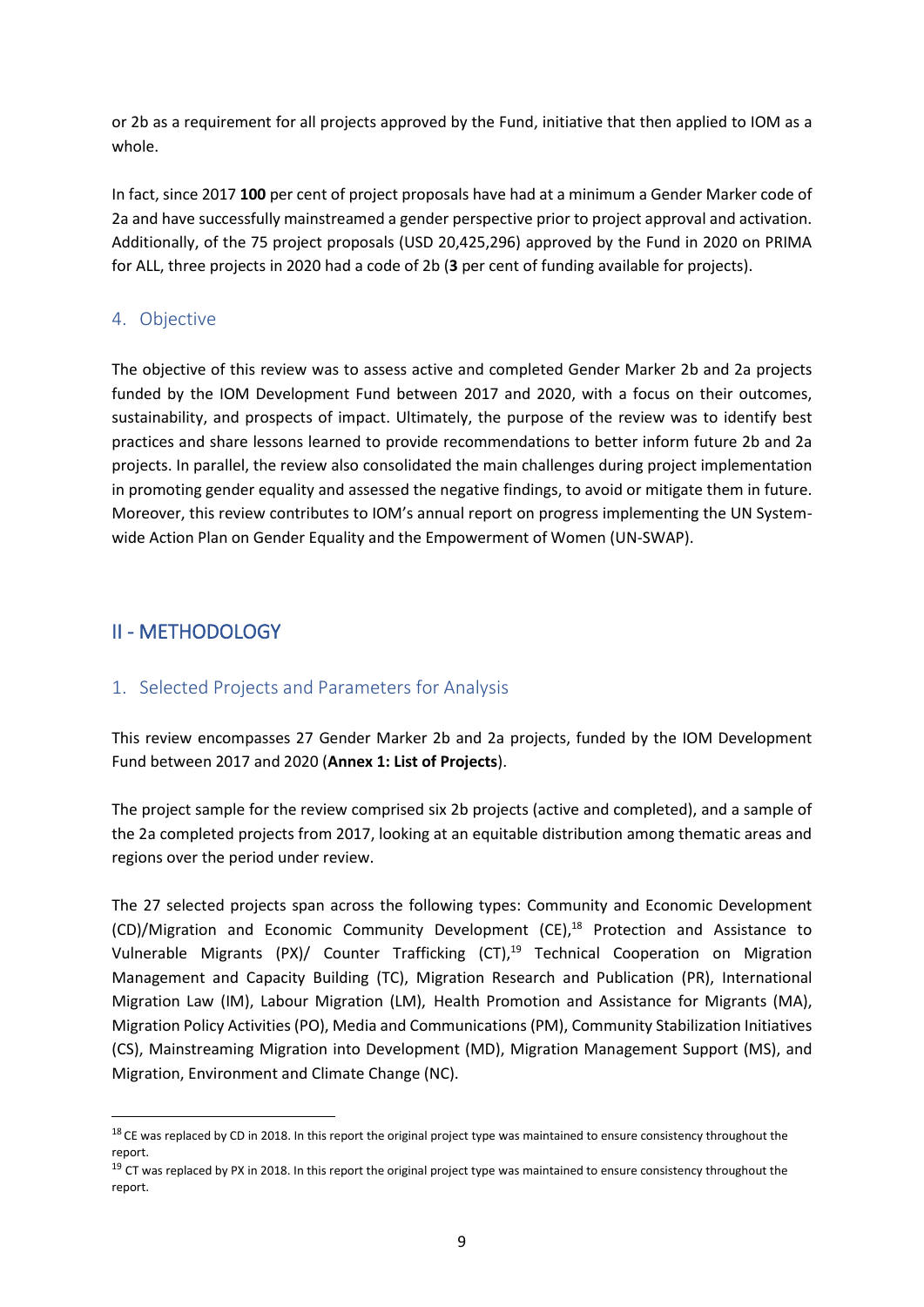In elaborating this review, particular focus was paid to project outcomes, beneficiaries, impacts, challenges, sustainability, and gender-related recommendations.

# <span id="page-10-0"></span>2. Data collection and analysis

Following the project selection, a questionnaire was distributed to the relevant IOM Missions in March 2021 (**Annex 2: Gender Questionnaire**). In line with the review's objectives, the questionnaire was structured as follows: (1) Background Information, (2) Outcomes and Outputs, (3) Beneficiaries, (4) Project Impact, (5) Challenges Encountered and Revisions, (6) Covid-19, Gender and Migration, (7) Contribution to Institutional Goals, Frameworks and Strategies, and (8) Sustainability and Genderrelated Recommendations. IOM Missions with completed projects responded to all sections, while Missions implementing active projects (three projects) disregarded section 8.

All but one of the selected projects returned the questionnaire and participated in the elaboration of this report due to complications in the region (CT.1082). To complement the information gathered through the questionnaires, the following additional sources were consulted: Proposals, Interim and Final Reports, the Project Information and Management Application (PRIMA), and IOM institutional frameworks and strategies.

Quantitative and qualitative approaches were used to analyse the findings of the document review. The information gathered through the questionnaires, reports and additional sources was aggregated and categorized in a master database to conduct statistical analysis and generate data visualisations. Results were subsequently interpreted using qualitative methods. Recommendations were drawn from the observations emerging from this report.

# <span id="page-10-1"></span>3. Limitations

The following limitations were identified:

- The review was a rapid assessment conducted between March and April 2021.
- The findings in this review come from self-assessments from Project Managers rather than objective ex-post evaluations.
- Defining and refining the list of Gender Marker 2b and 2a projects required a degree of interpretation.
	- o Over 250 2a and eight 2b projects between 2017 and 2020 were initially considered. It was decided to include six 2b projects (active and completed), and a sample of the 2a completed projects from 2017, looking at an equitable distribution among thematic areas and regions.
		- A fairly equal distribution among regions was achieved in the selection of 2a projects, with five projects from Latin America and the Caribbean, five from Asia and Oceania, five from Africa, five from Europe and one global project. Due to their main focus on gender issues, it was decided to include all of 2b projects: one project from the Latin America and Caribbean region, four from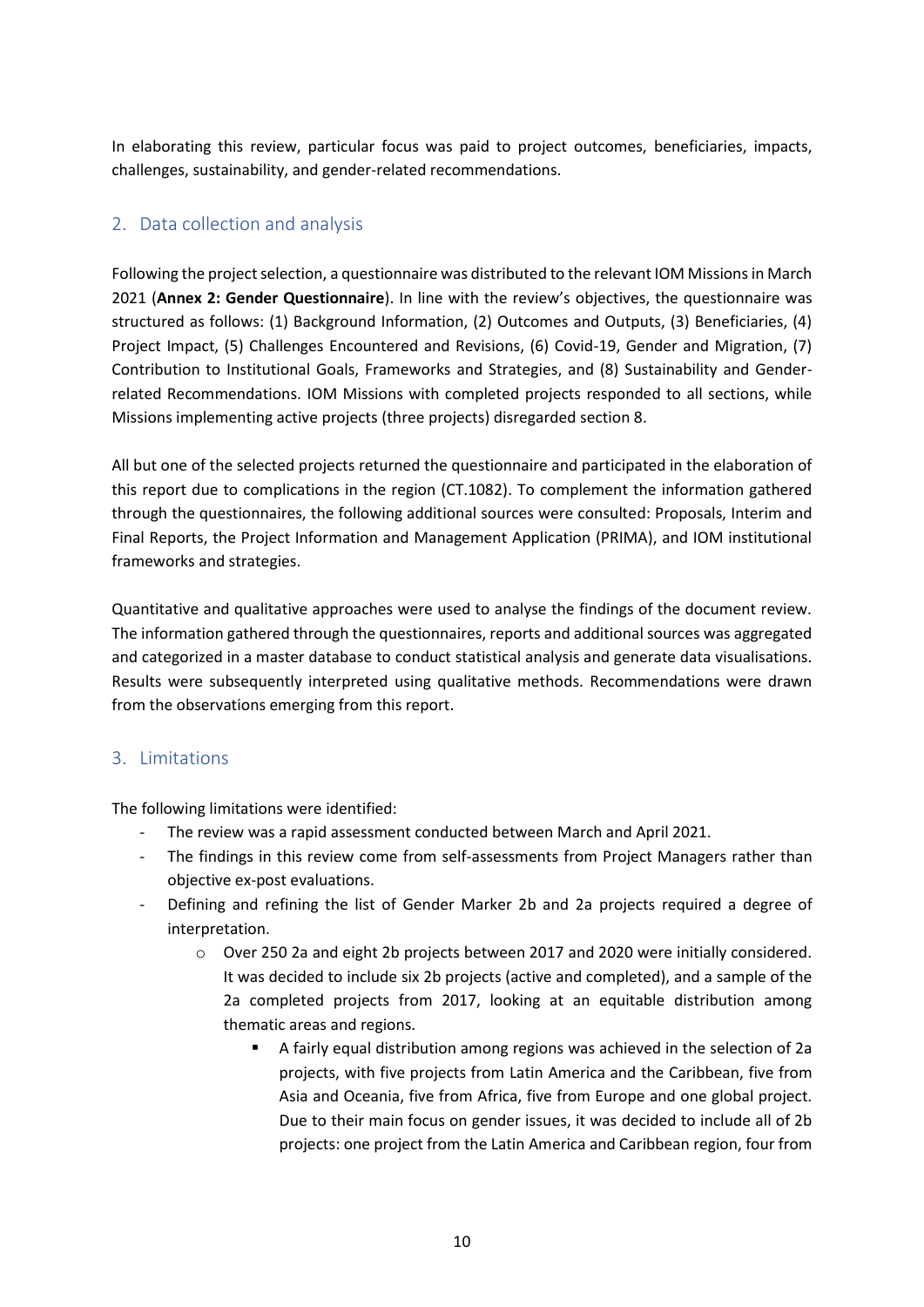Asia and Oceania, and one global project. Projects from the Middle East region were not included in this review.

- $\circ$  Two 2b projects were not included in the review due to the following reasons 1) for one project it was too early to assess the impact given that the project started in February 2021 (PX.0235), and another project was not able to complete the questionnaire due to complications in the region (CT.1082) (both projects were from the Latin America and Caribbean region).
- Nevertheless, the Latin America and Caribbean and Asia and Oceania regions are slightly overrepresented in comparison to the other regions. As a result, the lessons learned as well as the recommendations formulated could be skewed to these two regions and should not be overgeneralized.
- Finally, with the aim to gather as many lessons learned as possible from completed projects, it was decided to include only completed projects among the 2a sample. Therefore, most of the projects selected were activated in 2017, close to the launch of the IOM Gender Marker.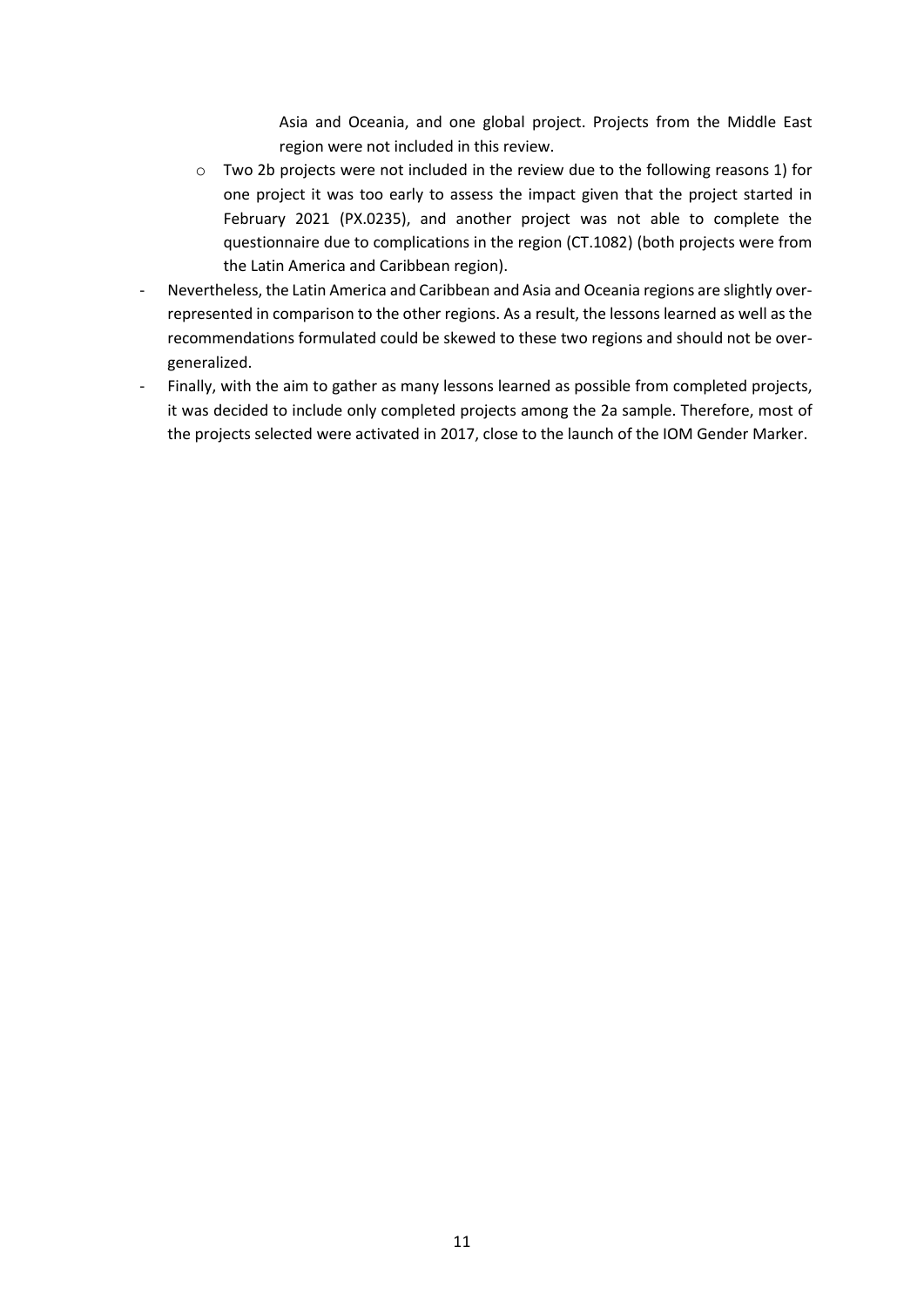# <span id="page-12-0"></span>III – FINDINGS

### <span id="page-12-1"></span>1. Project Types and Budget

Between 2017 and 2020, over USD 1 million (USD 1,163,339) were allocated to fund gender-focused 2b projects. Moreover, as the number of requests for funding from eligible Member States continues to increase, and since the Fund's commitment in 2017 to comply, at a minimum, with Gender Marker 2a, there has also been a steady increase in the number of 2a projects funded year by year. The IOM Development Fund supported eight 2b projects and over 250 2a projects between 2017 and 2020 (**Figure 1**).

By 2020, of the 75 project proposals (USD 20,425,296) approved by the Fund in 2020 on PRIMA for ALL, **100** per cent had at a minimum a Gender Marker code of 2a and had successfully mainstreamed a gender perspective prior to project approval and activation. Moreover, three projects had a code of 2b (3% of funding available for projects).

The Gender Marker 2b and 2a projects in this review span across multiple project types (**Figure 2**). These include: Community and Economic Development (CD)/Migration and Economic Community Development (CE), Protection and Assistance to Vulnerable Migrants (PX)/Counter Trafficking (CT), Technical Cooperation on Migration Management and Capacity Building (TC), Migration Research and Publication (PR), International Migration Law (IM), Labour Migration (LM), Health Promotion and Assist for Migrants (MA), Migration Policy Activities (PO),



Media and Communications (PM), Community Stabilization Initiatives (CS), Mainstreaming Migration into Development (MD), Migration Management Support (MS), and Migration, Environment and Climate Change (NC). Indeed, Gender Marker 2b and 2a projects range widely in their scopes and aims, from improving government officials' capacities, knowledge, and skills to address challenges and vulnerabilities of migrant women, to supporting rural tourism development and related womenowned enterprises.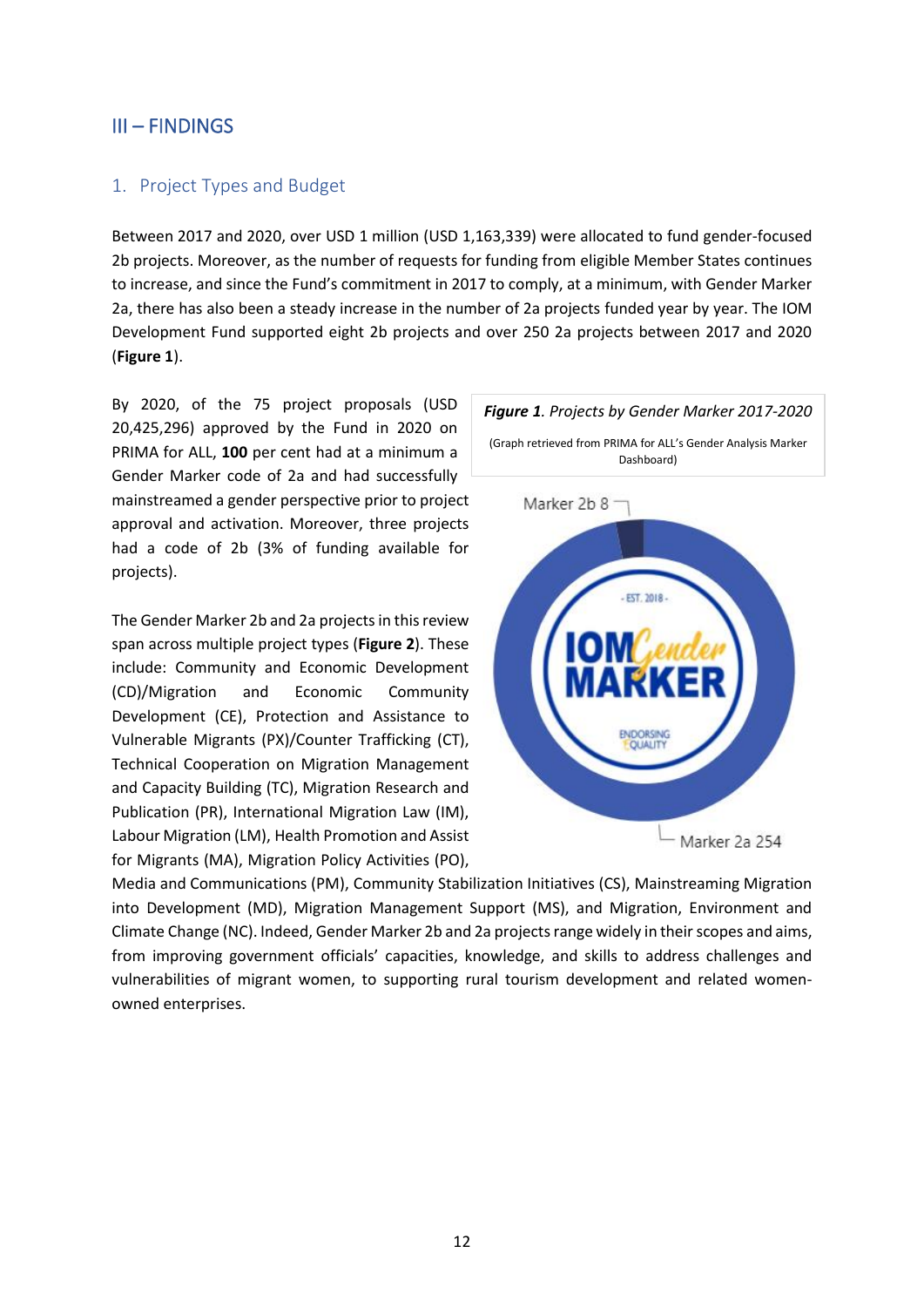

# <span id="page-13-0"></span>2. Geographic Distribution of Projects

IOM Development Fund projects are categorized by five regions: (1) Africa; (2) Asia and Oceania; (3) Europe; (4) Latin America and the Caribbean; (5) Middle East; and Global. A fairly equal distribution among regions was achieved in the selection of 2a projects, with five projects from Africa, five from Asia and Oceania, five from Europe, five from Latin America and the Caribbean and one global project (**Figure 3**).

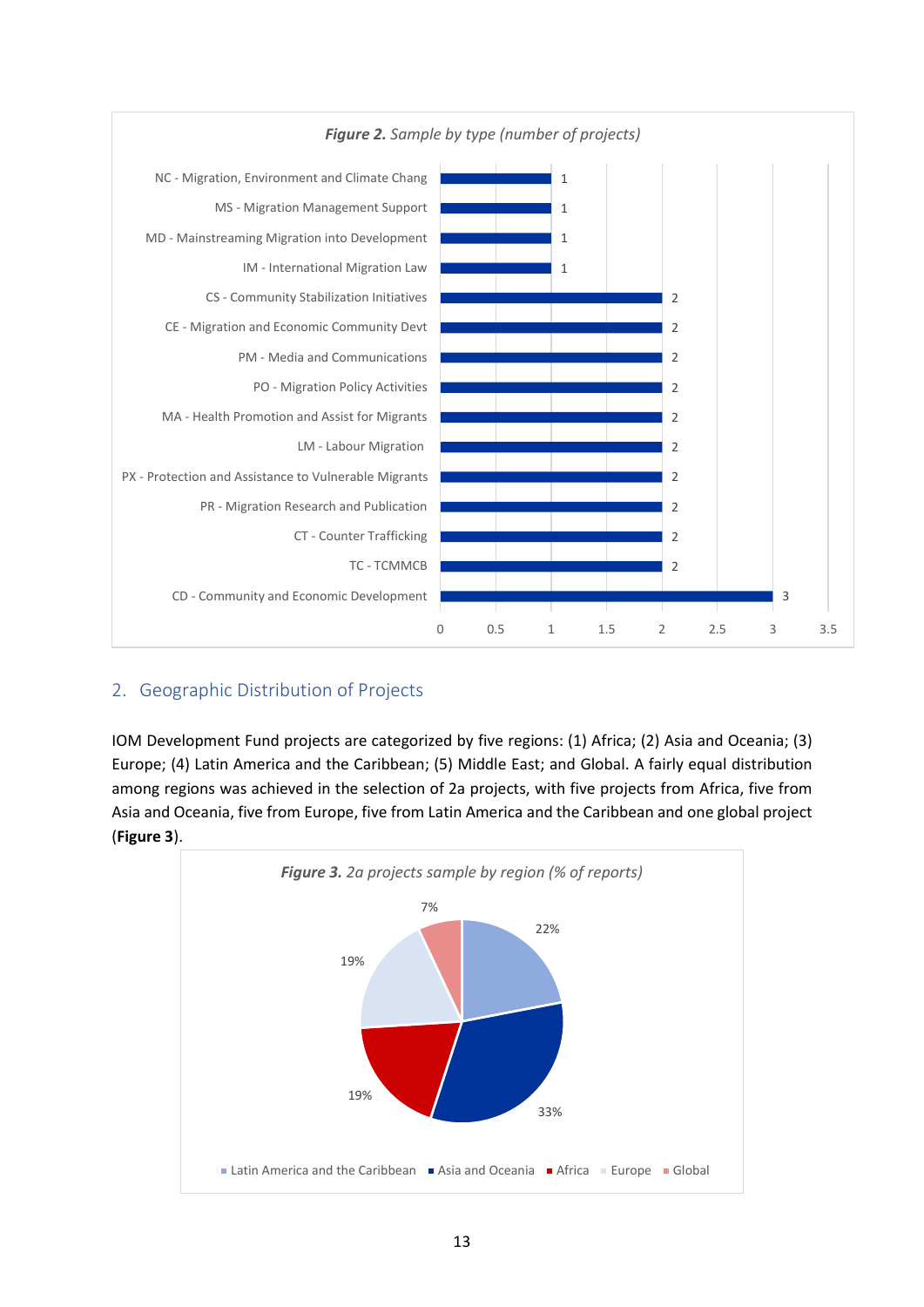

Due to their main focus on gender issues, it was decided to include all of 2b projects: one project was from Latin America and the Caribbean, four from Asia and Oceania, and one global (**Figure 4**).

Therefore, taking into consideration all the selected projects, the Latin America and the Caribbean and Asia and Oceania regions are slightly over-represented in comparison to the other regions (**Figure 5**).

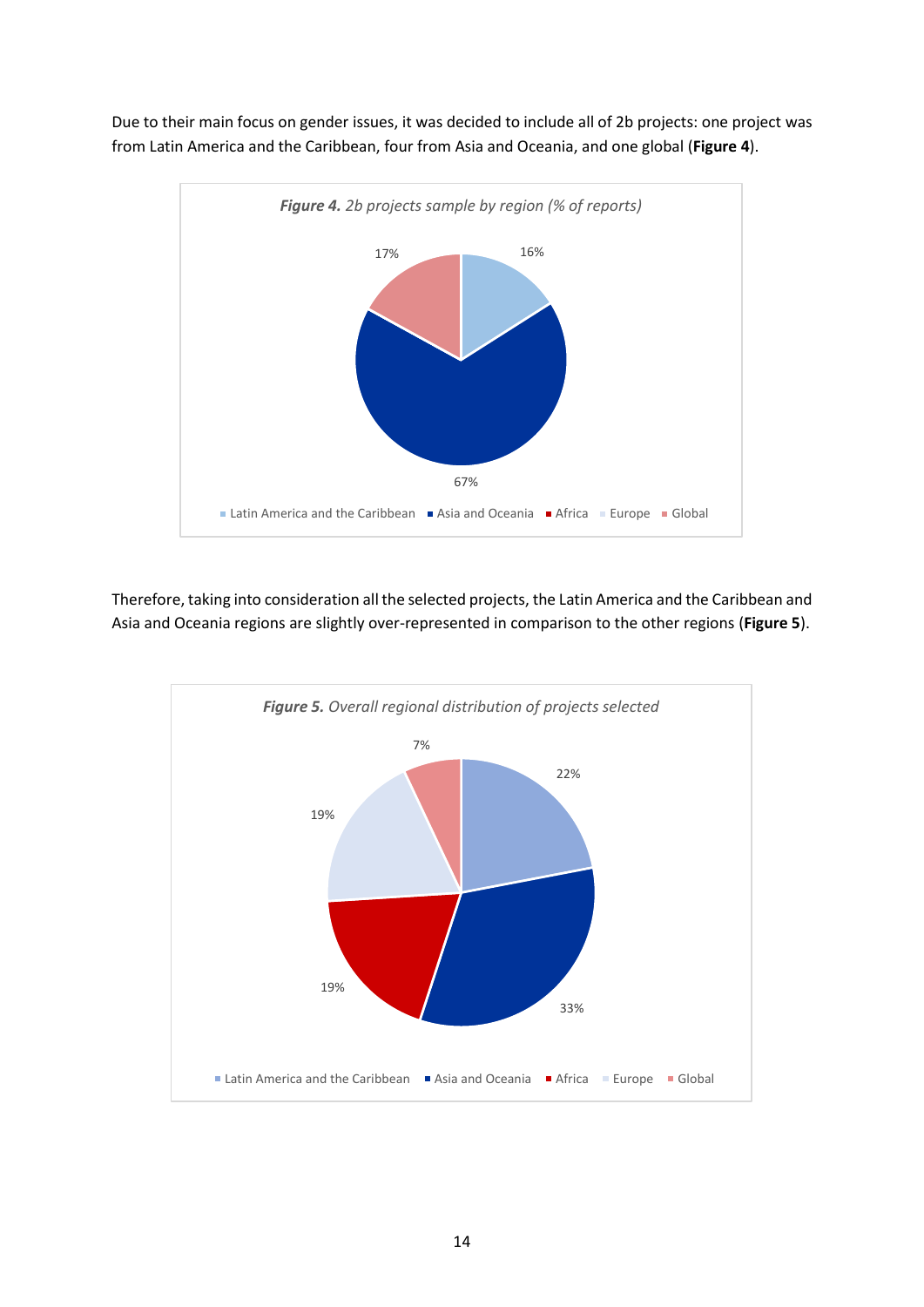#### <span id="page-15-0"></span>3. Outcomes and Outputs

As per the IOM Project Handbook, outcomes refer to the "*intended changes in institutional performance, individual or group behaviour, or the political, economic or social position of the beneficiaries",* <sup>20</sup> while outputs represent the *"intended changes in skills or abilities of the beneficiaries, or the availability of new products or services as a result of project activities*". <sup>21</sup> The following findings come from self-assessments from Project Managers rather than objective ex-post evaluations.

Among the **24** completed projects, **79** per cent reported meeting all the planned outcomes and producing all the expected outputs, while 21 per cent either unachieved or partially achieved outcomes and outputs (**Figure 6**).

Despite the different thematic areas targeted, all the selected projects have sought to include gender considerations in their outcomes and outputs. Some outputs included developing an effective gendersensitive communication strategy (CD.0035), a protocol of attention to the migrant population with a transferred gender perspective (CE.0373), a training plan for the prevention and care of cases against



trafficking in persons from a gender perspective (CT.1095), modules covering the essentials of migration management in line with international best practices and standards, mainstreaming human rights and gender-sensitive perspectives (MS.0003), improving national methodologies and tools to identify and protect (potential) victims of trafficking vis-à-vis gender differentials (CT.1093), conducting research on the placement of children in Residential Care Institutions (MA.0407), producing short films to encourage contributions of migrants, combat anti-migrant rhetoric, engender greater tolerance, and strive for gender equality (PM.0003), drafting a gender-sensitive and human rights-based Concept of the State Migration Policy (PO.0143), developing an inventory of the challenges of research and data collection with a gender perspective (PR.0222), and facilitating women-owned enterprises' access to start-up financial support and technical knowledge (CD.0057).

In terms of the intended changes in the skills or abilities of the beneficiaries, some outputs included improving the judicial staff's skills and knowledge to apply law with a rights-based and gendersensitive approach according to international standards for trafficking in human beings (THB) cases (CT.1093), providing companies and UN Global Compact members with the skills and knowledge to

<sup>20</sup> International Organization for Migration. *IOM Project Handbook, Module 2* (2011), p.134.

Available at[: https://reliefweb.int/sites/reliefweb.int/files/resources/IOM%20Project%20Handbook\\_6Feb2012.pdf.](https://reliefweb.int/sites/reliefweb.int/files/resources/IOM%20Project%20Handbook_6Feb2012.pdf)  $21$  Ibid, p.138.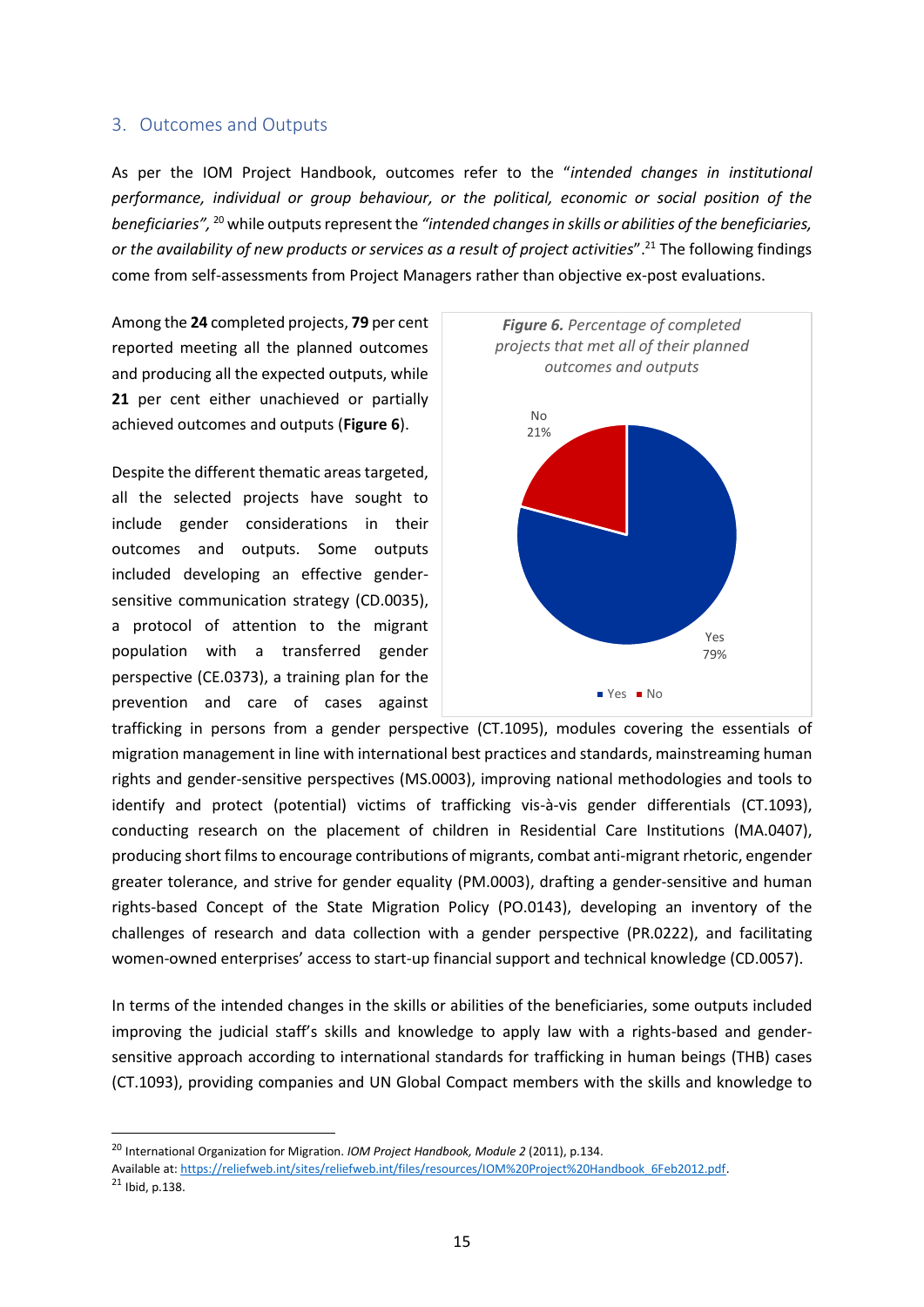design corporate programmes and policies that facilitate the labour insertion of migrants, with special provisions for women (IM.0043), improving the capacity, knowledge and skills of local authorities, community-based organizations, NGO partners and community leaders to address challenges and vulnerabilities of migrant women and to build tolerance for migrant women to combat stigmatization and discrimination (MD.0001), strengthening government official's capacity to protect migrant women victims of human trafficking (PX.0189), and enhancing evidence-based knowledge and capacities to address the nexus of migration, gender, climate change, and agriculture (NC.0029).

After cross-checking with each project's Results Matrix on PRIMA, it was identified that projects CD.0023, CS.0936, LM.0321, MA.0400, PR.0221, and TC.1039 made no reference to gender at the outcome nor output level. However, reference to gender was made at the indicator level, for instance: "number of programme guide document with all the administrative and operational tools necessary for the transparent implementation of the programme available, and including a section on the specific needs associated with young women volunteers" (CD.0023), "assessment report on violent extremism developed for target communities which includes gender-sensitive recommendations" (CS.0936), "number of border police psychologists (men and women) trained, with appropriate consideration of the gender perspective, human rights-based approach, anticorruption and data protection principles" (MA.0400), "Regional Network for Migration Governance in the Americas on migration data with a gender perspective is established and coordinating" (PR.0221), and "inclusion of gender components into the institutional strategy and the training curricula " (TC.1039).

| <b>Projects</b> | <b>Outcomes</b>                                                                                   |
|-----------------|---------------------------------------------------------------------------------------------------|
| CD.0023         | With the necessary capacities and experiences acquired, the institutional partners of the project |
|                 | formulate and implement volunteer programs for young people from the diaspora.                    |
| CD.0035         | Private recruitment agencies and the government assist Nigerien youth by providing job            |
|                 | counselling and helping them find employment.                                                     |
| CE.0373         | Trained local authorities improve the identification, care, and referral of migrants; Improve the |
|                 | social and economic conditions of population in rural areas through the implementation of         |
|                 | income-generation pilot initiatives.                                                              |
| CS.0936         | Technical working group on preventing violent extremism (PVE) designs PVE measures based on       |
|                 | analytical and comprehensive data; Teachers, local school psychologists, social workers and       |
|                 | community leaders actively engage structured discussions about violence extremism.                |
| CT.1093         | Enhanced judicial capacity enables effective justice delivery on human trafficking cases; Rights  |
|                 | of (potential) victims of trafficking are better protected by the relevant government agencies;   |
|                 | Diplomatic missions and relevant government agencies increasingly identify, refer, and provide    |
|                 | services to victims and potential victims of trafficking.                                         |
| CT.1095         | The institutions member of the National Coalition Against Trafficking in Persons assist and       |
|                 | protect victims of trafficking accordingly with human rights approach through a gender            |
|                 | perspective; Specialized national bodies successfully investigate and condemn traffickers thanks  |
|                 | to enhanced capacities.                                                                           |

The key outcomes achieved were: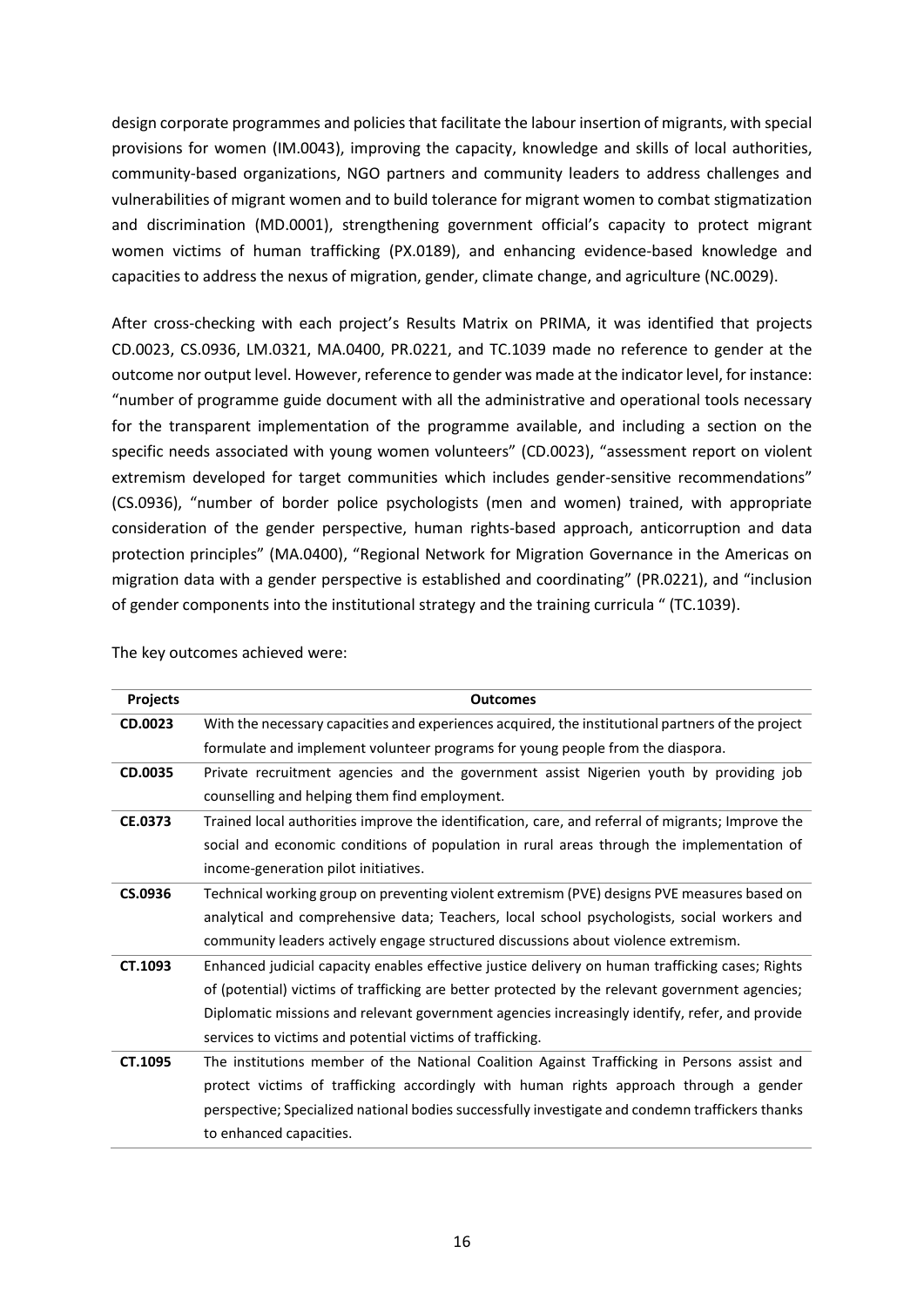| IM.0043 | The Federal Public Attorney of Brazil has strengthened its operative capacity needed and            |
|---------|-----------------------------------------------------------------------------------------------------|
|         | guarantees legal protection of and assistance to migrants, in particular women and irregular        |
|         | migrants; Global Compact Network and selected private sector organizations have adopted             |
|         | corporate policies and facilitate the labour insertion of migrants, with special provisions for     |
|         | women.                                                                                              |
| LM.0321 | Migrants demonstrate greater willingness to practice safe and informed migration and reduce         |
|         | risk of exploitation and overall excessive costs as a result of access to reliable and indisputable |
|         | information on migration and recruitment processes; Migrant Resource Centres (including staff)      |
|         | at the national and local level use their improved capacities and structures to assist migrant      |
|         | workers and their families during all phases of migration.                                          |
| MA.0400 | The system of integrated psychological services improves access of vulnerable migrants and          |
|         | border personnel of the Border Police Department to quality psychological services.                 |
| MA.0407 | Ministries and civil society partners demonstrate ability to conduct qualitative and quantitative   |
|         | research at international standards; Cambodian government officials and civil society use           |
|         | research on impacts of migration on families and children left behind to help formulate future      |
|         | policy interventions.                                                                               |
| MD.0001 | Local actors promote and facilitate mainstreaming gender into local migration and development       |
|         | planning.                                                                                           |
| MS.0003 | Government officials attend training, use EMM2.0 resources to strengthen their knowledge and        |
|         | skills in migration management.                                                                     |
| PM.0003 | Host communities, governments and other stakeholders are more receptive, cooperative                |
|         | towards migrants and promote a positive narrative about migration related issues; Host              |
|         | communities, governments and other stakeholders are more receptive, cooperative towards             |
|         | migrants and promote a positive narrative about migration related issues.                           |
| PM.0008 | General public accesses migration related information and media contents more actively and          |
|         | participate in migration related social activities.                                                 |
| PO.0105 | The institutional performance of the government of China will adapt to effectively address          |
|         | international migration through enhanced capacity.                                                  |
| PO.0143 | Improved capacities of the Kyrgyz government address the challenges in migration management         |
|         | and align national migration policies to global frameworks.                                         |
| PR.0221 | The DNMs have improved their capacities, which allows them to generate migration information        |
|         | through the cooperation mechanisms established to produce this information.                         |
| PR.0222 | The Human Geography Laboratory (LGH) develops a number of recommendations and priorities            |
|         | concerning the challenges related to research and data collection in the field of migration,        |
|         | integrating a gender perspective, thanks to the knowledge acquired; Researchers and                 |
|         | administrative research staff are using new methodologies including a gender perspective in         |
|         | their migration research; Junior researchers deepen their research work thanks to the               |
|         | methodological recommendations of the training and respond to new calls for contributions on        |
|         | the migration theme at national and international conferences.                                      |
| TC.1039 | DCIC is actively using the national Immigration Training Academy and offering its services to       |
|         | national and international partners.                                                                |
| PX.0189 | The Ministry of Women improves its response and provides specialized attention for the              |
|         | protection of migrant women victims of gender-based violence (GBV), including human                 |
|         | trafficking; The authorities and social actors specialized in the prevention of gender-based        |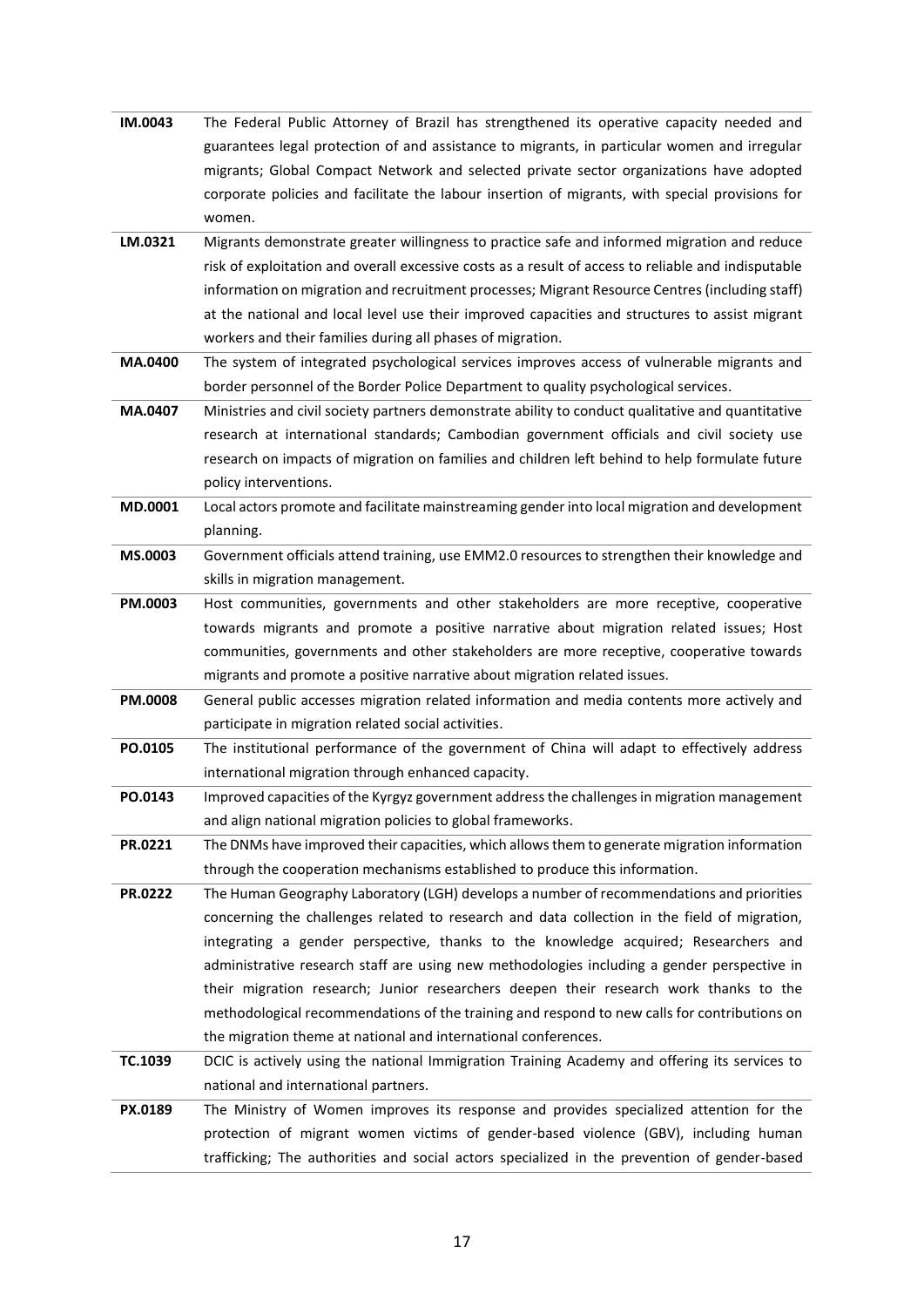|                | violence and the protection of victims, the immigration authorities and the justice system at the |  |  |
|----------------|---------------------------------------------------------------------------------------------------|--|--|
|                | national and local levels have changed their practice and their attitude about the violence that  |  |  |
|                | affects migrant women in the Dominican Republic, improving inter-institutional coordination at    |  |  |
|                | the national and international level.                                                             |  |  |
| CD.0057        | Government agencies and other national stakeholders working in commerce, investment and           |  |  |
|                | tourism use new evidence to support rural tourism development and related women-owned             |  |  |
|                | enterprises.                                                                                      |  |  |
| <b>NC.0029</b> | Enhanced evidence-based knowledge and capacities address nexus of migration, gender,              |  |  |
|                |                                                                                                   |  |  |

**21** per cent of the completed projects did not meet all of its planned outcomes and outputs that made reference to gender, or met them partially, mainly due to the lack of gender parity in the representation of government officials, high turnover of officials and Covid-19 preventive measures:

| <b>Projects</b> | Outcomes and outputs unachieved / partially unachieved                                                  |
|-----------------|---------------------------------------------------------------------------------------------------------|
| <b>CE.0396</b>  | Interministerial Steering Committee is established and functional (The Steering Committee was           |
|                 | established but was not able to reach the goal of 15 members and the goal of 10 members being           |
|                 | women).                                                                                                 |
| IM.0045         | The representatives of the Mercosur countries did not make statements with a gender and                 |
|                 | human rights perspective on migration policies in the media. Those who participated in the              |
|                 | activities were officials with a more technical than political profile, and they did not participate    |
|                 | in the formulation of said speeches, which is why the indicator was not met.                            |
| LM.0326         | The project document included a description of consultations with women, men, and young                 |
|                 | people on labour mobility perfectives in communities. However, this activity was not included           |
|                 | in the workplan and budget and therefore it was not implemented. Gender considerations were             |
|                 | addressed in the research reports in the form of gendered impacts of climate change and                 |
|                 | migration, and in the development of the Labour Market Information Systems (LMIS) which                 |
|                 | incorporated gender inclusive language. The project did not include users and/or jobseekers             |
|                 | training on confidentiality and data protection principles, preventing discrimination, or               |
|                 | promoting equal access to labour migration opportunities.                                               |
| TC.1057         | All outputs were completed except the one related to the training of officials on the new               |
|                 | passenger referral protocol, which could not be carried out during the project due to the high          |
|                 | turnover of staff to be trained. Therefore, the training of staff took place in the first half of 2019, |
|                 | after the end of the project.                                                                           |
| PX.0011         | The project aimed to develop two gender-sensitive tools to be implemented or utilised by the            |
|                 | Gendarmerie to strengthen inter-agency coordination by the end of the project. IOM organized            |
|                 | one inter-agency coordination meeting to strengthen the coordination between the                        |
|                 | Gendarmerie and other governmental and non-governmental agencies engaging in counter                    |
|                 | trafficking efforts through the NRM. However, due to the Covid-19 prevention measures,                  |
|                 | changes in the Gendarmerie's management structure and the increased workload of the                     |
|                 | Gendarmerie, the second inter-agency coordination meeting and working group meetings did                |
|                 | not take place. Therefore, gender-sensitive tools to be utilized by the Gendarmerie were not            |
|                 | developed.                                                                                              |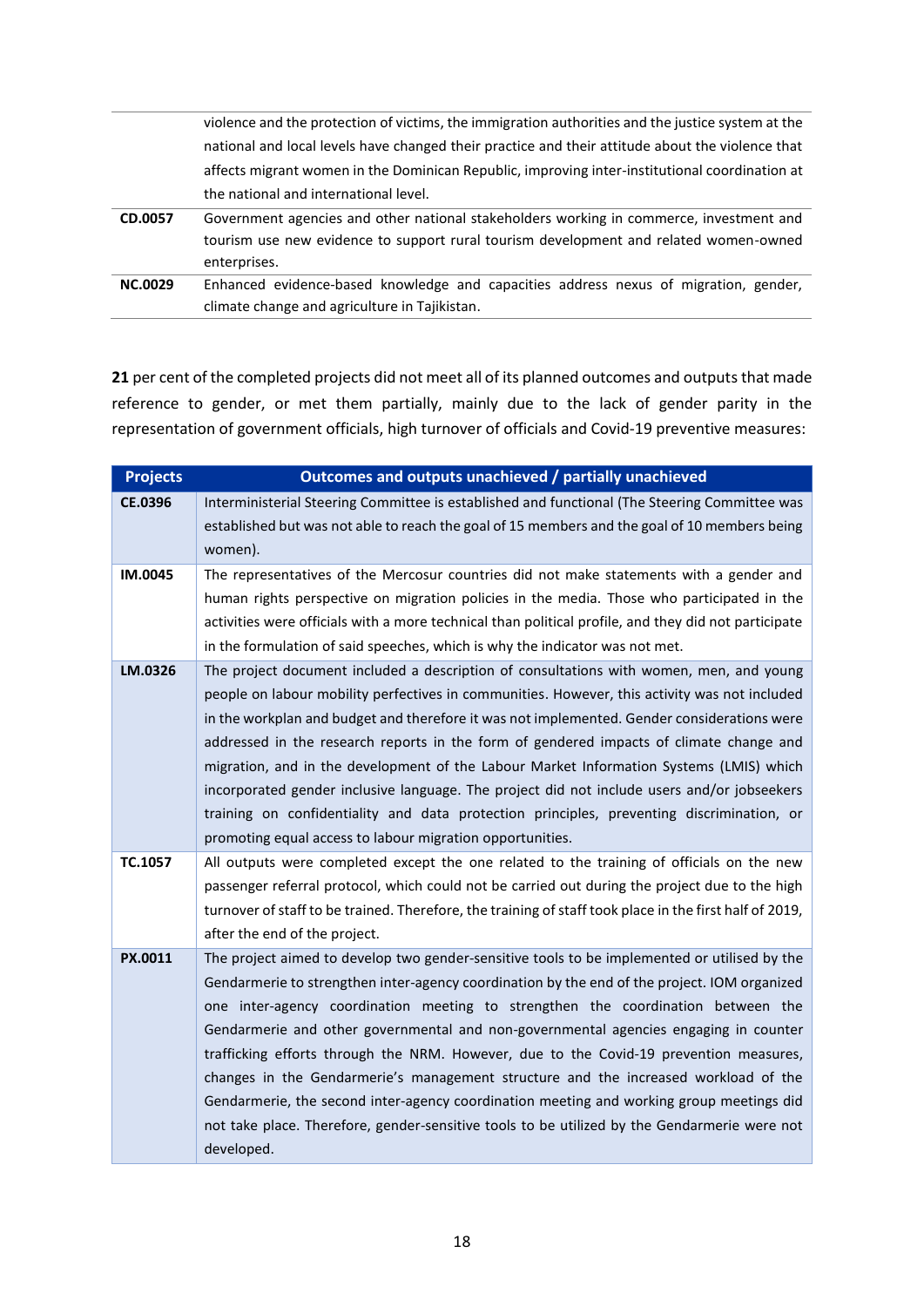To mitigate some of these challenges, it was mentioned that it would be useful to provide standard guidance that help IOM staff include gender elements in proposals, <sup>22</sup> allocate a small percentage of the budget to mainstreaming and tracking gender activities and provide gender-related support from the RO to further assist country missions in this endeavor. Of the 27 selected projects for this review, **26** per cent reported allocating a portion of the project budget to mainstreaming and/or tracking gender activities (**Figure 7**).

In some cases, the budget was used to contract a local organization working on gender issues to mainstream gender in project activities; provide women-owned enterprises with start-up funding, technical and business training and capacity building sessions (USD 24,552); develop a draft programme on gender mainstreaming into local migration and development planning (USD 9,710); produce the "Gender and Migration" EMM2.0 Handbook chapter and pedagogical video (available at [e-Platform\)](https://emm.iom.int/handbooks/gender-and-migration) (USD 15,092); organize activities, hire a consultant to mainstream the gender and human rights approach in the development of the Concept of Migration Policy and in socio-economic development programmes, and organize meetings with UN Women and women-led organizations/experts to make sure that gender considerations were mainstreamed in the project (USD 3,465); and to create a gender-sensitive communication strategy (USD 6,000).



<sup>&</sup>lt;sup>22</sup> IOM Gender Marker e-course, launched in 2020, provides the basic guidance on gender concepts, gender analysis, gendersensitive outputs and activities. Available via [I-Learn](https://iom.csod.com/LMS/LoDetails/DetailsLo.aspx?loid=797daccd-cf35-4b88-a893-c1fa270906fc&query=?s=1&q=iom%20gender%20marker&back_key=1#t=1) and [E-Campus.](https://www.ecampus.iom.int/course/view.php?id=92) The IOM Gender Marker also works within existing IOM project development, endorsement, and activation processes.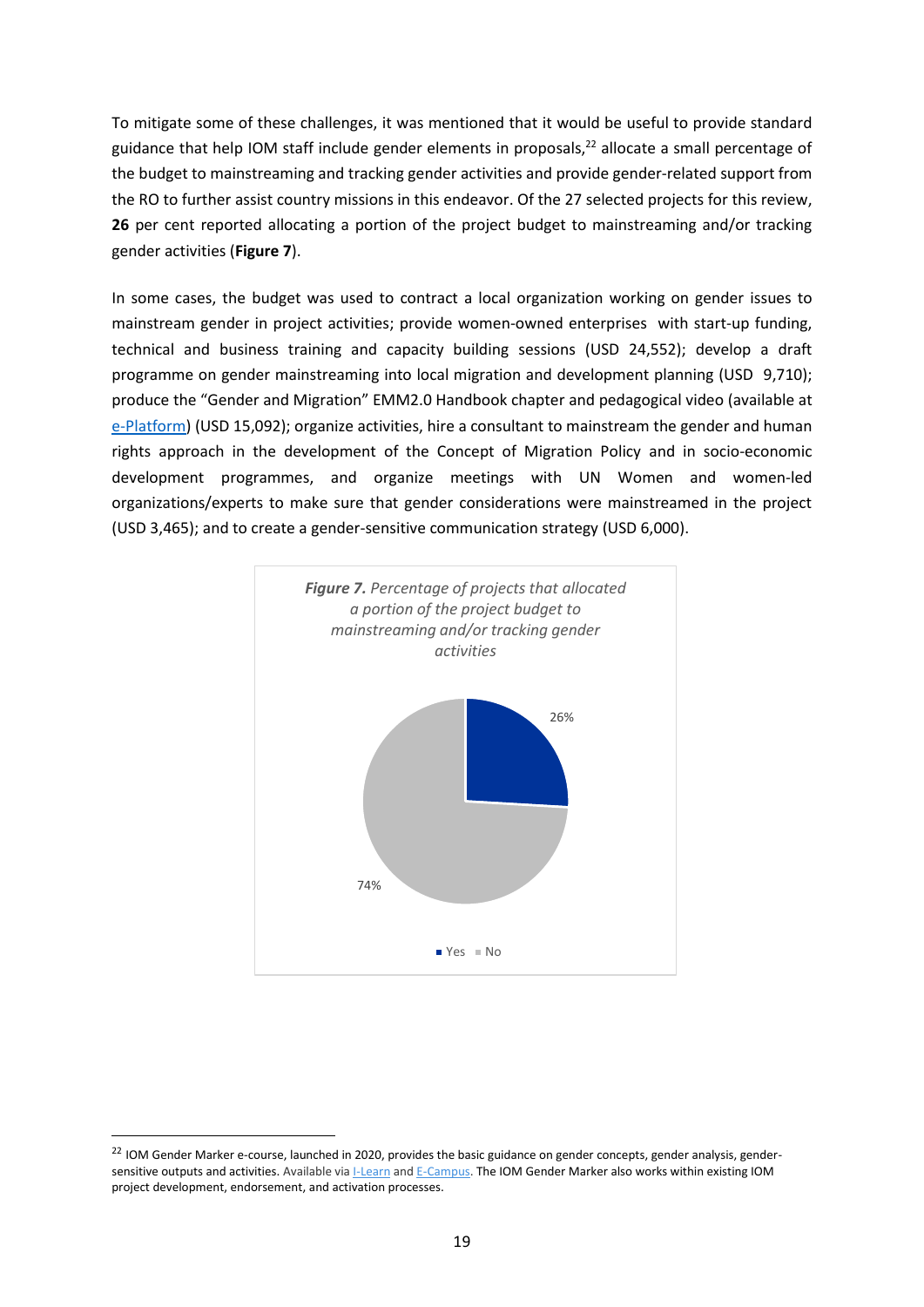#### <span id="page-20-0"></span>4. Beneficiaries

**75** per cent of completed projects reached all of the intended beneficiaries (**Figure 8**). Beneficiaries included government officials, women's ministries and other national government institutions, migration authorities, members from civil society organizations, shelters for victims of trafficking and NGOs, stayed behind family members including children and elderly caregivers of migrants' households, female-headed households, internally displaced persons, third-country nationals, diasporas, youth researchers, research institutions, community leaders, teachers, school psychologists, social workers, international and regional institutions.

While **25** per cent of the completed projects fell short of reaching all beneficiaries, **29** per cent reached unintended beneficiaries, including unintended migrants' and non-migrants' households, potential migrants, job seekers, diasporas, and educational institutions (**Figure 9**).



The IOM Gender Marker has been identified useful for improving the quality of IOM interventions, as it fosters assistance that is more sensitive to the different needs and capacities of all gender groups of different ages, by tracking gender- and age-sensitive actions and financial allocations. Among the target projects, all but one<sup>23</sup> project reported that women were specifically targeted in the project (**Figure 10**). However, it should be noted that women are not always necessarily the most vulnerable individuals, as this very much depends on the context. It is important to avoid automatically labelling women as "vulnerable" as this promotes the gender stereotype that all women are vulnerable and perpetuates the negative stereotypes of migrant women.

<sup>&</sup>lt;sup>23</sup> The activities of the project that selected "other" (no gender group was targeted) were conducted at the policy level, so the project indirectly targeted all categories.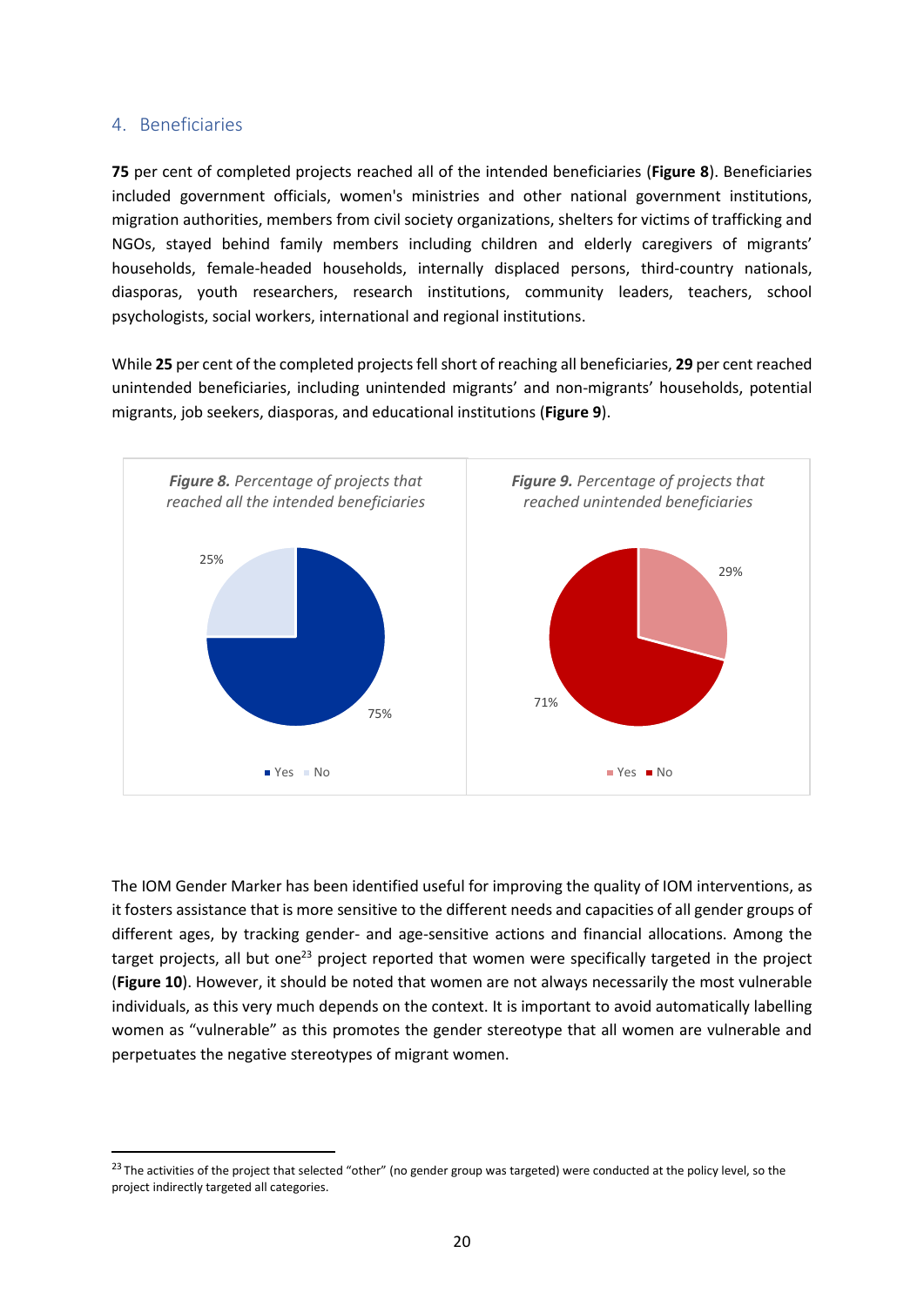

In addition, **52** per cent of the projects considered that at least one gender group was considered vulnerable. Specifically, **48** per cent of the projects considered women as a "vulnerable group" in the project, <sup>24</sup> followed by girls (**22** per cent) and boys (**19** per cent) (**Figure 11**).



<sup>&</sup>lt;sup>24</sup> All of these projects provided a brief explanation as to why women are considered vulnerable in their contexts, whether in the answers provided in the questionnaire or in the project proposal.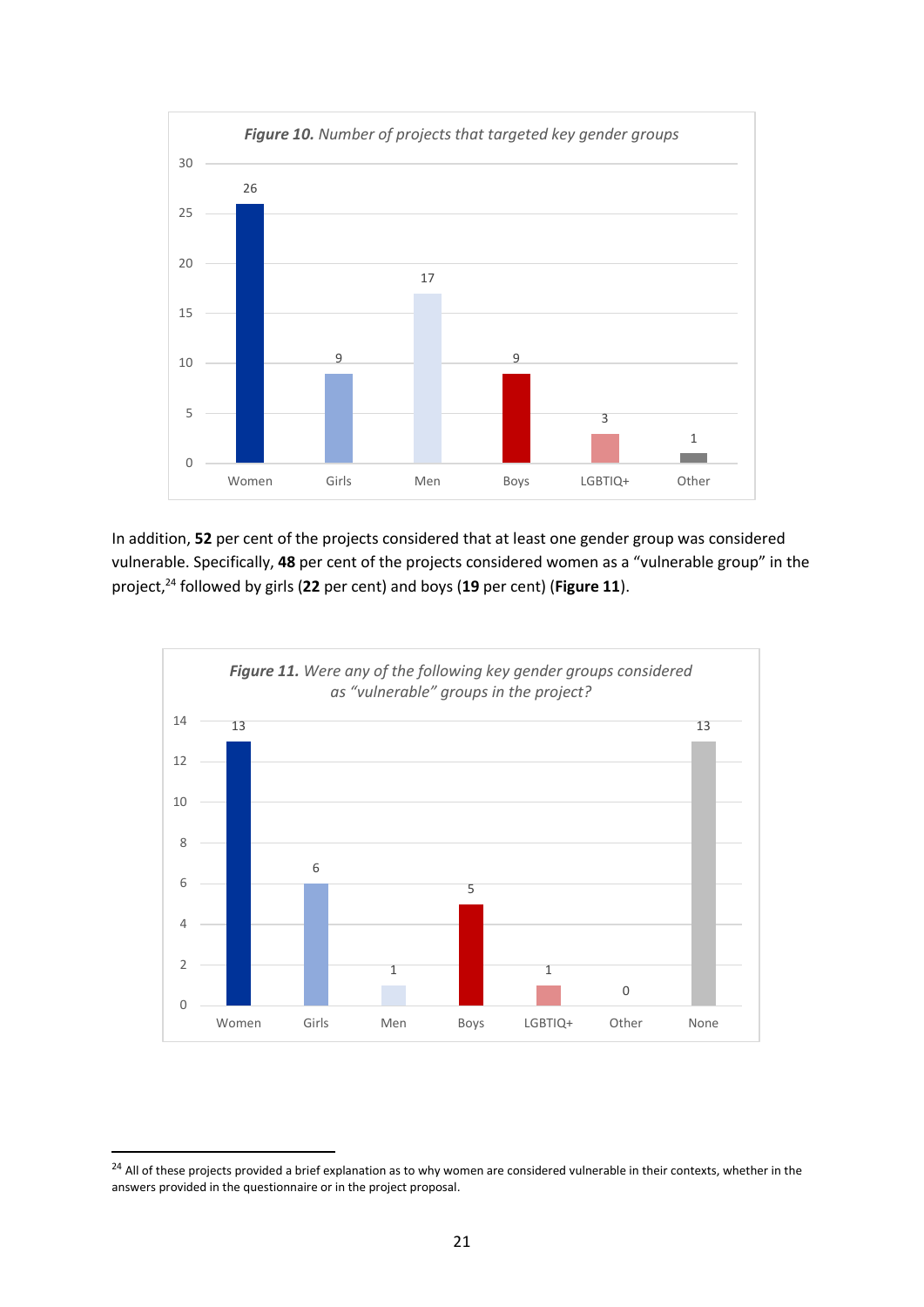Some of the explanations about these gender groups' roles<sup>25</sup> and responsibilities provided to justify that categorization were:

| <b>Key groups</b> | Roles/responsibilities/justification                                                          |  |  |
|-------------------|-----------------------------------------------------------------------------------------------|--|--|
| Women             | -Women are at great risk of human trafficking and sexual exploitation (CT.1093,               |  |  |
|                   | CT.1095, PM.0003, PX.0011).                                                                   |  |  |
|                   | -Migrant women suffer obstacles to access the labour market (IM.0043).                        |  |  |
|                   | -Many women from the migrants' households are left behind (NC.0029).                          |  |  |
|                   | -Nepal Government has imposed travel restrictions for women migrants to                       |  |  |
|                   | migrate for domestic work sector in the G.C.C, Middle East and Malaysia. As a                 |  |  |
|                   | result, many of the young unskilled migrant women travel through irregular                    |  |  |
|                   | routes and informal networks, exposing them to higher vulnerabilities and risks<br>(LM.0321). |  |  |
|                   | -The objective of the research study was to identify the impact of migration on               |  |  |
|                   | children and family left behind (caregivers). After data collection, it was found             |  |  |
|                   | that most of caregivers were women elderly (maternal grandmothers) and they                   |  |  |
|                   | were the most impacted at a health and social level. Female caregivers were the               |  |  |
|                   | more vulnerable to overweight, depression, and anxiety than male caregivers                   |  |  |
|                   | (MA.0407).                                                                                    |  |  |
|                   | -Women are more impacted by unemployment than men in Niger (CD.0035) and                      |  |  |
|                   | the Marshall Islands <sup>26</sup> (CD.0057). Industry disparities between women and men      |  |  |
|                   | are also evident. Most industries in the Marshall Islands are male dominated                  |  |  |
|                   | with very little participation of women <sup>27</sup> (CD.0057).                              |  |  |
|                   | -Findings of the 2016 Gender in Society Perceptions Study <sup>28</sup> revealed that labour  |  |  |
|                   | migration from Kyrgyzstan influences women's equality and empowerment.                        |  |  |
|                   | However, 38% of women and 45% of men stated that "women in migration                          |  |  |
|                   | begin to lead immoral lives", which is a possible explanation for the                         |  |  |
|                   | stigmatization and discrimination of returning women migrants in the Kyrgyz                   |  |  |
|                   | society (MD.0001).                                                                            |  |  |
|                   | -59.6% of all labour migrants from Kyrgyzstan are women. Women migrants                       |  |  |
|                   | suffer from gender-based discrimination and violence throughout the migration                 |  |  |
|                   | circle, including lack of recognition of migrant women's contribution to the                  |  |  |
|                   | community and the country's development. There are many obstacles to their                    |  |  |
|                   | full participation in the community, which include economic barriers and                      |  |  |

<sup>&</sup>lt;sup>25</sup> According to the IOM Gender Marker, gender roles are the types of behaviours and duties that are expected of people based on their assigned sex (e.g., caretaking role, role of maintaining household chores, role of looking after dependents, responsible for a specific action such as collecting water, etc).

<sup>&</sup>lt;sup>26</sup> Information obtained from the project proposal. Economic, Policy Planning and Statistics Office (EPPSO) 2011. RMI Census 2011. Available at:<https://www.rmieppso.org/social/census-report>

 $27$  Ibid.

<sup>&</sup>lt;sup>28</sup> Information obtained from the project concept note. Gender in Society Perceptions Study (2016). Available at: <http://stat.kg/media/publicationarchive/f776d502-fec6-454c-ab6c-08d77eadff9f.pdf>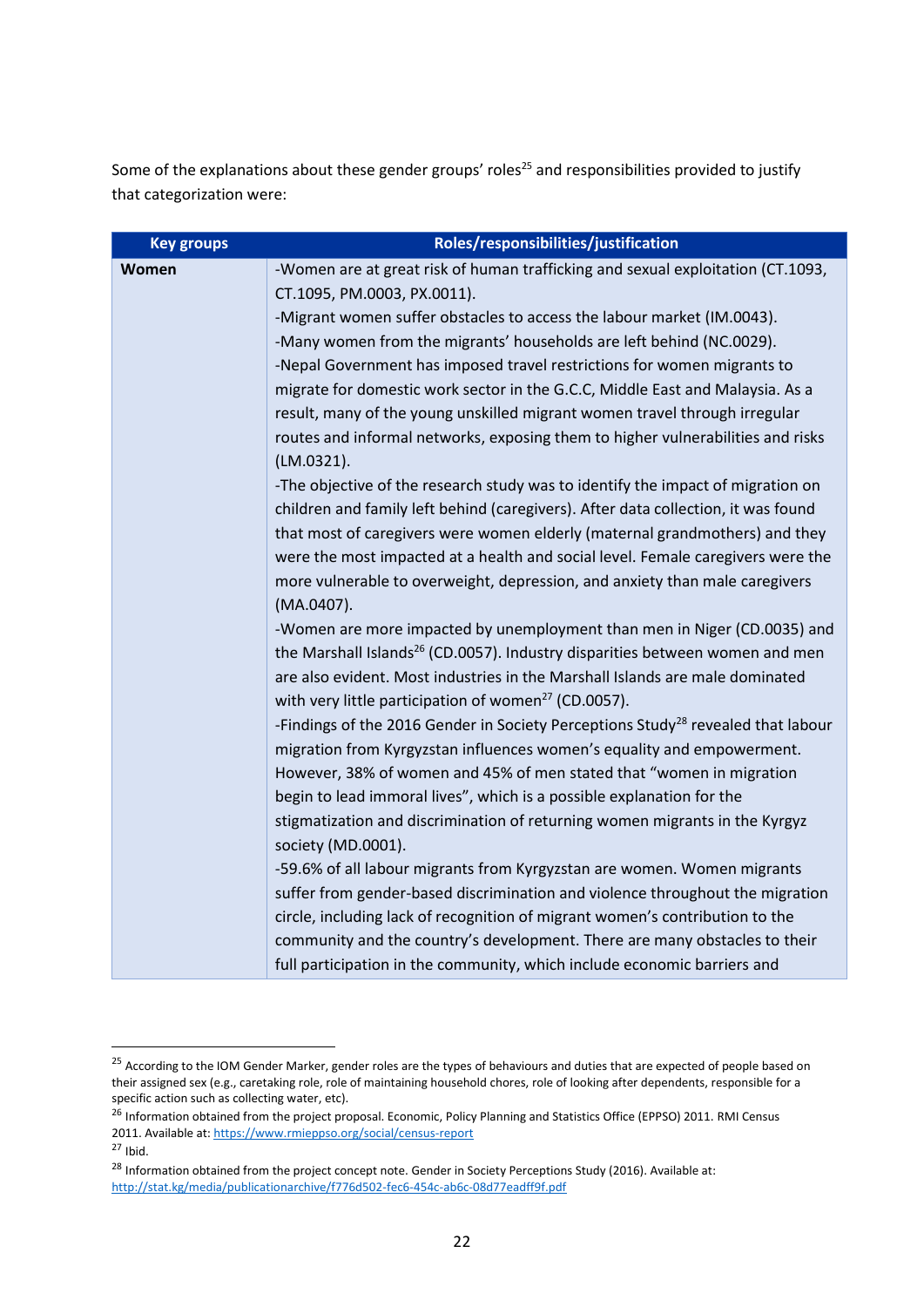|                | gendered poverty due to inequitable division of labour between men and<br>women (PO.0143). <sup>29</sup>                                                                                                                                                                                                                                                                                                                                                                          |
|----------------|-----------------------------------------------------------------------------------------------------------------------------------------------------------------------------------------------------------------------------------------------------------------------------------------------------------------------------------------------------------------------------------------------------------------------------------------------------------------------------------|
| <b>Girls</b>   | -Girls are a group at risk of human trafficking for sexual exploitation and forced<br>labour (CT.1093, CT.1095, PM.0003).                                                                                                                                                                                                                                                                                                                                                         |
| <b>Men</b>     | -Men were not mentioned as a vulnerable group.                                                                                                                                                                                                                                                                                                                                                                                                                                    |
|                |                                                                                                                                                                                                                                                                                                                                                                                                                                                                                   |
| <b>Boys</b>    | -Boys are a group at risk of human trafficking for sexual exploitation and forced<br>labour (CT.1093, CT.1095).<br>-The objective of the research study was to identify impact of migration on<br>children and family left behind. Gendered differences of health vulnerability:<br>boys showed a higher risk of malnutrition than girls. Also, they were less likely to<br>have resilience, pro-social behaviors, and a secured attachment, in comparison<br>to girls (MA.0407). |
| LGBTIQ+ people | -LGBTIQ+ migrants suffer obstacles to access the labour market (IM.0043).                                                                                                                                                                                                                                                                                                                                                                                                         |

IOM strives to collect and provide sex- gender- age- disaggregated data as much as possible, since disaggregated data is a key to better understand the needs of people of different gender groups and structural barriers in different contexts. **59** per cent of the sample projects reported disaggregating **80** per cent or more of all data sets on beneficiaries by sex. **22** per cent provided partial sex-disaggregated data (40-79%), **8** per cent also partially disaggregated sex data but a lesser degree (1-39%) and **11** per cent (three projects) did not collect sex-disaggregated data (**Figure 12**).



<sup>&</sup>lt;sup>29</sup> Information obtained from the project proposal. PBF Project Document\_2019\_IOM\_UNW\_ILO. Available at: [https://kyrgyzstan.un.org/sites/default/files/2020-10/PBF%20Project%20Document\\_2019\\_IOM\\_UNW\\_ILO.pdf](https://kyrgyzstan.un.org/sites/default/files/2020-10/PBF%20Project%20Document_2019_IOM_UNW_ILO.pdf)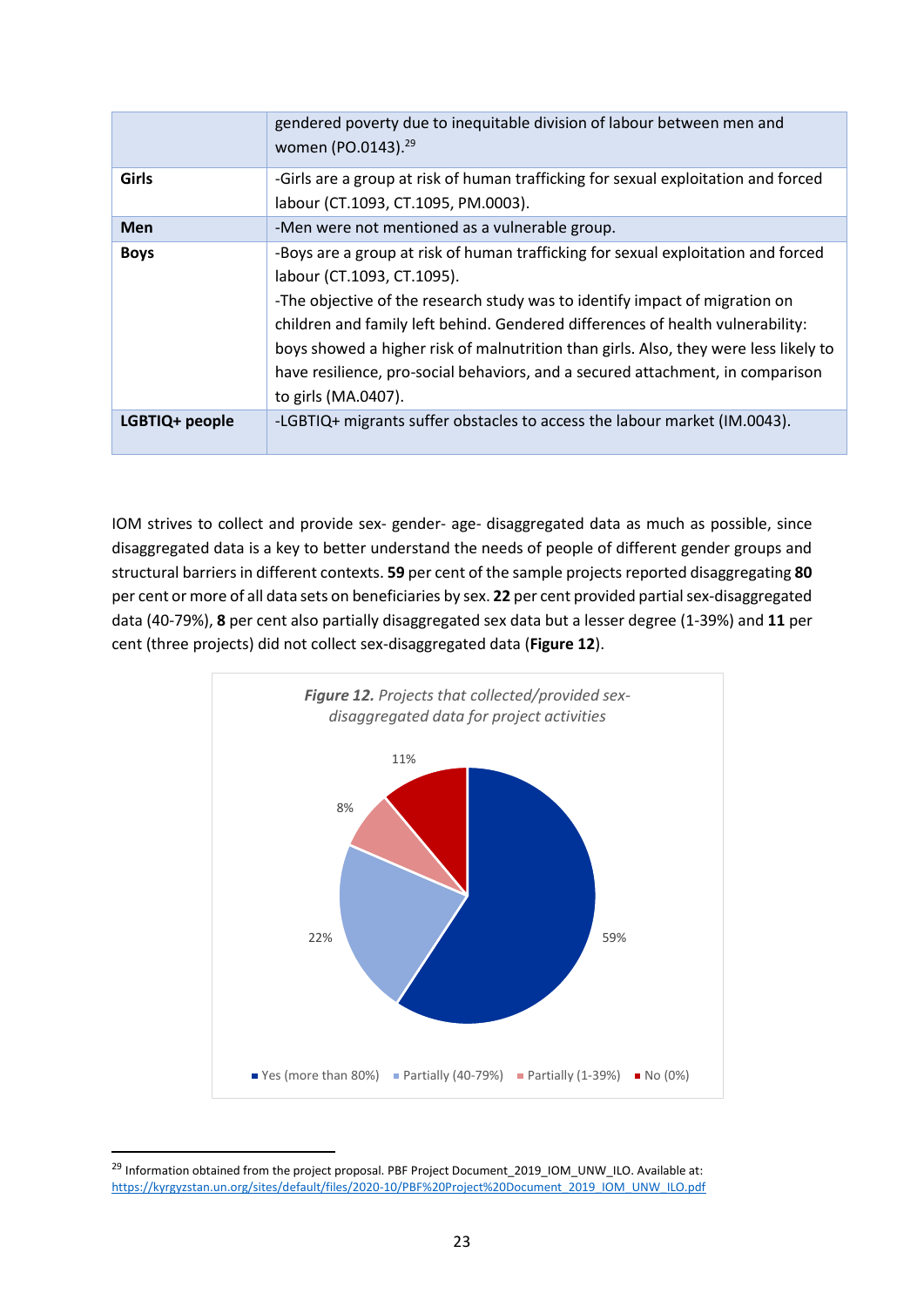The reasons for the lack of sex-disaggregated data were 1) the activities did not deal with target population directly (although the project did have a list of contributors to the EMM2.0 Handbook disaggregated by sex, among other information such as region, etc.) (MS.0003); 2) the project (PX.0189) was focused on strengthening the personnel of attention to victims of trafficking and gender violence of the Ministry of Women, and these officials were almost entirely women; and 3) it was a communication campaign that did not require sex-disaggregated data (PM.0008).<sup>30</sup>

According to the GETTING TO EQUALITY: Measuring Gender Results to Improve IOM's Performance (2021) Report, $31$  gender parity is defined as a participation rate of between 40 and 60 per cent by women and men across all relevant activities. In terms of non-migrant beneficiaries (government officials, members from civil society organizations, NGOs, partners, etc.) **41** per cent of the projects reached gender parity in project activities (**Figure 13**).



<sup>&</sup>lt;sup>30</sup> The campaign gained more than 40,000 page likes and reached out to 400 students; however, no sex-disaggregated data or information about gender groups reached is available.

<sup>&</sup>lt;sup>31</sup> GETTING TO EQUALITY: Measuring Gender Results to Improve IOM's Performance (2021) Report. Available at: <https://intranetportal/Pages/ControlNo.aspx?controlNo=SR/GCU/0002>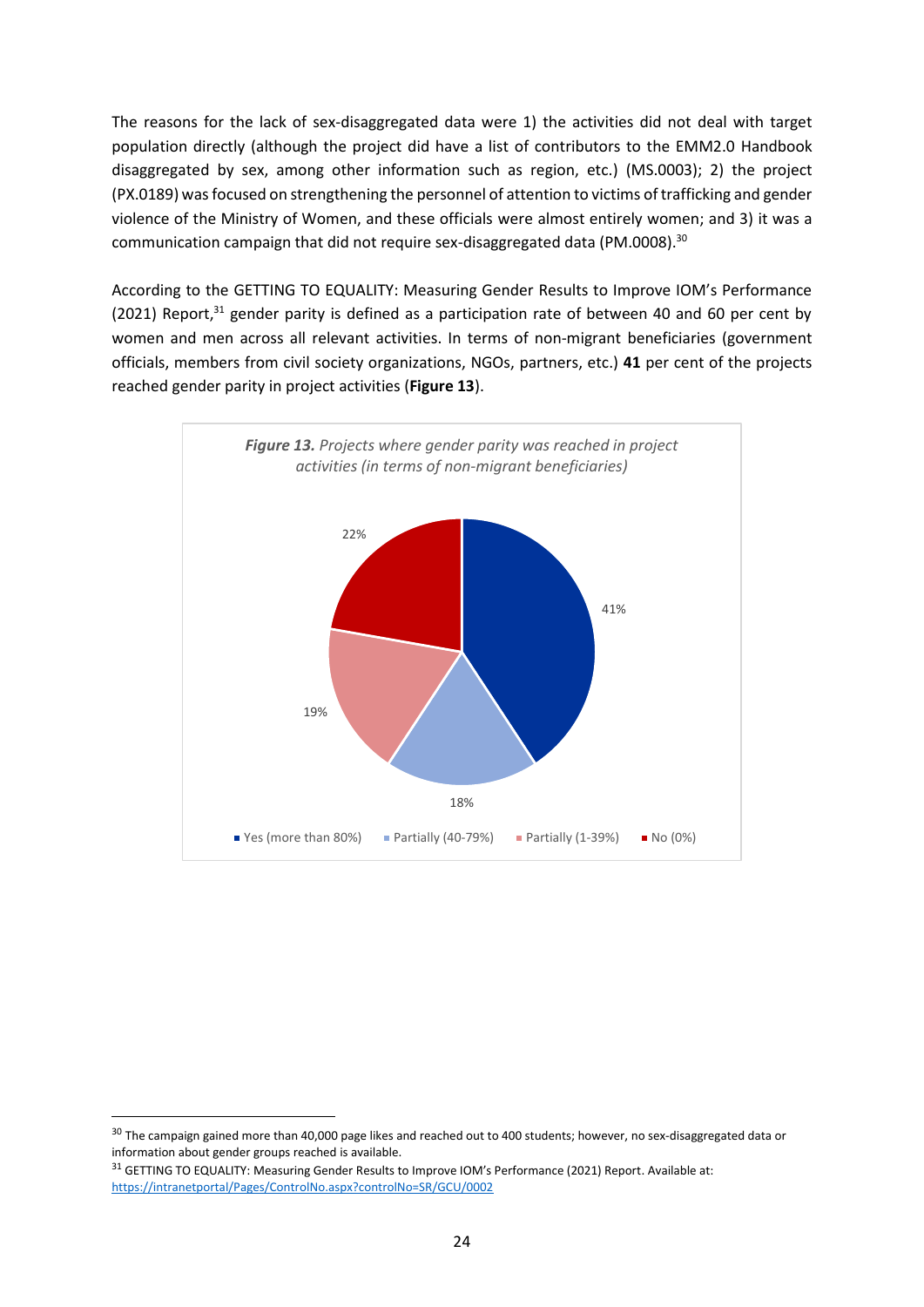In addition, **70** per cent of projects involved measures to promote the equal participation of women and men in project activities such as training and meetings. Besides promoting equal participation by sending out invitations that emphasized the importance of achieving an equal number of participants/officials both men and women in events and trainings, some of the main measures implemented were:

> **A 3-month foundation course for Immigration Officials considered admission of recruited officers who were expectant mothers or had given birth during the induction course in 2016 and 2017**

**Flexible timings around the community's schedules and location of meetings and trainings were considered to ensure both women and men could attend**

**Translated training** materials to the local language to ensure inclusion and understanding among all **participants** 

**For training activities, the project proposal included targets (50% female; 50% male) and project contracts (direct and contractors) prioritised migrant women, as they were usually underrepresented**

**The programming of the sessions was done in relation to the beneficiaries' needs and concerns, particular those of the women**

**In the call for applications for a virtual contest, the participation of all gender groups was emphasized and the consideration of the gender perspective in the selection of the awarded works was emphasized in the award jury**

**The resource pack for selected volunteers included a section on the specific needs associated with young women volunteers**

**Trainings on** financial literacy and adaptation to climate change were focused on women, but men were included in the introduction sessions of both trainings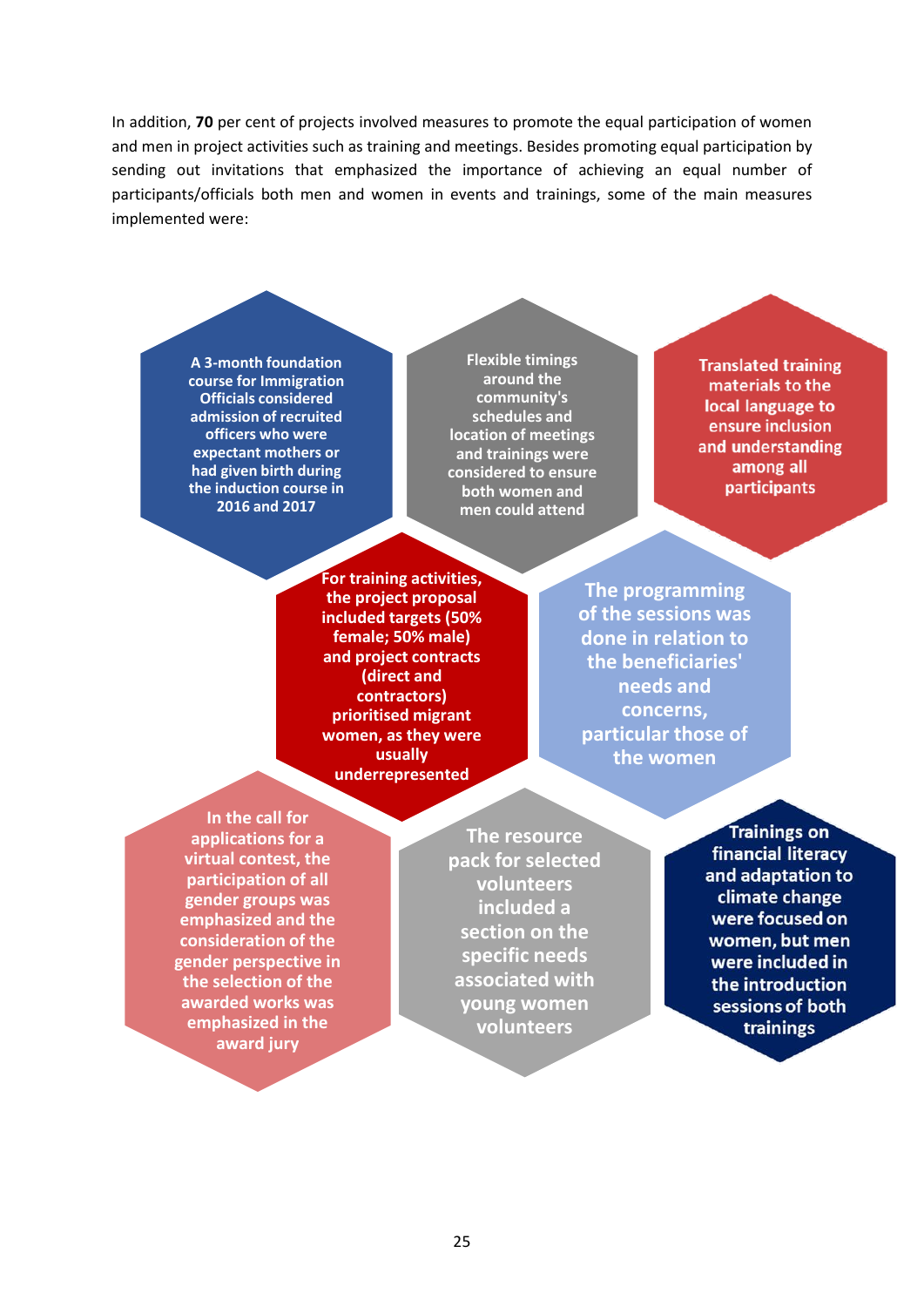On the other hand, **11** per cent of the projects identified gender-based discrimination, exclusion, stigmatization, or bias towards the project beneficiaries within the community. For instance, in Tajikistan, women were not fully involved in managing the households' budget and did not have enough knowledge on financial literacy (NC.0029). Moreover, in several cases IOM reported a low participation of women during the trainings for the diplomatic staff and judicial staff, mainly because most officials holding such positions and working in those fields were men (CT.1093) (**Figure 14**).

Furthermore, two projects reported that contrary to experiencing gender-based discrimination, the projects proactively counteracted these challenges by presenting study cases related to LGBTQI+ and other gender-based discrimination actions to promote awareness (CT.1095), and by taking the gender perspective into consideration when selecting the award winners (IM.0045).



Besides the previously mentioned measures that project management teams implemented to promote gender equality, involving local organizations<sup>32</sup> that work on gender equality issues in project planning, implementation, and reporting can help to achieve greater gender parity and mainstreaming. <sup>33</sup> This review therefore analysed whether local organizations and the national gender machinery<sup>34</sup> were involved in project implementation, to which: **33** per cent of the sample projects reported involvement by local organizations working on gender equality issues (in **22** per cent of the

<sup>&</sup>lt;sup>32</sup> According to the GETTING TO EQUALITY: Measuring Gender Results to Improve IOM's Performance (2021) Report, local organizations include national and regional entities addressing gender issues, such as government, academic and civil society organizations. Available at:<https://intranetportal/Pages/ControlNo.aspx?controlNo=SR/GCU/0002> <sup>33</sup> Ibid, p.49.

<sup>&</sup>lt;sup>34</sup> According to the GETTING TO EQUALITY: Measuring Gender Results to Improve IOM's Performance (2021) Report, the national gender machinery refers specifically to government bodies, whether national or local, that are responsible for gender equality issues throughout the government and/or the country. Available at: <https://intranetportal/Pages/ControlNo.aspx?controlNo=SR/GCU/0002>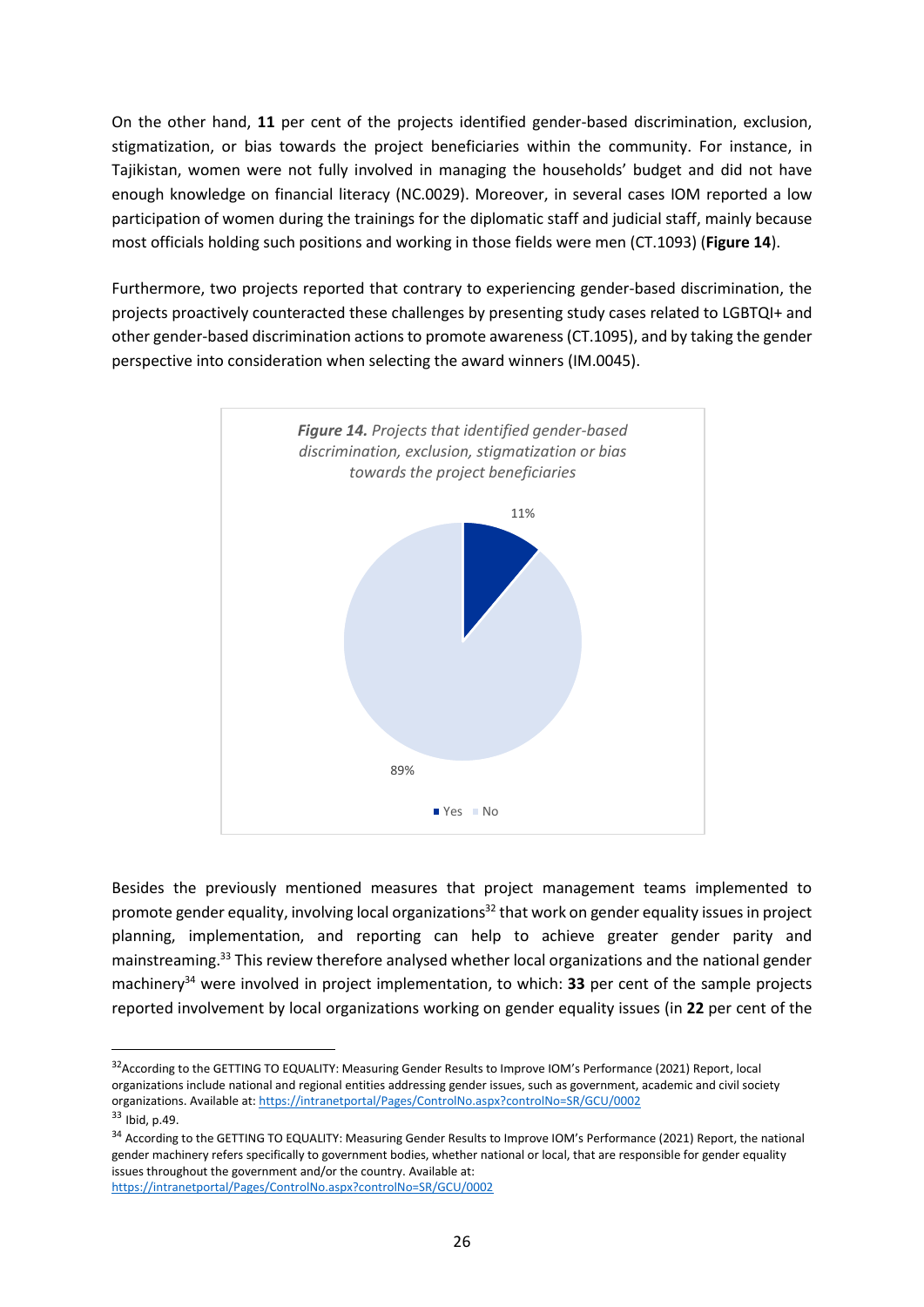projects the national gender machinery was involved in project implementation, while in **11** per cent of the projects local organizations working on gender equality and/or women's rights were involved) (**Figure 15**).



## <span id="page-27-0"></span>5. Impact

As per the IOM Project Handbook, impact is an "*evaluation criterion that assesses the positive and negative, primary and secondary long-term effects produced by a project, directly or indirectly,*  intentionally or unintentionally".<sup>35</sup> Results presented below are based on the respondents' personal appreciation of project impacts.

All projects reported positive impacts produced by the project, these included:

#### Short-term:

- ❖ Local capacities are in place in the targeted community of Tetovo to continue to carry out prevention activities and there is shown evidence of ongoing prevention of violent extremism efforts at the community level, which is a good sign of continued active engagement (CS.0936).
- ❖ Concerned state institutions will make use of the IOM Manual for Direct Assistance to Victims of Trafficking (VoTs), and the manual for diplomatic staff "Combating Human Trafficking: What Diplomats should know and do" (CT.1093).
- ❖ The project improved data collection and management systems to monitor labour migration in Kiribati and Tuvalu. Gender considerations were addressed in the research reports in the form of gendered impacts of climate change and migration, and in the development of the

<sup>35</sup> International Organization for Migration. *IOM Project Handbook, Module 6* (2011), p.375. Available at[: https://reliefweb.int/sites/reliefweb.int/files/resources/IOM%20Project%20Handbook\\_6Feb2012.pdf.](https://reliefweb.int/sites/reliefweb.int/files/resources/IOM%20Project%20Handbook_6Feb2012.pdf)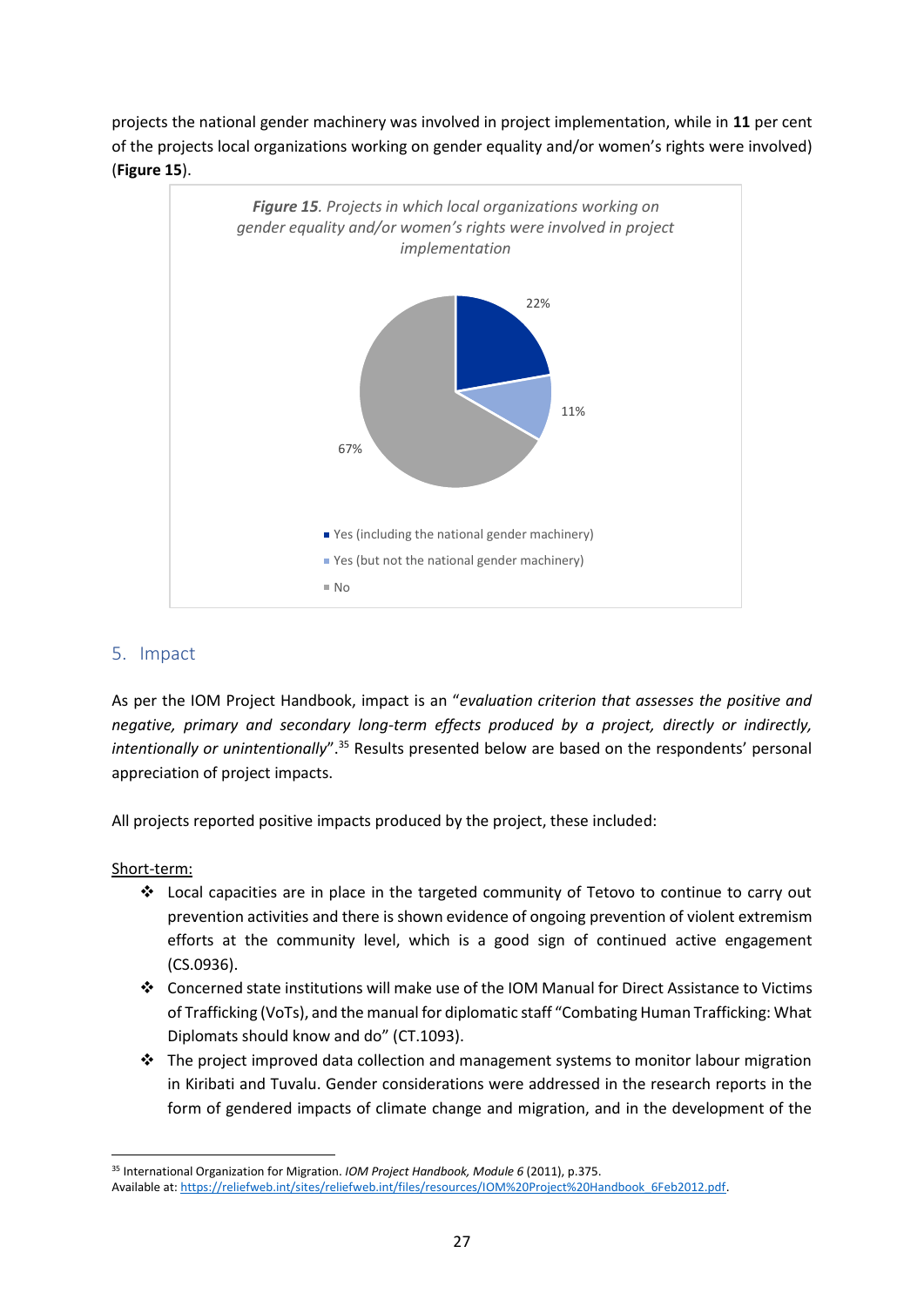Labour Market Information Systems (LMIS) which incorporated gender inclusive language (LM.0326).

- ❖ Two socio-economic development programmes, mainstreaming gender and migration issues, were designed and approved (MD.0001).
- ❖ An advanced version of the EMM2.0 training module was piloted in the Philippines and in the Republic of Tanzania, which generated dynamic discussions among participating government agencies on the future of gender-responsive policymaking (MS.0003).
- ↑ A database that includes data from Central American countries, disaggregated by gender and nationality, was developed (PR.0221).

#### Long-term:

- o Improved legal assistance to migrants in Brazil and facilitated promotion of labour market insertion of women and irregular migrants (IM.0043).
- $\circ$  The Ministry of Women recognised and made visible the violence against migrant women, in particular human trafficking as a serious type of violence against women in the Dominican Republic. As a result, the ministry is training its staff and improving their capacity to receive cases (PX.0189).
- o The perception of the stakeholders is that PVE work is ongoing and that this will contribute to youth resilience to PVE (CS.0936).
- $\circ$  As a result of the capacity building programme, partner Migrant Resource Centres in Nepal are now able to provide counselling services on safer migration and foreign employment which will minimize risks of unsafe and irregular migration (LM.0321). The pre-departure orientations (PDO) and Training for Trainers (ToT) had one module about "gender and migration" and the SOPs developed highlighted the need for a gender-sensitive approach when delivering MRC services.
- $\circ$  Improved capacities of the Kyrgyz government will address the challenges in migration management and align national migration policies to global frameworks, including gender considerations (PO.0143).
- $\circ$  The staff from the Women and Child Department within the Gendarmerie who participated in the trainings reported that the quality and effectiveness of the interviews with women and children significantly improved after participating in the trainings (PX.0011).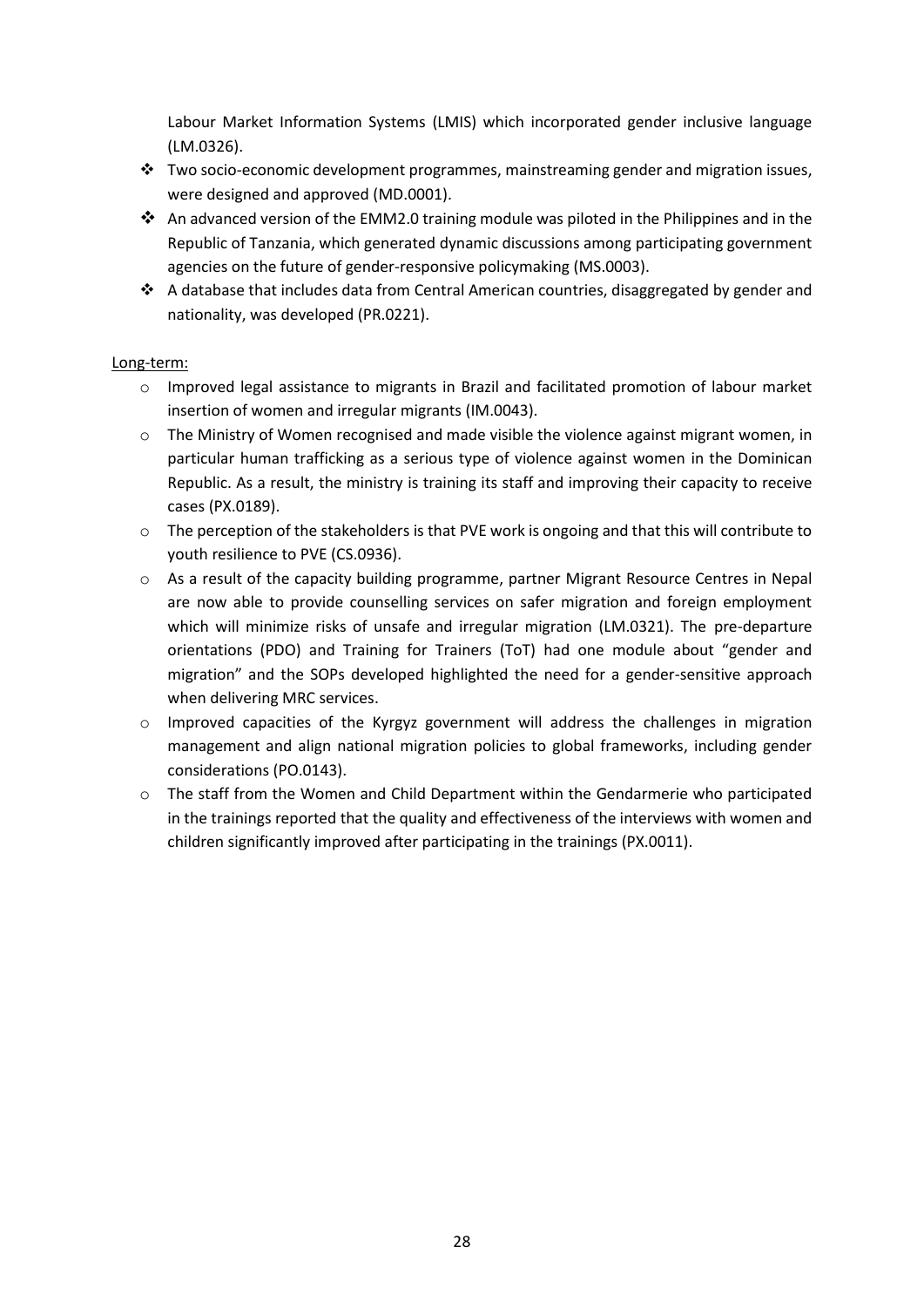#### **Diaspora Youth Volunteer Programme in Madagascar (CD.0023)**

#### **Positive and long-term impacts**

- ❖ The volunteers emphasized the positive impact of the programme on their relationship with their country of origin, through the determination of their Malagasy identity, the strengthening of their sense of belonging to the local society and culture, and the restoration of a relationship of trust with national institutions.
- ❖ Consultation with key stakeholders in host communities revealed a positive change in the local population's perception of the diaspora and a successful integration of volunteers into host communities.
- ❖ The integration process was supported by the implementation of local development activities, which provided host communes with socially useful long-term structures for students, children, and local entrepreneurs, and strengthened social cohesion between volunteers and local communities.
- $\div$  The central role of institutions in the conceptualization and implementation of the programme reinforced the MFA's commitment to institutionalising this innovative programme and its long-term commitment to further pursue similar initiatives.
- $\div$  The MFA has expressed its willingness to continue the networking and mobilisation activities of the private sector, using the visibility and mobilisation tools provided by IOM.

#### Direct:

- o Through the implementation of income-generation pilot initiatives, 309 families expected a 40% increase in their household income in 2019 (CE.0373).
- o A total of 2,680 beneficiaries, including 2,663 General Inspectorate of Border Police officials (1,800 men and 863 women) and 17 migrants (one irregular migrant and 16 asylum seekers - 13 men and three women) were provided with quality psychological support, including primary psychological assistance, psychological evaluation, and diagnoses (MA.0400).

### Indirect:

- ❖ As a result of the local demand for MRC services and project intervention to facilitate dialogue between local authorities and federal government, three municipalities have allocated funding for three selected SAMRIDDHI MRCs to support MRCs in undertaking safer migration and outreach programmes in the upcoming fiscal year (LM.0321).
- $\div$  The project has contributed to improving the visibility and public perception of the General Inspectorate of Border Police, as demonstrated in the 3,4% increase of public perception of the Moldovan police reported in the Barometer of Public Opinion (MA.0400).
- $\div$  The public attending the screenings and debates of the Global Migration Film Festival also increased their knowledge around different thematics related to migration and perceptions towards migrants (PM.0003).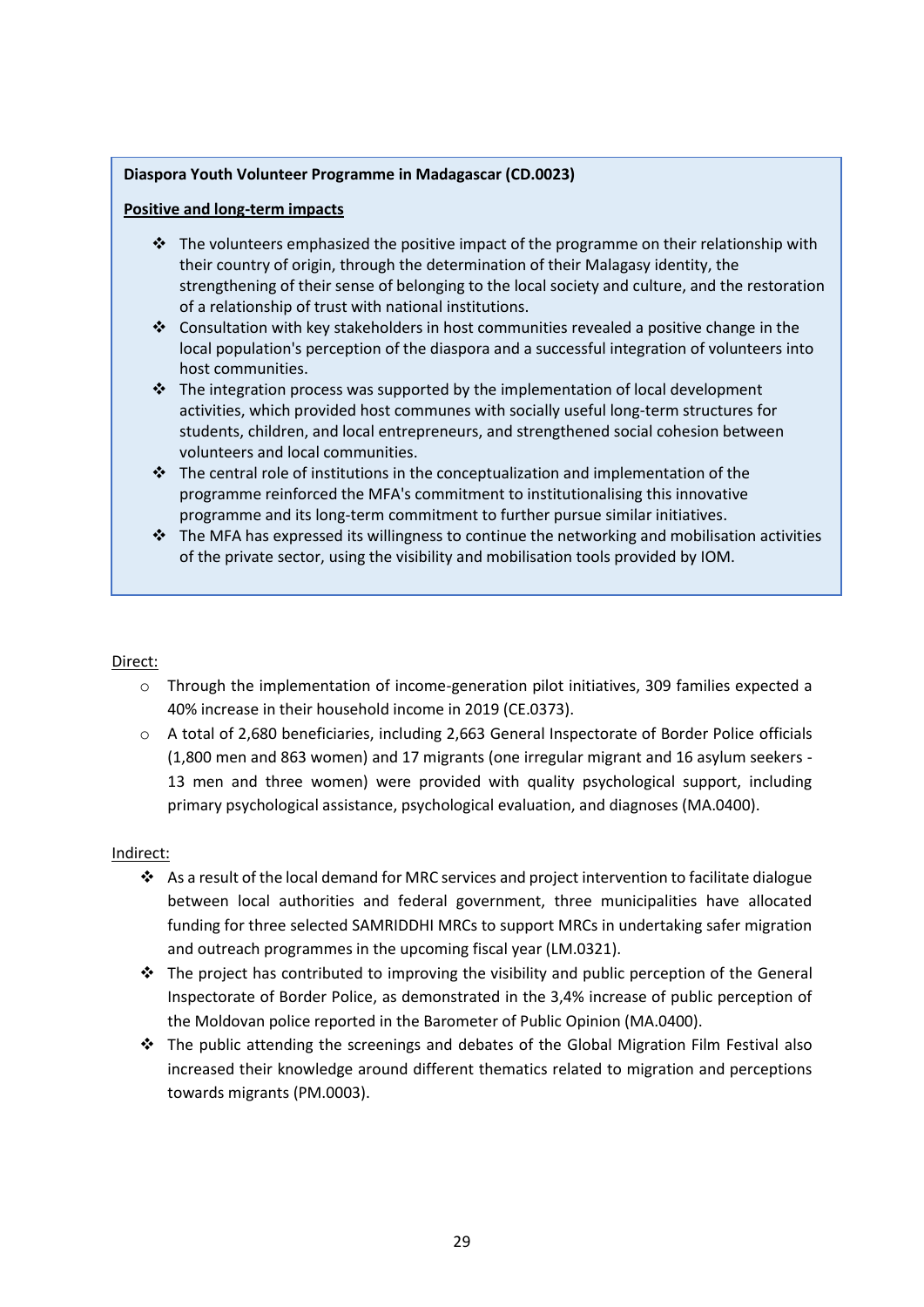### **Gender-Sensitive Capacity-building to Manage Irregular Migration Between Colombia and Venezuela (CE.0373)**

#### Short-term:

❖ The design and implementation of the assistance protocol to migrant population, with a gender approach, allows a continuous knowledge transfer to local authorities and social organizations.

#### Long-term:

❖ The local Governments of Colombia have new mechanisms and information available with a gender approach, to provide migrants with guidance.

#### Direct:

❖ Through the implementation of income-generation pilot initiatives, 309 families were expecting a 40% increase in their household income in 2019.

Additionally, among the 24 completed projects, **70** per cent reported having unforeseen positive impacts, particularly on women. A few of these unforeseen positive impacts were the appointment of a female Senior Immigration Officer as Commandant of the Immigration Training Academy (TC.1039), and the request from the Executive Office of the President of Brazil to IOM Brazil to offer the online migration training developed under the project to relevant authorities and actors in Brazilian municipalities (IM.0043) (**Figure 16**).



## <span id="page-30-0"></span>6. Challenges Encountered and Revisions

A number of challenges were reported during project implementation in the various projects (**Figure 17**). The most frequently encountered challenge, reported by **41** per cent of the projects, related to changing governmental counterparts. To mitigate this challenge, certain projects liaised with the new counterparts, started negotiations again with the new government officials to explain the relevance of the project, maintained constant communication with the counterpart and conducted regular strategic decision-making meetings (TC.1057, TC.1039, PR.0221).

In addition, internal challenges were experienced by a total of **seven** projects. For instance, the Project Manager left the Mission in Uganda unexpectedly (TC.1039), and the Missions in Madagascar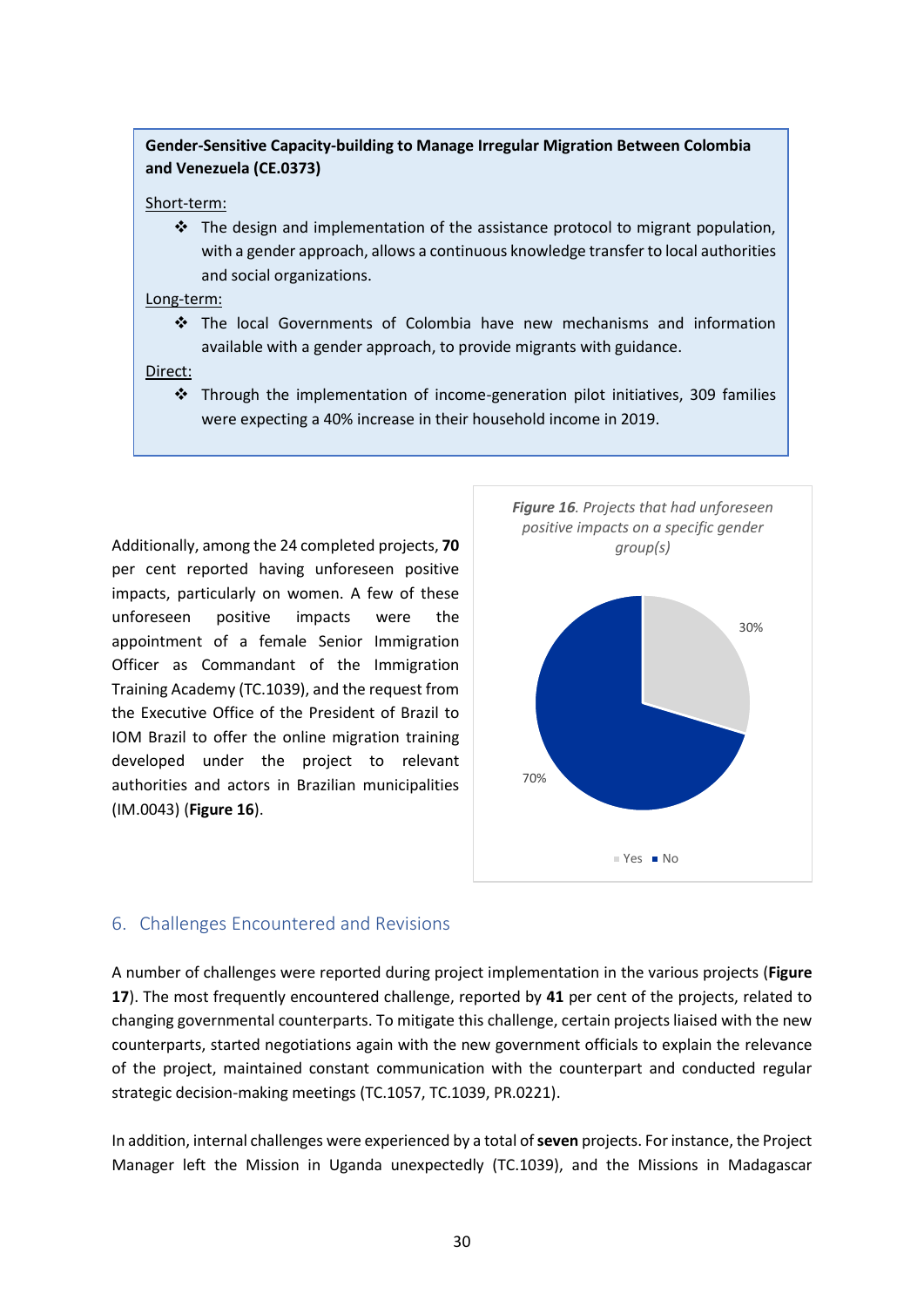(CD.0023) and the Marshall Islands (CD.0057) reported that it was difficult to recruit qualified applicants. As such, maintaining stability in dedicated personnel both internally and with partners appeared as a predominant challenge.

**Six** projects also highlighted the Covid-19 emergency as a challenge, which caused the delay and suspension of multiple community-based activities (NC.0029), and the cancellation of interagency coordination and working group meetings (PX.0011). Furthermore, domestic and international mobility restrictions as part of the Covid-19 precautionary measures slowed down the migration flow, which resulted in a huge reduction in the number of VoTs interviews and referrals made by the Gendarmerie in 2020 (PX.0011). Activities such as capacities' strengthening on youth job counselling, consultation on communication strategy for the National Agency for Employment of Niger and consultation on labour demand analysis among the private sector in Niger also had to be postponed until the lockdown was waived (CD.0035).



**26** per cent of projects reported that the challenges could not have been foreseen. Regarding the actions that could have been taken to avoid or mitigate them, particularly the experienced delays due to the lack of qualified candidates, one project mentioned they could have advertised the position earlier and allocate more budget on the promotion of the open vacancy. Moreover, one project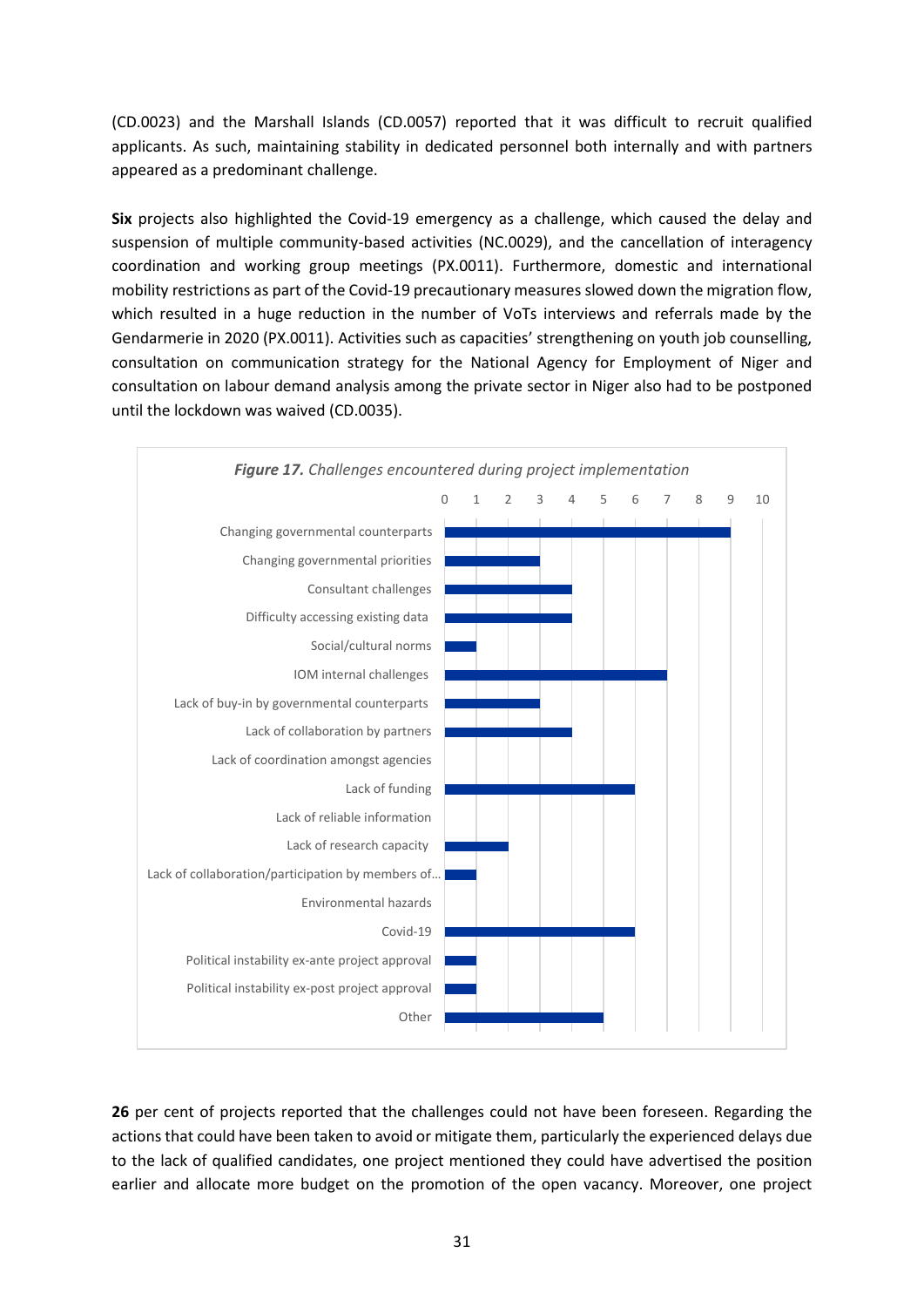highlighted the need to prepare in advance all authorization letters considering political sensitivities before conducting field activities, to conduct prior research before selecting any villages for research data collection, and to ensure accessibility to the location (MA.0407). Finally, it was recommended to strengthen the risk management toolkits, including avoidance and mitigation actions by specific external factors, as the political instability can affect the implementation of the project and the communicational channel between IOM and counterparts (CT.1095).

With respect to **structural barriers**<sup>36</sup> to gender equality, the main ones identified during the project implementation were the following:

- $\triangleright$  Prejudice against migrant women in the labour market and the lack of an assistance network to support migrant women workers (IM.0043).
- $\triangleright$  Limited participation of women in trainings due to androcentric<sup>37</sup> thinking (CE.0373).
- $\triangleright$  Difficulty for women to own land (CE.0373).
- $\triangleright$  Child caring duties give the impression to senior management that women are not capable of taking on more responsibilities and thus limit their career growth, leading to demotivation and disappointment. Women are considered less capable to learn technical skills and are rather given administrative roles, thus limiting their opportunities to become experts and specialists in border operations (MA.0400).
- $\triangleright$  The girls from rural areas were not able to stay until the end of the workshops implemented because public transportation was not available in the afternoon. Travel expenses for participants were not envisaged in the budget (CS.0936).
- $\triangleright$  The security roles are dominant by men and protection roles are led by women. Therefore, mixing both groups for capacity building and awareness sometimes was difficult to achieve the 50% parity of the groups (CT.1095).
- $\triangleright$  Officials from the judicial system and diplomatic missions in Azerbaijan are mostly men. The lack of equal number of women to the trainings was due to the structure present in Azerbaijan (CT.1093).
- $\triangleright$  Most frontline staff and officials of the Gendarmerie and other governmental stakeholders involved in counter trafficking efforts in Turkey are men, while most of the victims of trafficking in Turkey are women. This can be a structural barrier to incorporating gendersensitive approach into the process of identification, referral, and provision of assistance to VoTs, as most of the service providers may not be fully aware of female-specific needs (PX.0011).

<sup>36</sup> According to the GETTING TO EQUALITY: Measuring Gender Results to Improve IOM's Performance (2021) Report, structural barriers refer to how gender roles, norms, responsibilities, or dynamics affect the realization of the project and/or whether the project contributes to addressing them. Available at[: https://intranetportal/Pages/ControlNo.aspx?controlNo=SR/GCU/0002](https://intranetportal/Pages/ControlNo.aspx?controlNo=SR/GCU/0002)  <sup>37</sup> Focused or centered on men.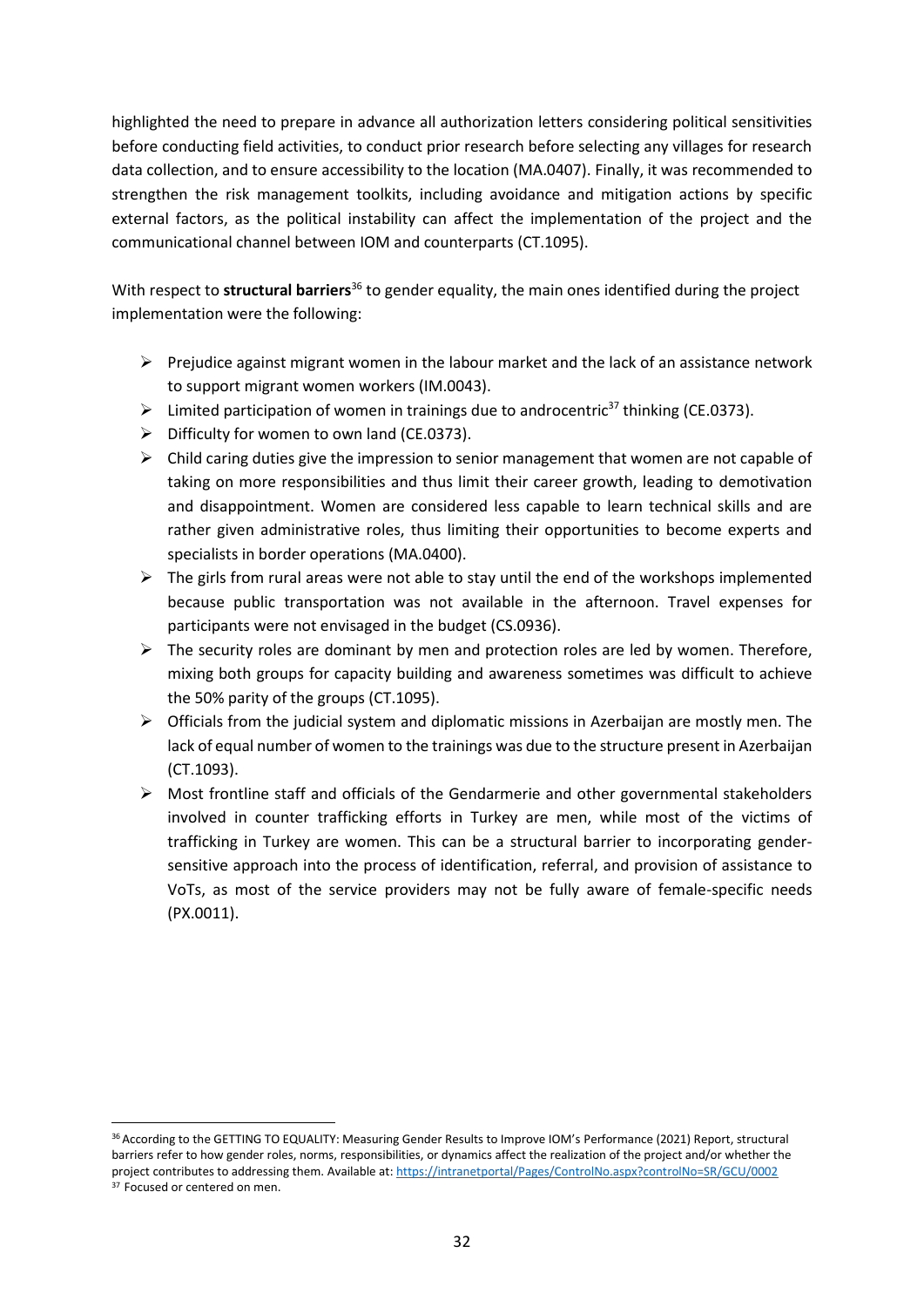The following measures to overcome these barriers to gender equality were mentioned by the respondents:



Direct assistance to gender groups in vulnerable situations should be taken more into consideration in proposals.

Schedule trainings with women when other training sessions were established with the rest of the beneficiaries, to facilitate their participation. As a product of a strong sensitization process, some husbands allowed their wives' participation in trainings, recognising their role within the project.



Promoting women's participation in technical trainings and in leadership roles (instead of only administrative roles).

CT.1095 The capacity building plan should include a gender roles information sheet as a reference.



Include budget lines that take into consideration the cultural norms that impact the participation of girls.

E.037

CT.1093

IOM should advocate, together with other actors such as OHCHR and national counterparts, for the inclusion of more female staff within diplomatic missions and the judicial systems. Root causes of this

underrepresentation should be identified and addressed.



PX.0011

into the process of identification, referral, and provision of assistance to VoTs by incorporating gendersensitive approaches into the training modules and coordination mechanism. IOM also encouraged the participation of female staff to the ToT to

The project promoted gender mainstreaming

ensure representation of female trainers in the subsequent trainings.

As a result of these challenges, **50** per cent of the completed projects required a revision (**Figure 18**). The most common revision types were budget (**eight** projects), duration (**six** projects) and results **956**<br> **CO**<br> **CO**<br> **CO**<br> **CO**<br> **CO**<br> **CO**<br> **CO**<br> **CO**<br> **CO**<br> **CO**<br> **CO**<br> **CO**<br> **CO**<br> **CO**<br> **CO**<br> **CO**<br> **CO**<br> **CO**<br> **CO**<br> **CO**<br> **CO**<br> **CO**<br> **CO**<br> **CO**<br> **CO**<br> **CO**<br> **CO**<br> **CO**<br> **CO**<br> **CO**<br> **CO**<br> **CO**<br> **CO**<br>
<br>CO<br>
<br>CO<br>
<br>CO<br>
<br>C

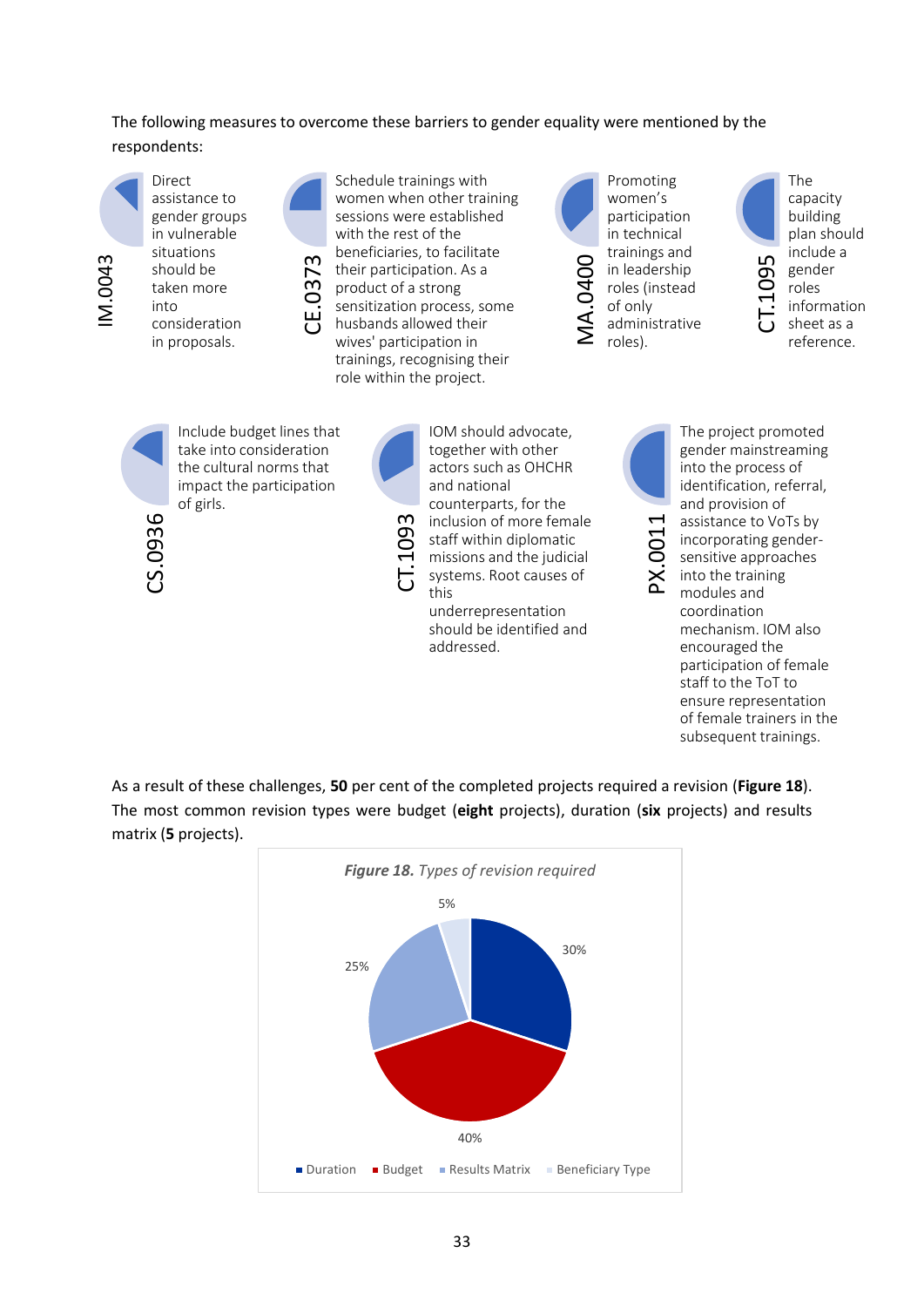### <span id="page-34-0"></span>7. Sustainability

In total, **85** per cent of completed projects reported that at least one outcome was sustained after project implementation. Some of the sustained outcomes included: the online training course developed by the project had several new editions sponsored by academic institutions and is now offered as a permanent course at the National School of Public Administration Virtual School of Governance; during the project implementation, 196 public attorneys and civil servants successfully concluded the training online (144 women and 52 men), strengthening the Federal Public Attorney of Brazil's operative capacity for the protection and assistance of migrants, in particular women and irregular migrants (IM.0043); the EMM2.0 Handbook chapters (including the "Gender and Migration" chapter and pedagogical video) are now the foundation of the overall programme, and the videos are being used as an integral part of its trainings (MS.0003); local authorities trained local staff in the orientation of the migrant population, with special emphasis on women, and the Assistance Protocol to migrant population with a gender approach was implemented (CE.0373); there is ongoing psychological support provided to border police staff and vulnerable migrants (particularly women and unaccompanied minors) including primary psychological assistance, psychological evaluation and organizational diagnosis (MA.0400); the government of Chad has a better knowledge of issues related to migration and development and is more aware of the role that women play in the development of the country; the repertoire developed as a result of the mapping exercise continues to be a tool of reference to identify and communicate with members of the Chadian diaspora (CE.0396); Ugandaspecific training modules on Humanitarian Border Management (HBM), Immigration Intelligence and Trafficking in Persons have been developed based on the training catalogue developed under the project; the Uganda's Immigration Training Academy that includes a gender component in its institutional strategy continues to host trainings and workshops for government officials (TC.1039); given the success of the journalists award as part of the project, a second version of the award is being implemented in 2021, with a focus on migration and development; the Migrations and Media module of the *Mar del Plata* course has continued in 2021; the virtual course on migration and human rights with a gender perspective was adjusted; and additional versions of the course were conducted with civil society organizations and journalism foundations in 2020-2021 (IM.0045).

At the same time, several follow up initiatives or projects have been implemented to promote gender equality as a result of the projects that were successfully completed:

- $\checkmark$  The trainings to the private sector were incorporated into other IOM Brazil projects. The training to the Federal Public Attorney for the protection and assistance of migrants, in particular women and irregular migrants in Brazil, was made available to the general public trough the National School of Public Administration Virtual School of Governance (ENAP/EVG) (IM.0043).
- ✓ IOM Development Fund-funded national project "Improved Migration Management through Policy Development in Kyrgyzstan" (PO.0143, Gender Marker 2a) and UN Peacebuilding Fund (PBF)-funded joint project "Empowering women and girls affected by migration for inclusive and peaceful community development" (PB.0033, Gender Marker 2b) were implemented (MD.0001).
- $\checkmark$  Many EMM2.0 trainings are coming down the pipeline, most of which will have a gender component that will utilize the information present in the Handbook chapter "Gender and Migration" (MS.0003).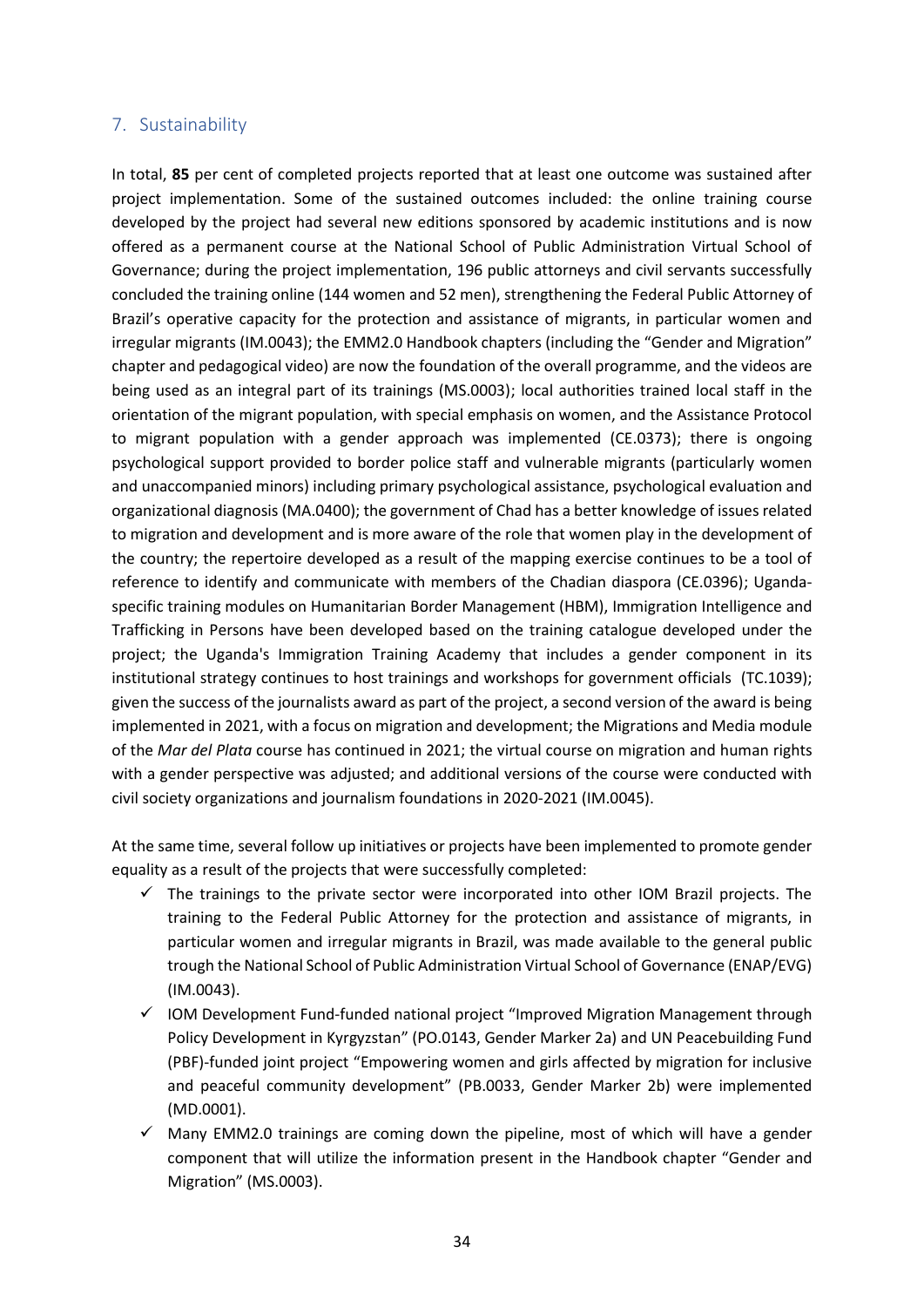- $\checkmark$  IOM has supported the creation of a TiP hotline. The Government of Azerbaijan has also opened a shelter/reception centre for VoTs women and girls. The project allowed the national stakeholders to consider gender as a main risk to TiP and focused their services on women VoTs or vulnerable to TiP (CT.1093).
- Regarding the Diaspora Youth Volunteer Programme in Madagascar, the Ministry of Foreign Affairs has expressed its strong desire to institutionalise this innovative programme and its long-term commitment to further pursue similar initiatives, and the private sector has expressed its willingness to financially support such projects. The second edition of the programme is planned for 2021. The realization of similar initiatives will contribute to the promotion of gender equality and women's empowerment as they will be developed based on the programme which made emphasis on the engagement of young women and ensured gender mainstreaming in all project documents and tools (CD.0023).

# <span id="page-35-0"></span>8. Contribution to Institutional Goals, Frameworks and Strategies

Illustrative of the broad scope of gender projects, the selected active and completed projects contributed to the majority of the Sustainable Development Goals (**Figure 19**). 38



<sup>&</sup>lt;sup>38</sup> United Nations General Assembly. *Transforming our world: the 2030 Agenda for Sustainable Development A/RES/70/1* 2015), p.14. Available at:<https://www.refworld.org/docid/57b6e3e44.html>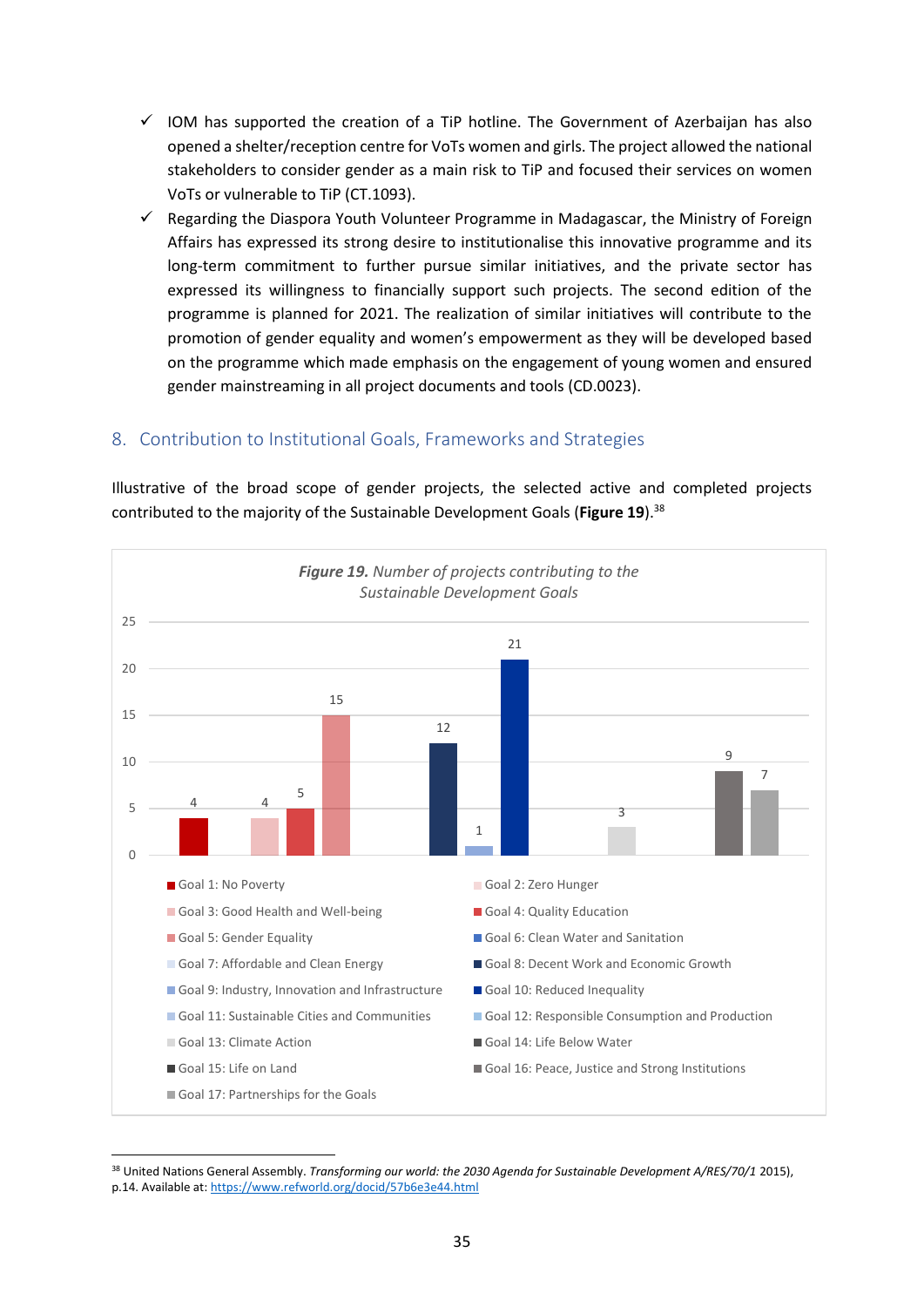In particular, **56** per cent of projects reported contributing to **Goal 5**, while **44** per cent indicated aligning with **Goal 8**, and **78** per cent with **Goal 10**. Below are the main goals and targets towards which the selected Gender Marker 2b and 2a projects contributed:

- **Goal 5**: Achieve gender equality and empower all women and girls.
	- Target 5.1. End all forms of discrimination against all women and girls everywhere.
	- Target 5.2. Eliminate all forms of violence against all women and girls in the public and private spheres, including trafficking and sexual and other types of exploitation.
	- Target 5.5. Ensure women's full and effective participation and equal opportunities for leadership at all levels of decision-making in political, economic, and public life.
- **Goal 8**: Promote sustained, inclusive, and sustainable economic growth, full, and productive employment and decent work for all.
	- Target 8.1. Sustain per capita economic growth in accordance with national circumstances and, in particular, at least 7 per cent gross domestic product growth per annum in the least developed countries.
	- Target 8.5. By 2030, achieve full and productive employment and decent work for all women and men, including for young people and persons with disabilities, and equal pay for work of equal value.
	- Target 8.7. Take immediate and effective measures to eradicate forced labour, end modern slavery and human trafficking and secure the prohibition and elimination of the worst forms of child labour, including recruitment and use of child soldiers, and by 2025 end child labour in all its forms.
	- Target 8.9. By 2030, devise and implement policies to promote sustainable tourism that creates jobs and promotes local culture and products.
- **Goal 10**: Reduce inequality within and among countries.
	- Target 10.1. By 2030, progressively achieve and sustain income growth of the bottom 40 per cent of the population at a rate higher than the national average.
	- Target 10.2. By 2030, empower and promote the social, economic, and political inclusion of all, irrespective of age, sex, disability, race, ethnicity, origin, religion or economic or other status.
	- Target 10.3. Ensure equal opportunity and reduce inequalities of outcome, including by eliminating discriminatory laws, policies and practices and promoting appropriate legislation, policies, and action in this regard.
	- Target 10.7. Facilitate orderly, safe, regular, and responsible migration and mobility of people, including through the implementation of planned and well-managed migration policies.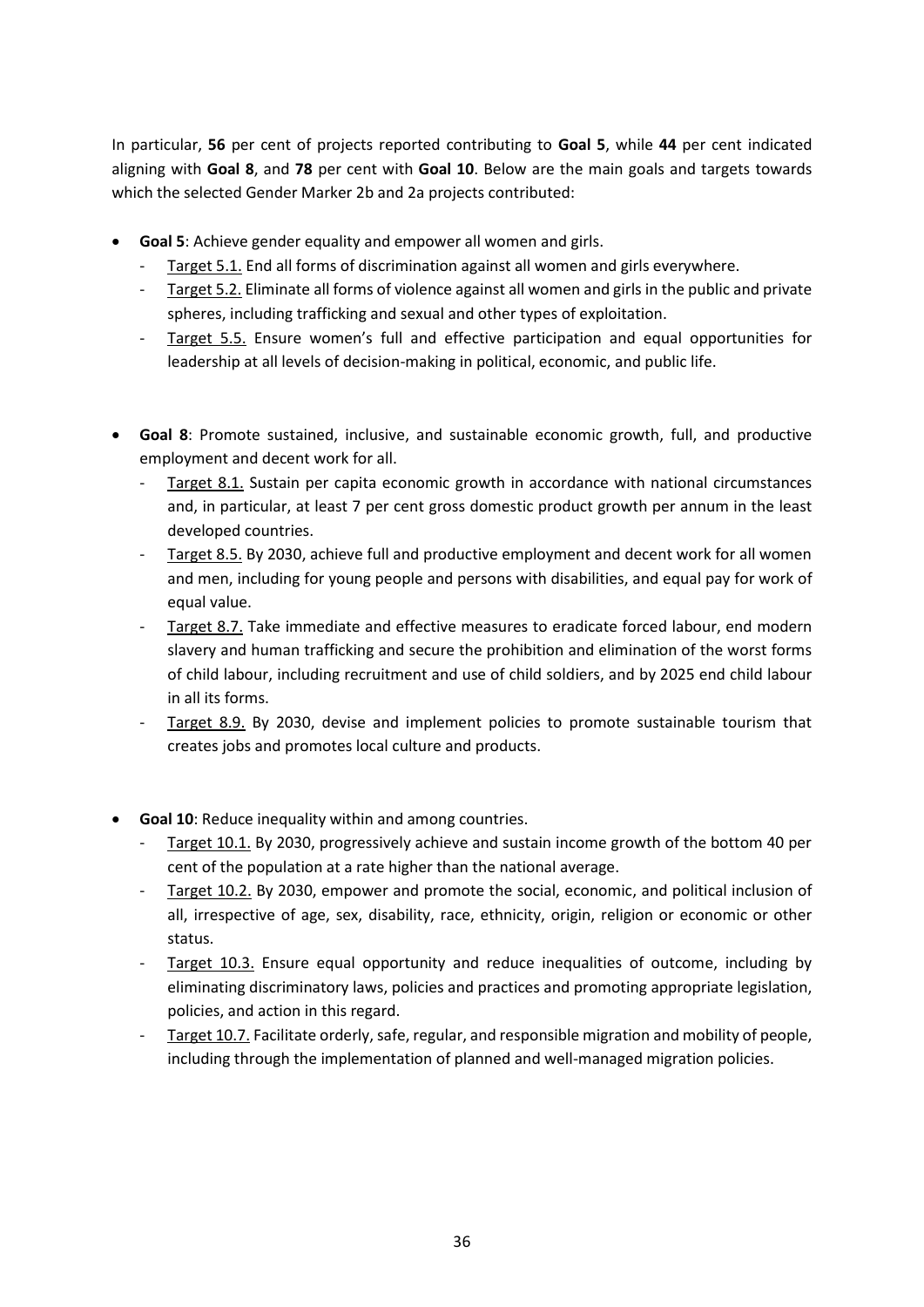Moreover, these projects aligned with the IOM Migration Governance Framework (MiGOF), particularly **Principle 2** "Formulating policy using evidence and a 'whole-of-government' approach", **Principle 3** "Engagement with partners to address migration and related issues", and **Objective 3** "Ensure that migration takes place in a safe, orderly and dignified manner" (**Figure 20**). 39



<sup>39</sup> International Organization for Migration. *Migration Governance Framework* (2016), p.1. Available at[: https://www.iom.int/sites/default/files/about-iom/migof\\_brochure\\_a4\\_en.pdf](https://www.iom.int/sites/default/files/about-iom/migof_brochure_a4_en.pdf)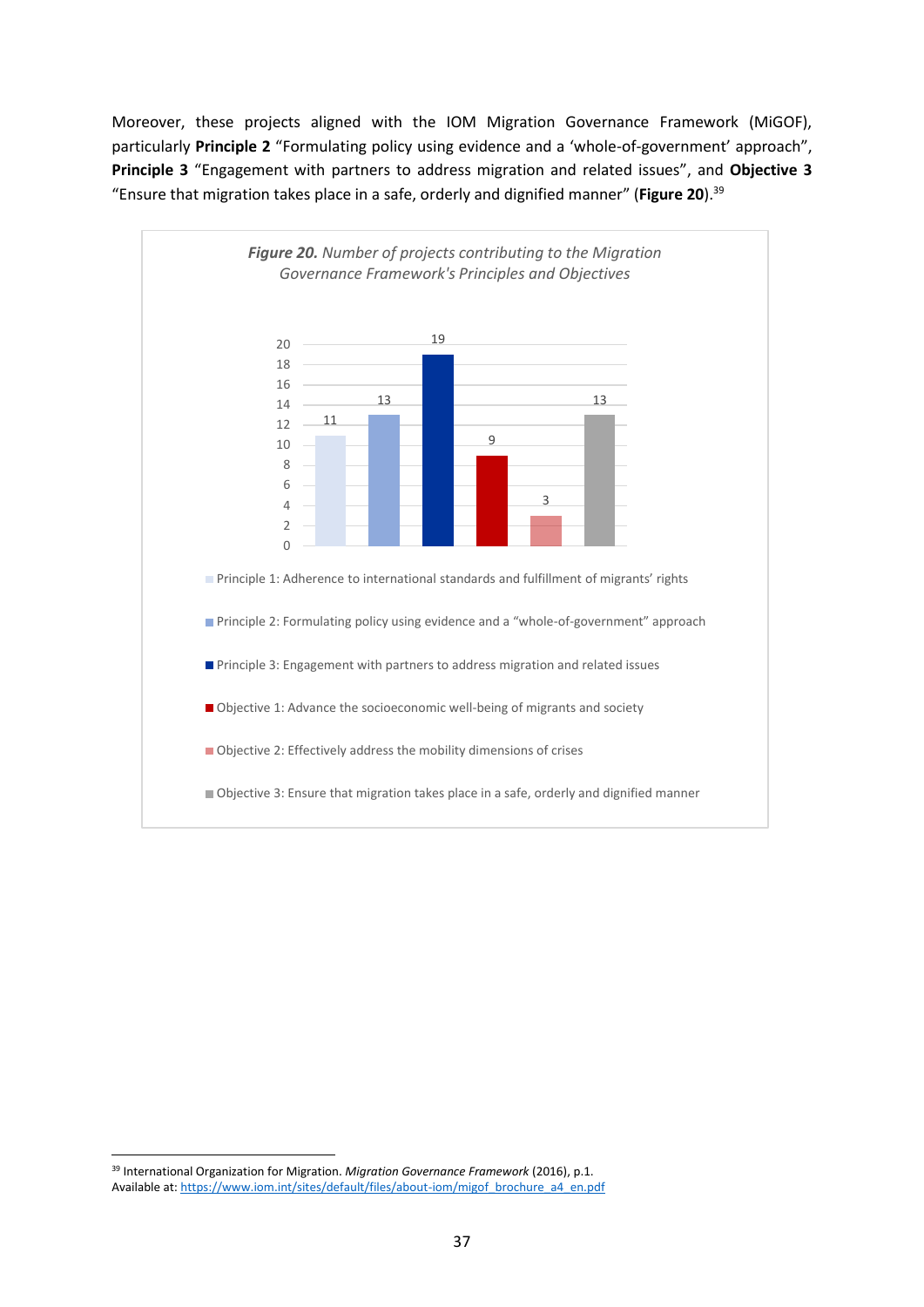Finally, they also contributed to the IOM Institutional Strategy on Migration and Sustainable Development (M&SD), especially **Deliverable 1.2** "We will support governments to enhance pathways for safe and regular migration", **Deliverable 3.1** "We will strengthen institutions and systems to institute good migration governance", and **Deliverable 3.2** "We will advocate for policy coherence to harness the linkages between migration and development" (**Figure 21**). 40



<sup>40</sup> International Organization for Migration. *IOM Institutional Strategy on Migration and Sustainable Development* (2020), p.24-25. Available at[: https://publications.iom.int/system/files/pdf/iom-institutional-strategy.pdf](https://publications.iom.int/system/files/pdf/iom-institutional-strategy.pdf)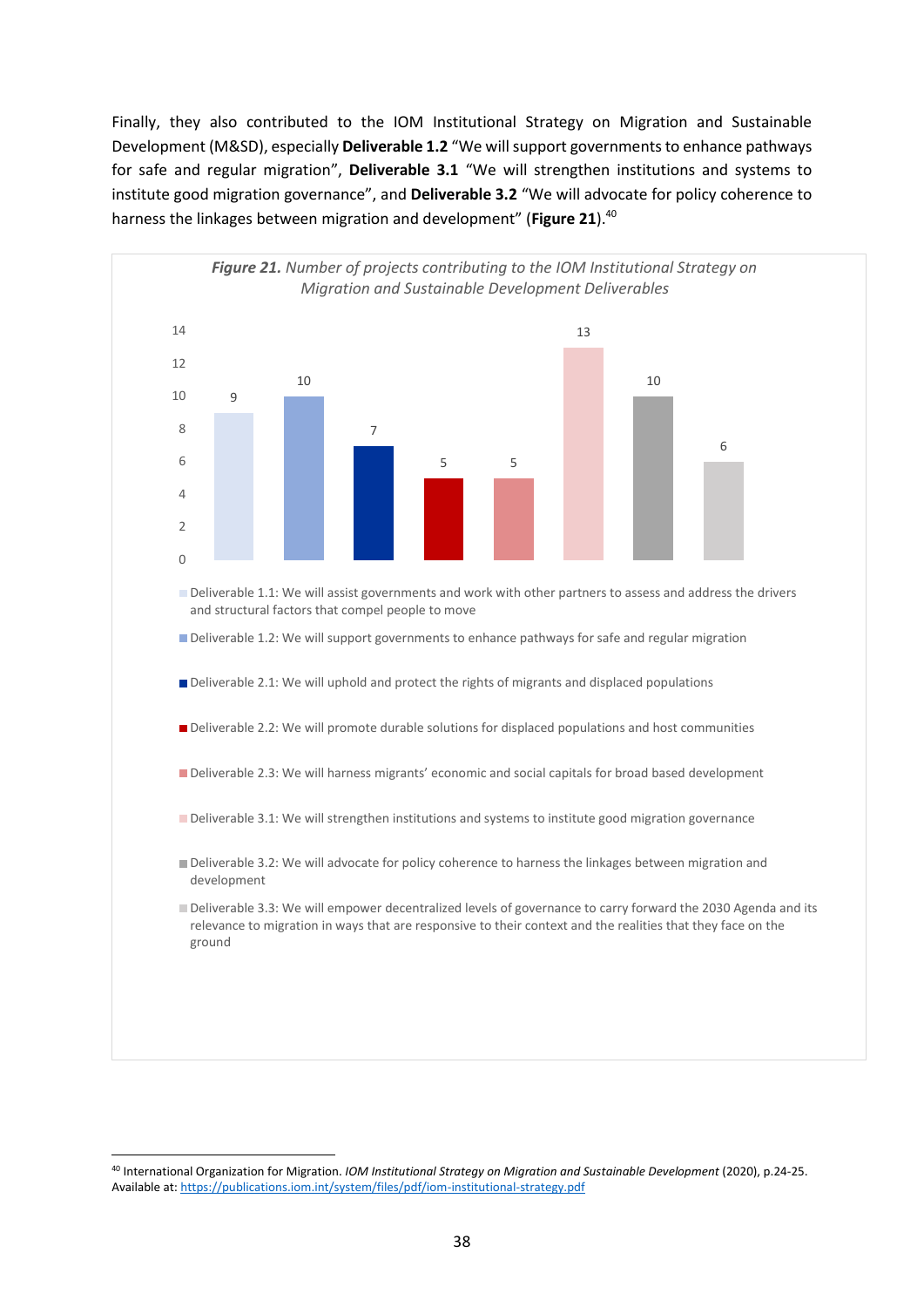# <span id="page-39-0"></span>IV - LESSONS LEARNED AND RECOMMENDATIONS

### <span id="page-39-1"></span>Lessons Learned

### *Positive findings*

- The likelihood of women participating in projects increases when their particular situations are taken into account, for instance by ensuring that activities are organised at convenient times for them.
- Including trainers and staff of all gender groups helps to encourage a more diverse group of participants. For instance, including female trainers and staff in projects helps to encourage more female participants and to legitimise and empower local female leadership more generally. Additionally, participants reported that featuring women migrants in online communication campaigns about the projects helped to encourage and empower other women and girls reading these accounts. Social media posts featuring migrant women received high online engagement and reaction rates.
- Finally, providing sex and age disaggregated data from projects allows IOM to monitor its own performance in integrating gender and age considerations into programming.

#### *Negative findings*

- When activities are organized without consideration of gender equal participation and necessary arrangement (such as providing childcare or playroom during training sessions), women were more likely to be underrepresented.
- There is a lack of sufficient knowledge and systematization of gender mainstreaming in local border police forces.
- There is also often no specific budget allocated for gender-related initiatives.
- At times, gender equality is neither consistently nor sufficiently considered in the project development and needs assessment phase.
- There is limited participation of women in workshops and training. Because a majority of employees in partner ministries and state committees are often male, more men were appointed by government official to attend project activities, which prevented gender equal participation.
- At times, project partners do not understand the scope and importance of gender equality and think that it involves only responding to indicators.
- A more systematic guidance on gender mainstreaming and reporting would help avoid inconsistencies in the level of gender mainstreaming across projects.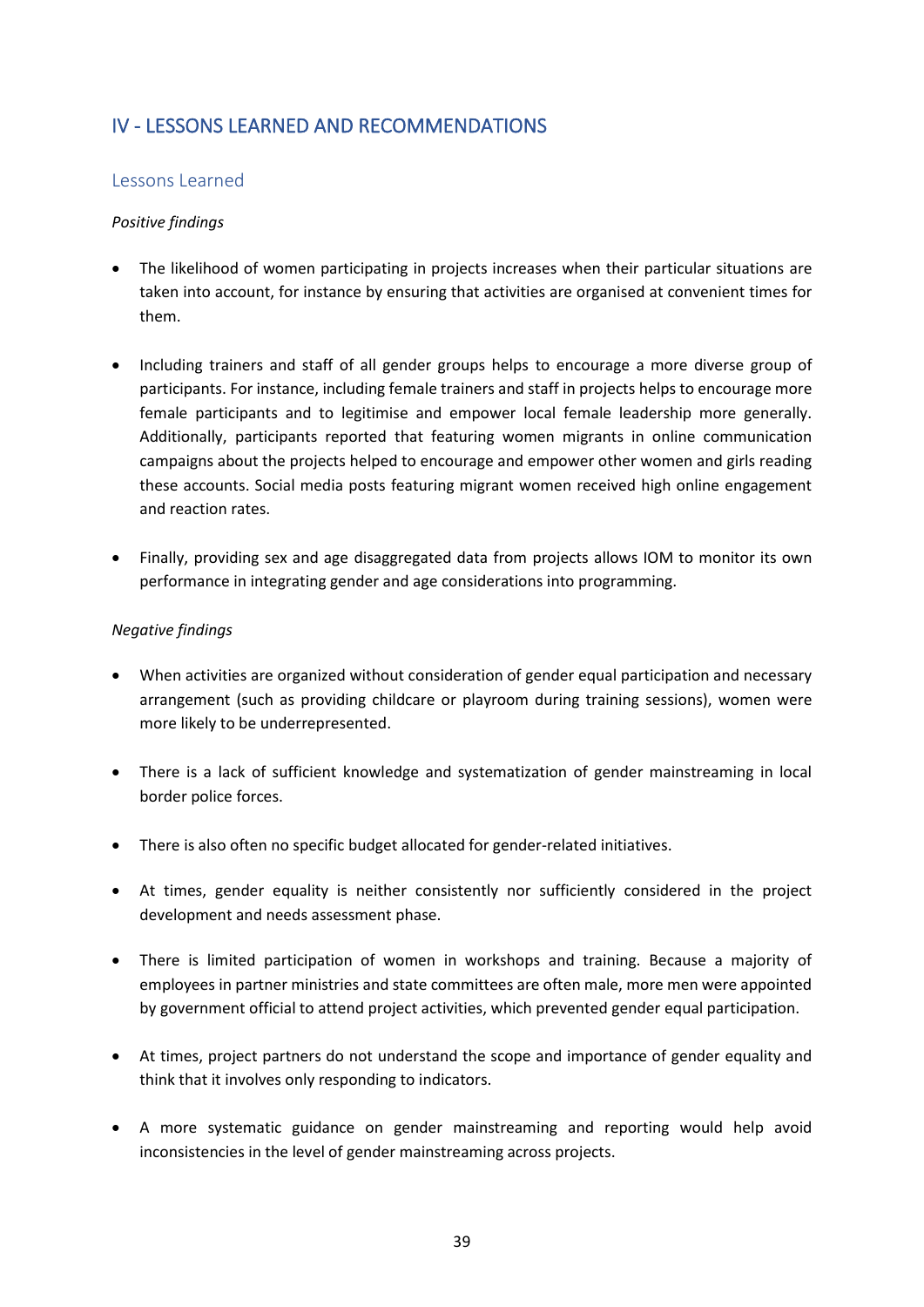# Key Recommendations for future 2a and 2b projects

Based on the lessons drawn from the successes and challenges faced by the projects assessed in this report, the following recommendations were developed to inform the IOM Development Fund's strategic gender approach for future projects:

### Trainings:

- Facilitators of trainings and project activities should be aware of the cultural differences of participants and actively encourage the participation of any underrepresented gender groups in project activities and discussions while ensuring that local customs and traditions are respected. 41
- Overall capacity to mainstream gender should be enhanced at country mission level.

### Partners:

- Governments should take greater steps to provide opportunities and incentives for female officers in the fields where women are likely to be underrepresented.
- Projects should include local organizations working on gender equality issues in project planning, implementation, and reporting to strengthen the work in promoting gender equality.

### Budget:

- A specific budget allowance for supporting equal representation in beneficiaries should be included in project budgets. For example, if women participants are underrepresented in an activity due to their childcare, the funds should be allocated to build the environment that enables them to participate, such as by supporting fees of their paid childcare or having some professional childcare staff where the activity takes place.
- Budget should be allocated to have a gender specialist involved in all phases of the projects, wherever possible.

### Project Design:

- Gender considerations should be researched and discussed with target beneficiaries and other stakeholders during the project design phase to ensure gender concerns are adequately incorporated into projects from the start. This includes:
	- $\circ$  Promoting early gender needs assessments as part of programming tools to address absent or weak gender indicators.
	- $\circ$  Identifying the main barriers to gender equality and including strategies to overcome these within the project design.

 $41$  The assessment conducted shows that women are underrepresented in most of the project activities.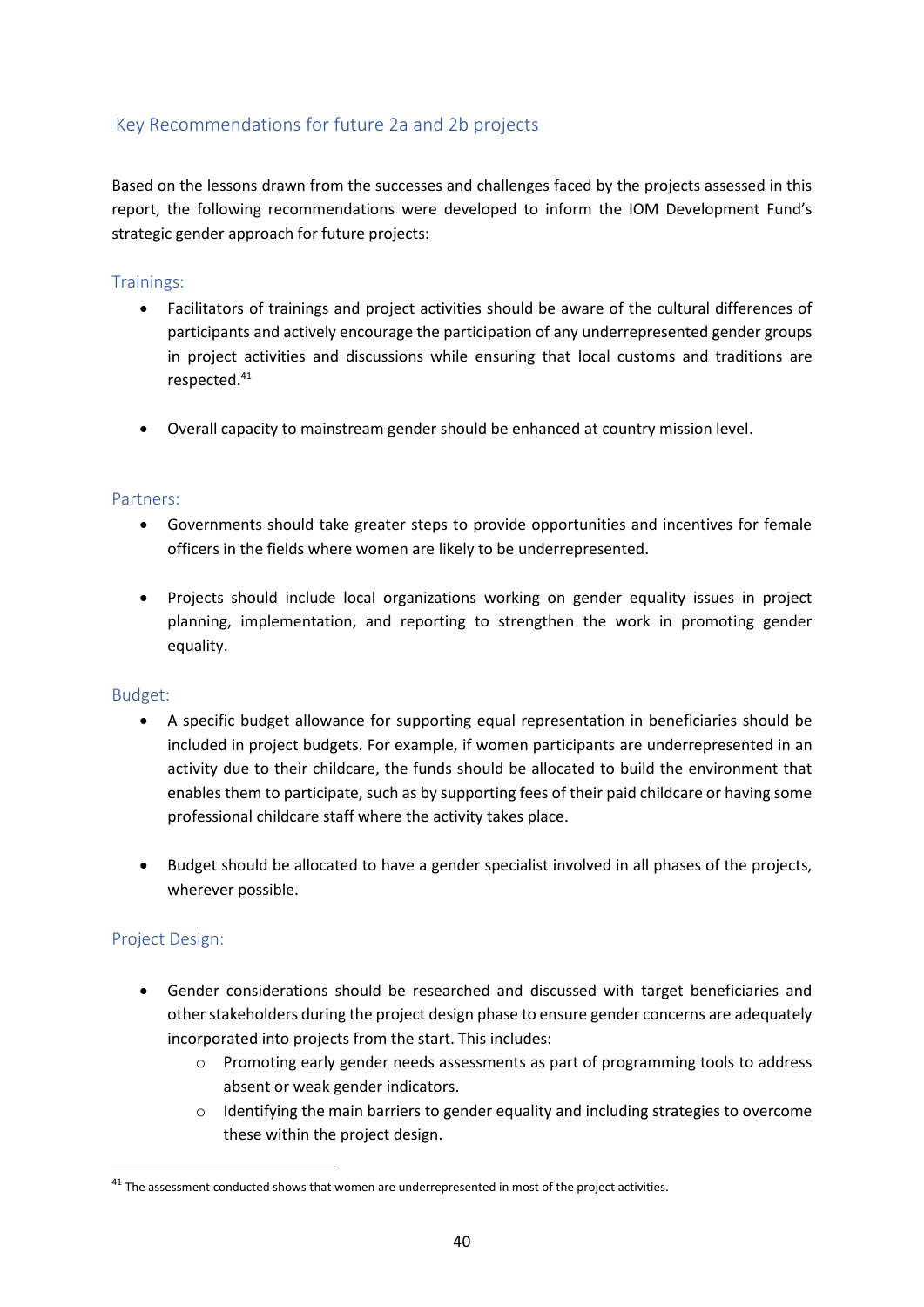- Gender perspectives should be more actively taken into consideration when designing a project, for instance by making concrete reference to gender at the project output and/or outcome level to help project management teams ensure that gender is mainstreamed through the project cycle.
- A gender-sensitive risk assessment should be developed by IOM and its partners in order to ensure everyone in need is reached and gender equality is achieved, beyond equal participation in activities.

## Implementation:

- It is of great importance to strive for gender balance in the initial selection of partners, contractors, and consultants, and make sure all phases of the project are gender-sensitive and inclusive.
- It is important to make sure partners and consultants for projects are aware of the importance of gender mainstreaming, diversity, and inclusion.
- Gender-disaggregated data should always be collected for all project events and activities, including with regard to beneficiaries, event participants, and members of steering committees/technical working groups.

#### Monitoring:

- The correct application of existing gender policies should be monitored in projects.
- Gender-related outcomes and outputs monitoring should be done in cooperation with partners so that the partners can be empowered and encouraged by the results.
- The Results Matrix and report template could be revised/restructured to ensure that genderrelated results are reported in a systemic manner, through the four levels of the Results Matrix –activity, output, outcome, and objective.
- Monitoring methodology and data analysis should be tailored to be more gender responsive.
- Project monitoring should assess to what extent the project activities address the different needs of migrants of all gender groups and allow for midterm corrections, if necessary, to make the projects more inclusive and gender-sensitive.

### Evaluation:

• Expected outcomes of gender equality efforts should take into consideration the fact that long-term time frames are often needed to assess the results and successes of project objectives that target a gender inequality issue and to address the structural barriers to gender equality.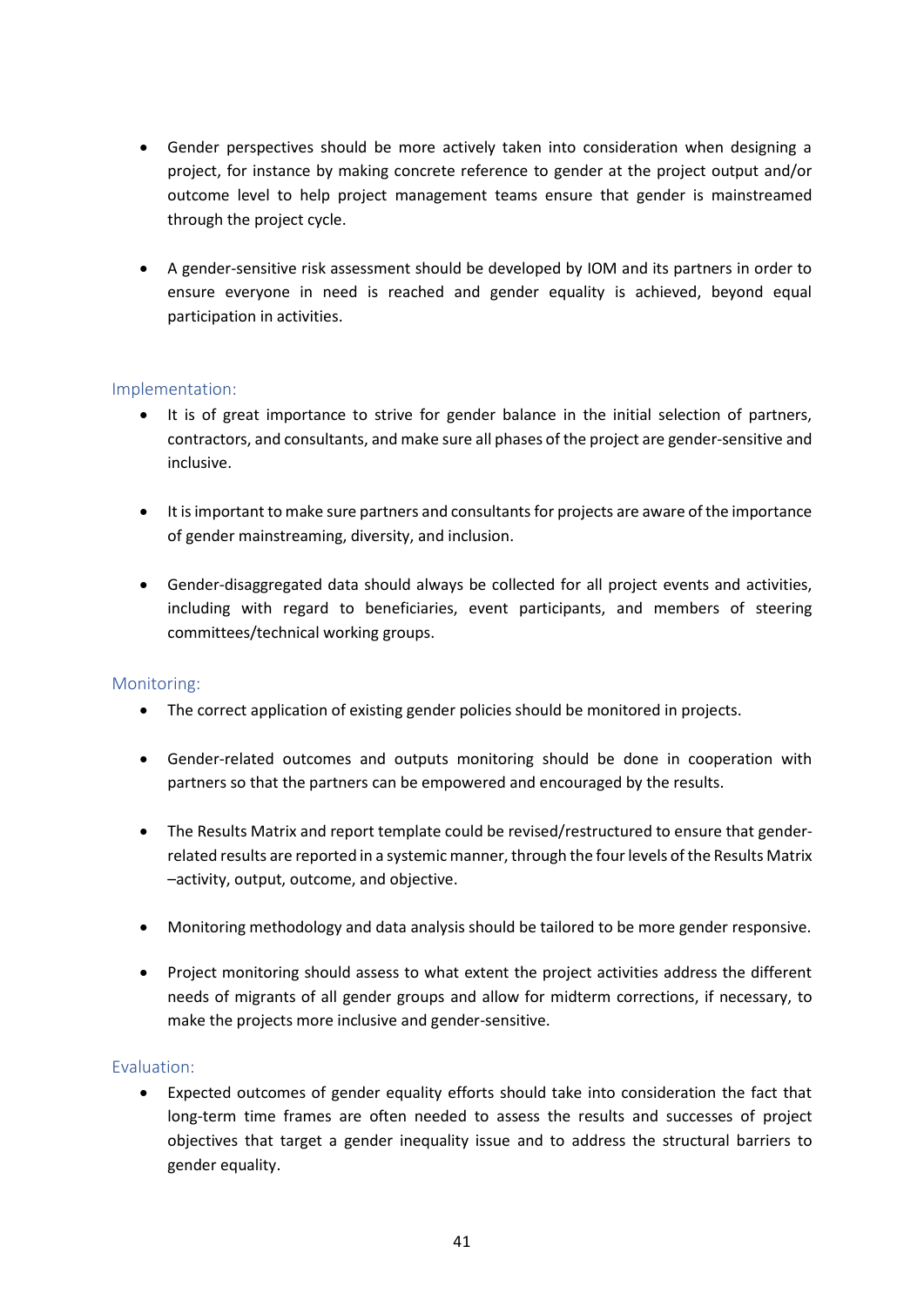- The project evaluation should assess the gender sensitivity of the project activities and to what extent the gender has been mainstreamed at all stages of the project development and implementation and provide recommendations on how to better integrate the gender component to future projects.
- Good practices towards gender equality should be identified and explicitly mentioned in final reports so that recommendations for future projects can be discussed and considered within the project management team. All lessons learned should be compiled and regularly shared with country offices.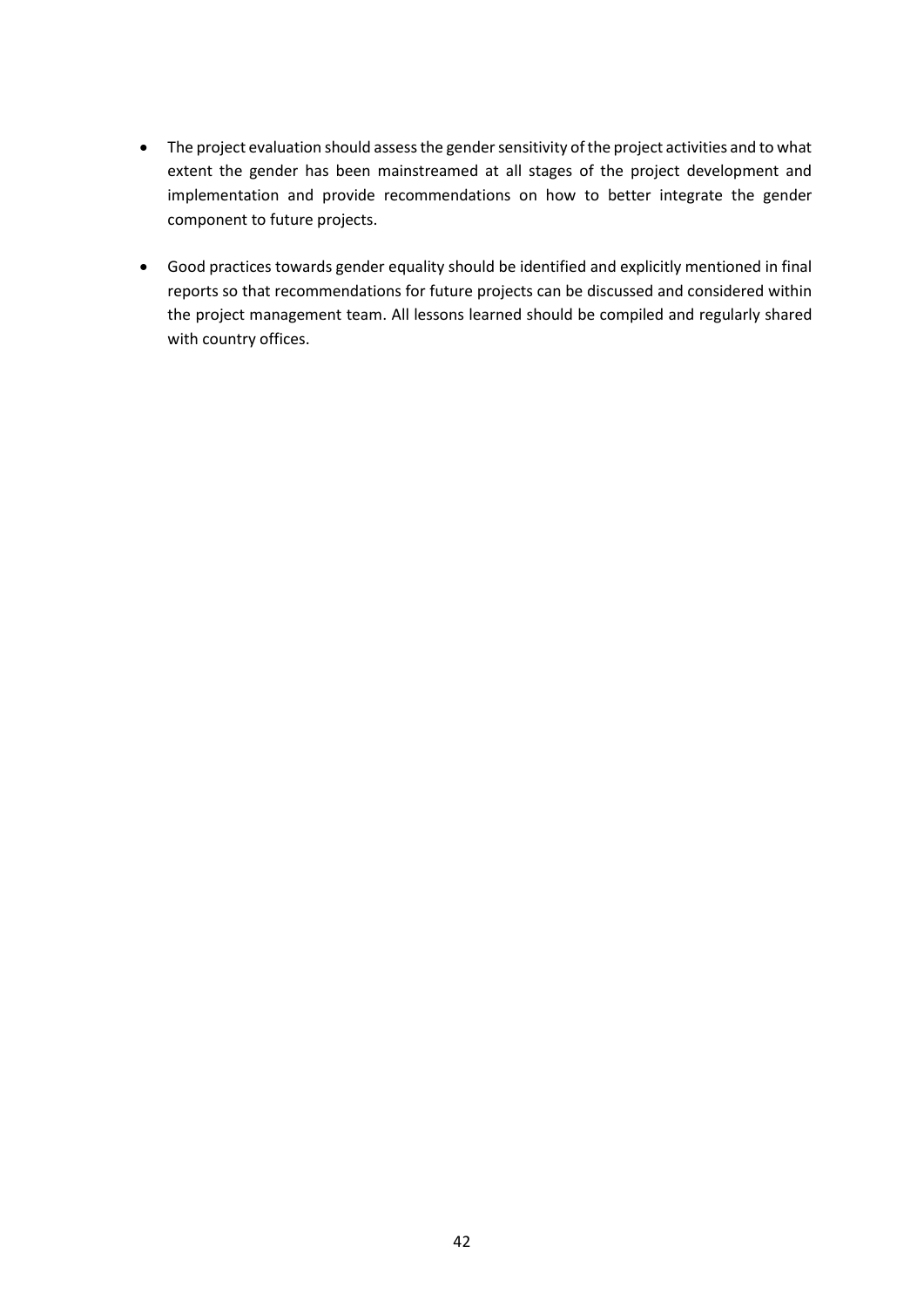### Recommendations to encourage gender-specific 2b projects

Additionally, the following recommendations were made by the missions to encourage genderspecific (2b) IOM Development Fund's projects:

- ❖ It is essential to identify gender specific needs in relation to the communities or issues that expect impact through projects, especially in recognition of priority actions based in four criteria:
	- a) The actions have a positive impact on gender equality;
	- b) The actions ensure gender mainstreaming;
	- c) The actions do not perpetuate gender inequality and gender stereotypes; and
	- d) The actions produce positive transformation for the rights of migrants of all gender groups, especially women, girls, and those with diverse gender identities and/or expressions.
- ❖ Encourage inter-agency projects with a strong gender component and/or results explicitly focused on gender so that efforts are oriented towards complementary learning.
- $\div$  It is important to enhance dialogues with government counterparts on gender equality.
- ❖ Increase the materials and guidance on the use of the IOM Gender Marker (e.g., for every project type).
- ❖ Elaborate instructions on how to strengthen the Theory of Change of the projects to evidence the real intersectional approach between objectives and activities and their intended changes within beneficiaries.
- ❖ Further guidance and emphasis are needed from Headquarters on incorporating the gender 2b framework throughout the project cycle. Besides guidelines for the development of proposals, it would also be good to have training on how to comply with 2b in the implementation and evaluation.
- ❖ Provide specific training on the IOM Gender Marker to staff involved in IOM projects. 42

<sup>&</sup>lt;sup>42</sup> IOM Gender Marker e-course, launched in 2020, provides the basic guidance on gender concepts, gender analysis, gendersensitive outputs and activities. Available via [I-Learn](https://iom.csod.com/LMS/LoDetails/DetailsLo.aspx?loid=797daccd-cf35-4b88-a893-c1fa270906fc&query=?s=1&q=iom%20gender%20marker&back_key=1#t=1) and [E-Campus.](https://www.ecampus.iom.int/course/view.php?id=92) The IOM Gender Marker also works within existing IOM project development, endorsement, and activation processes.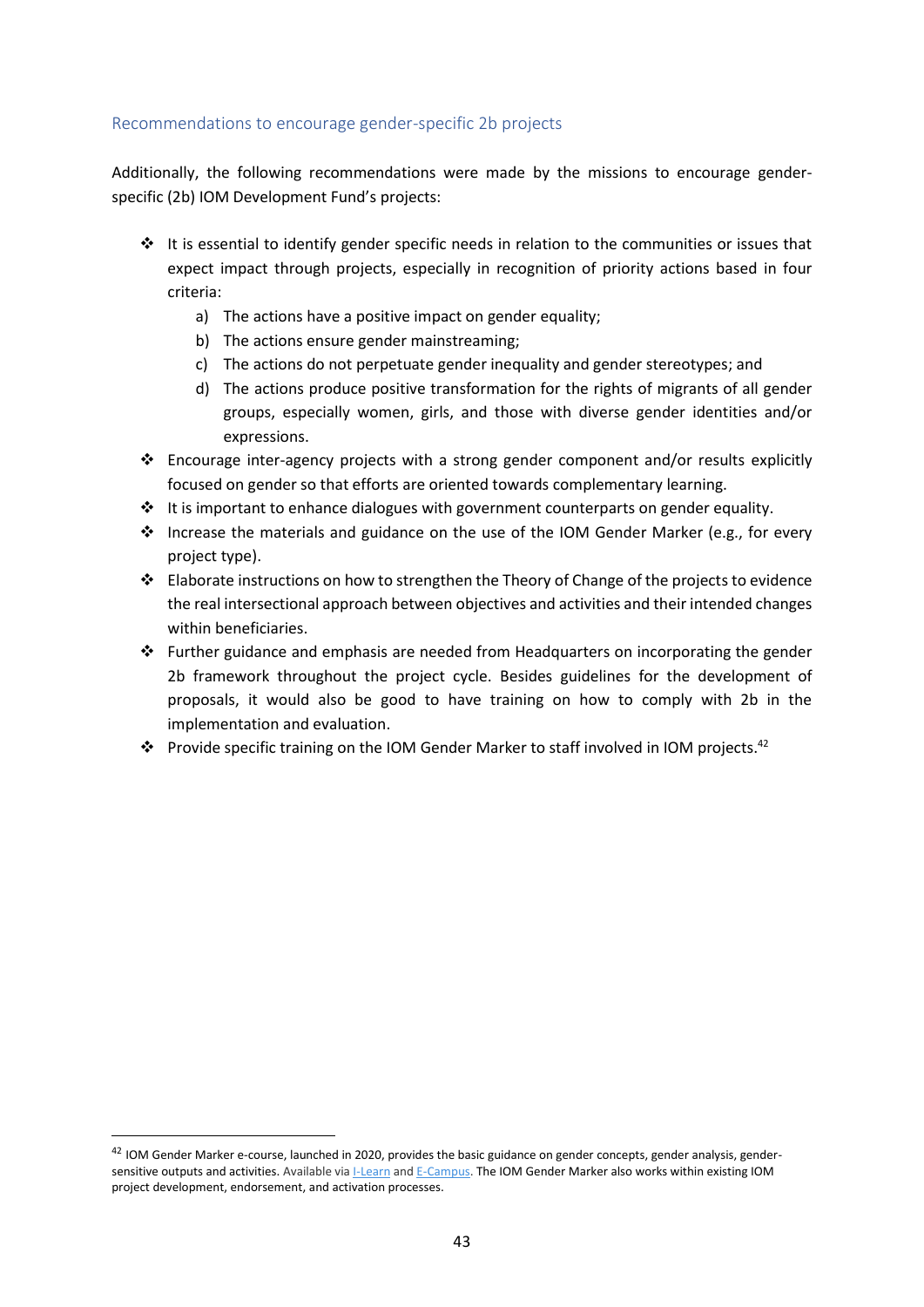# <span id="page-44-0"></span>V - ANNEXES

# <span id="page-44-1"></span>Annex 1: List of Projects

# *2b Projects*

| <b>Funding</b><br>Year | <b>Project ID</b> | <b>Project Title</b>                                                                                                                                | <b>Benefiting</b><br><b>Eligible Member</b><br><b>States</b> | Project<br><b>Duration</b><br>(months) | <b>Budget</b><br>Amount<br>(USD) | <b>IDF Region</b>                        |
|------------------------|-------------------|-----------------------------------------------------------------------------------------------------------------------------------------------------|--------------------------------------------------------------|----------------------------------------|----------------------------------|------------------------------------------|
| 2017                   | IM.0043           | Improving Legal Assistance to Migrants in Brazil and<br>Promoting their Access to Labour Markets                                                    | <b>Brazil</b>                                                | 18                                     | 100000                           | Latin<br>America and<br>the<br>Caribbean |
| 2018                   | MD.0001           | Mainstreaming Gender into Local Migration and<br>Development Priorities In Kyrgyzstan                                                               | Kyrgyzstan                                                   | 15                                     | 100000                           | Asia<br>and<br>Oceania                   |
| 2020                   | CD.0057           | Republic of the Marshall Islands: Piloting a Women-<br>Led Domestic Tourism Programme for Increased<br>Self-Reliance and Livelihood Diversification | Marshall Islands                                             | 15                                     | 80339                            | Asia<br>and<br>Oceania                   |
| 2020                   | PX.0235           | Enhancing the Response to Gender-Based Violence<br>(GBV) and Trafficking in Persons in the Solomon<br>Islands                                       | Solomon Islands                                              | 24                                     | 300000                           | Asia<br>and<br>Oceania                   |
| 2019                   | <b>NC.0029</b>    | Tajikistan: Understanding the Nexus of Migration,<br>Gender, Climate Change and Agriculture                                                         | Tajikistan                                                   | 18                                     | 200000                           | Asia<br>and<br>Oceania                   |
| 2018                   | MS.0003           | Mainstreaming Human Rights and Cross-Cutting<br>Themes in the Essentials of Migrations Management<br>(EMM2.0)                                       | Global                                                       | 18                                     | 100000                           | Global                                   |

# *2a Projects*

| <b>Funding</b> | Project | <b>Project Title</b>                                                                   | <b>Benefiting</b>      | Project         | <b>Budget</b> | <b>IDF Region</b> |
|----------------|---------|----------------------------------------------------------------------------------------|------------------------|-----------------|---------------|-------------------|
| Year           | ID      |                                                                                        | <b>Eligible Member</b> | <b>Duration</b> | <b>Amount</b> |                   |
|                |         |                                                                                        | <b>States</b>          | (months)        | (USD)         |                   |
| 2019           | CD.0023 |                                                                                        |                        |                 |               |                   |
|                |         | Volunteer<br>Diaspora<br>Youth<br>Programme<br>in                                      |                        |                 |               | Africa            |
|                |         | Madagascar                                                                             | Madagascar             | 12              | 100000        |                   |
| 2017           | TC.1039 |                                                                                        |                        |                 |               |                   |
|                |         | Support to Uganda's Immigration Training Academy                                       | Uganda                 | 12              | 80000         | Africa            |
| 2017           | CE.0396 |                                                                                        |                        |                 |               |                   |
|                |         | Promoting the Engagement of the Chadian Diaspora<br>to Support the Development of Chad | Chad                   | 12              | 75000         | Africa            |
|                |         |                                                                                        |                        |                 |               |                   |
| 2017           | CE.0396 | Strengthening the Capacities of the Migration                                          |                        |                 |               |                   |
|                |         | Research Institutions in Senegal                                                       | Senegal                | 18              | 100000        | Africa            |
| 2019           | CE.0396 |                                                                                        |                        |                 |               |                   |
|                |         | Supporting Youth with Efficient and Effective                                          |                        |                 |               |                   |
|                |         | <b>Employment Counselling Centres in Niger</b>                                         | Niger                  | 15              | 200000        | Africa            |
| 2017           | CT.1095 |                                                                                        |                        |                 |               | Latin America     |
|                |         | Strengthening the Capacities of the National                                           |                        |                 |               | and<br>the        |
|                |         | Coalition Against Trafficking in Persons in Nicaragua                                  | Nicaragua              | 12              | 120000        | Caribbean         |
| 2017           | PR.0221 | Regional Capacity-building for the Production and                                      | Mesoamerica            |                 |               | Latin America     |
|                |         | Analysis of Regional Migration Information in                                          | the<br>and             |                 |               | and<br>the        |
|                |         | Mesoamerica and the Caribbean                                                          | Caribbean              | 24              | 300000        | Caribbean         |
| 2017           | CE.0373 | Gender-Sensitive Capacity-building to Manage                                           |                        |                 |               | Latin America     |
|                |         | Migration Between Colombia<br>Irregular<br>and                                         |                        |                 |               | and<br>the        |
|                |         | Venezuela                                                                              | Colombia               | 12              | 100000        | Caribbean         |
| 2017           | TC.1057 |                                                                                        |                        |                 |               | Latin America     |
|                |         | Strengthening Migration Management in Paraguay's                                       |                        |                 |               | the<br>and        |
|                |         | <b>Border Areas</b>                                                                    | Paraguay               | 15              | 150000        | Caribbean         |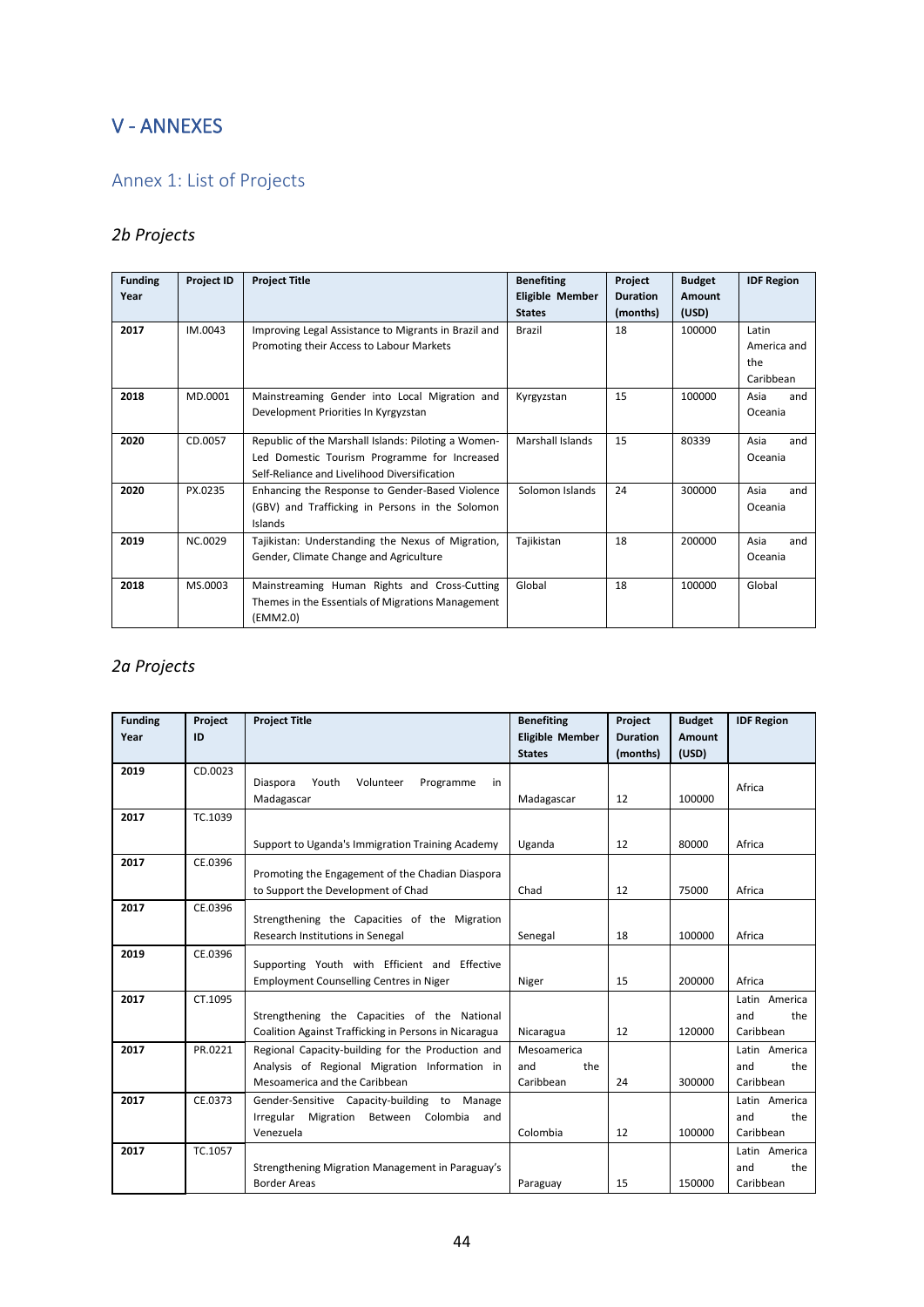| 2017 | IM.0045 | Strengthening the Capacity of the MERCOSUR           |                    |    |        | Latin America |
|------|---------|------------------------------------------------------|--------------------|----|--------|---------------|
|      |         | Member States and the Media to Promote the           |                    |    |        | and<br>the    |
|      |         | Positive Contribution of Migration                   | <b>MERCOSUR</b>    | 12 | 39236  | Caribbean     |
| 2017 | LM.0326 | Pacific Adaptation through Labour Mobility in the    |                    |    |        |               |
|      |         | Low-lying Atoll States of Kiribati, Marshall Islands | Kiribati; Marshall |    |        | Asia<br>and   |
|      |         | and Tuvalu                                           | Islands; Tuvalu    | 24 | 300000 | Oceania       |
| 2017 | LM.0321 | Increasing the Capacity of Migrant Resource Centres  |                    |    |        |               |
|      |         | (MRCs) in Nepal to Foster Safe, Humane and Orderly   |                    |    |        | Asia<br>and   |
|      |         | Migration                                            | Nepal              | 24 | 200000 | Oceania       |
| 2017 | MA.0407 |                                                      |                    |    |        |               |
|      |         | Migration and its Impact on Cambodian Children and   |                    |    | 200000 | Asia<br>and   |
|      |         | Families (MICCAF)                                    | Cambodia           | 18 |        | Oceania       |
| 2017 | PO.0105 | Supporting China's Engagement in the Global          |                    |    |        | Asia<br>and   |
|      |         | <b>Migration Debate</b>                              | China              | 27 | 100000 | Oceania       |
| 2018 | PM.0008 | My Great Story: Integrated Communications            |                    |    |        |               |
|      |         | Campaign for Greater Understanding on Migration      |                    |    |        | Asia<br>and   |
|      |         | Issues - Pilot in the Philippines                    | Philippines        | 9  | 36834  | Oceania       |
| 2017 | MA.0400 | Development of Psychological Integrated Services of  |                    |    |        |               |
|      |         | the Border Police Department in the Republic of      | of<br>Republic     |    |        |               |
|      |         | Moldova (SPINS)                                      | Moldova            | 24 | 170000 | Europe        |
| 2017 | CS.0936 |                                                      |                    |    |        |               |
|      |         | Community-Based Approach to Support Youth in a       | North              |    |        |               |
|      |         | Targeted Municipality in North Macedonia             | Macedonia          | 12 | 100000 | Europe        |
| 2017 | CT.1093 | Supporting the Enhancement of National Capacities    |                    |    |        |               |
|      |         | to Combat Human Trafficking in Azerbaijan (SNCT)     | Azerbaijan         | 24 | 180000 | Europe        |
| 2018 | PX.0011 | Supporting the Turkish Gendarmerie in Building the   |                    |    |        |               |
|      |         | Capacity of the Department of Counter Trafficking    |                    |    |        |               |
|      |         | and Smuggling                                        | Turkey             | 24 | 200000 | Europe        |
| 2019 | PO.0143 |                                                      |                    |    |        |               |
|      |         | Improved Migration Management through Policy         |                    |    |        |               |
|      |         | Development in Kyrgyzstan                            | Kyrgyzstan         | 3  | 37887  | Europe        |
| 2017 | PM.0003 |                                                      |                    |    |        |               |
|      |         | Community-Based Film Production to Promote a         |                    |    |        |               |
|      |         | Better Understanding of Migration                    | Global             | 18 | 100000 | Global        |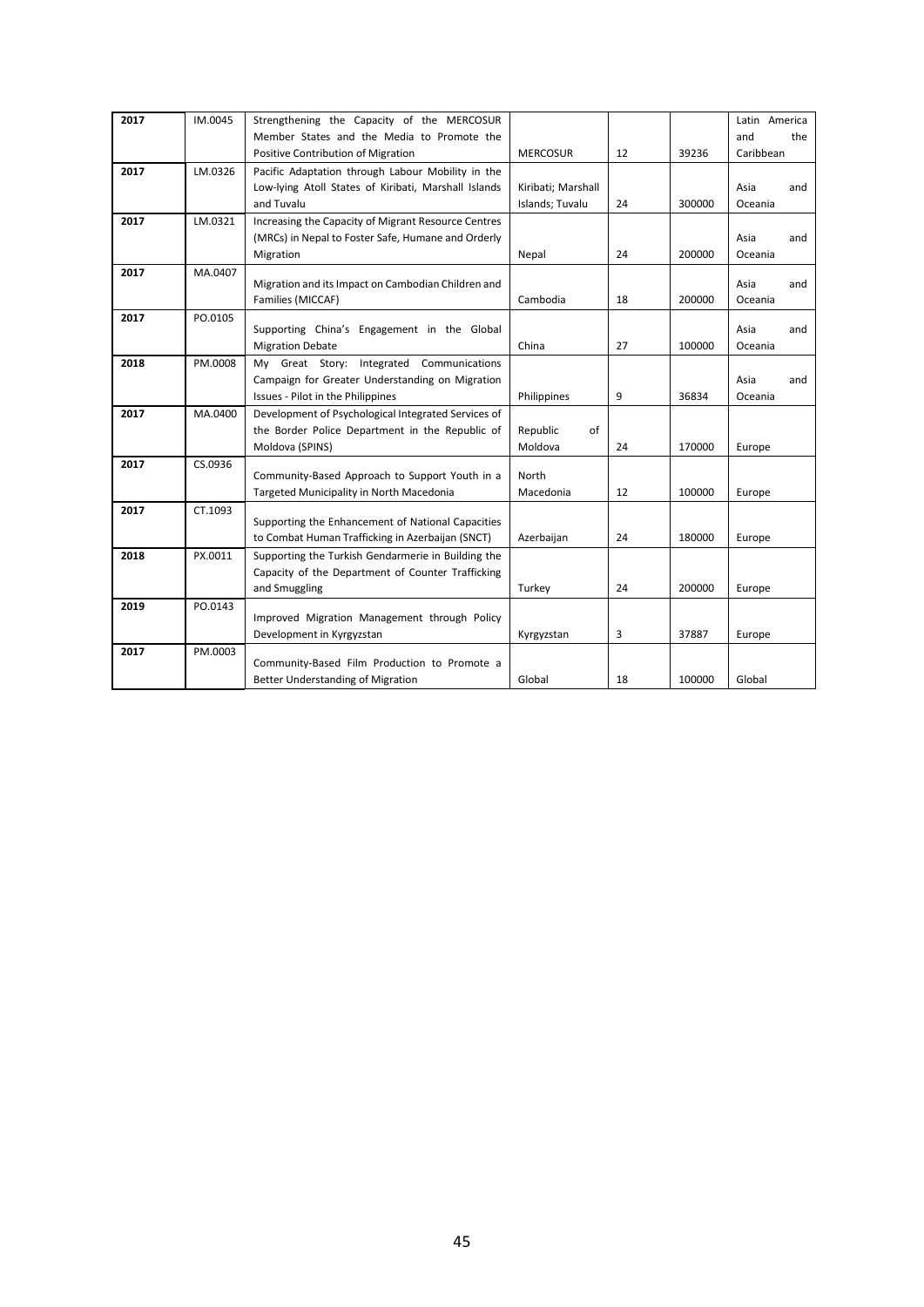#### Annex 2: Gender Questionnaire

# **QUESTIONNAIRE** Gender Review

**Purpose:** The IOM Development Fund is currently carrying out a review of all its Gender Marker 2b projects and a selection of 2a projects between 2017 and 2020.

As per the IOM Gender Marker methodology, **projects coded as 2b** are "projects whose principal objective is to contribute to gender equality, such as projects where a particular gender group is targeted in order to address a specific disadvantage, or projects which specifically address a gender issue," and where the following are included: gender analysis in the needs assessment, at least one project output makes reference to gender, and at least one project activity makes reference to gender.

A **project is coded as 2a** when it is a "general project with gender sufficiently mainstreamed so that it will likely make a significant contribution to gender equality," and where the following are included: gender analysis in the needs assessment, at least one project output makes reference to gender, and at least one project activity makes reference to gender.

The review seeks to identify challenges and lessons learned, in order to provide recommendations to better inform future 2b and 2a projects and to contribute to IOM's annual report on progress implementing the UN System-wide Action Plan on Gender Equality and the Empowerment of Women (UN-SWAP). Additionally, the review will examine the impact of the COVID-19 pandemic on these projects. The final report will be shared with all relevant colleagues and IOM Member States.

**Instructions:** Please answer the following questions, only for IOM Development Fund projects, based on your knowledge of the project/final narrative report/ ex-post evaluation report if available, and information you have been able to collect from government counterparts and partners. Thank you for your assistance in this review.

#### **Section 1: Background information**

- 1. Project ID: Click or tap here to enter text.
- 2. Project Title: Click or tap here to enter text.
- 3. Funding Year: Click or tap here to enter text.
- 4. Project Status:

 $\Box$  Completed – For completed projects, please fill in all sections of the questionnaire.

 $\Box$  Active – For active projects, please disregard questions 33, 34 and 35.

#### **Section 2: Outcomes and Outputs**

*According to the IOM Project Handbook, outcomes are the intended changes in institutional performance, individual or group behavior, or the political, economic, or social position of the beneficiaries; and outputs are the intended changes in skills or abilities of the beneficiaries, or the availability of new products or services as a result of project activities.*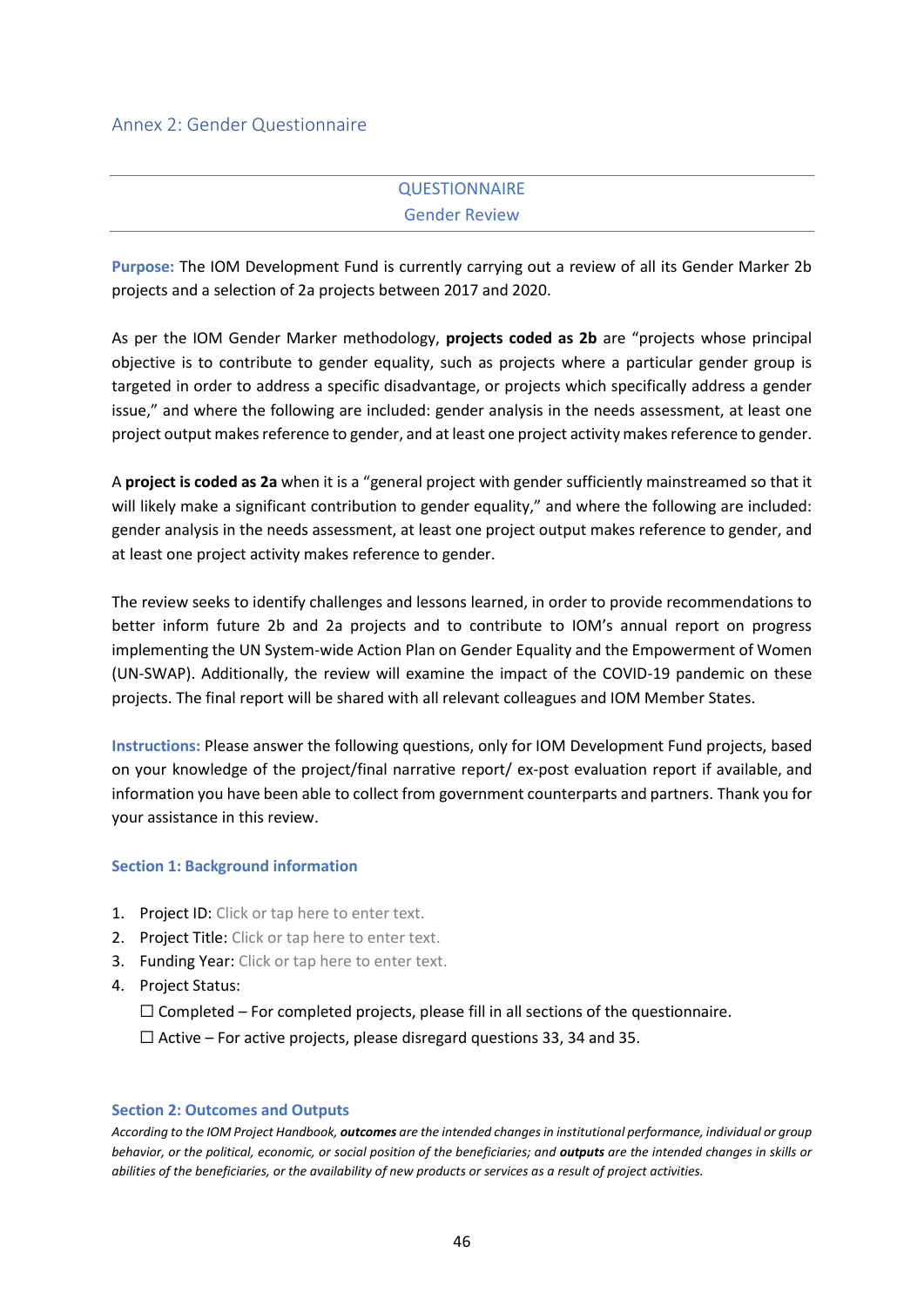- 5. Please indicate the 2-3 most important outcomes and outputs that make reference to gender (whether mainstreamed or targeted) which have been achieved and delivered by this project.
- Outcome: Click or tap here to enter text. Related Outputs: Click or tap here to enter text.
- Outcome: Click or tap here to enter text. Related Outputs: Click or tap here to enter text.
- Outcome: Click or tap here to enter text. Related Outputs: Click or tap here to enter text.
- 6. Did the project meet all of its planned outcomes and outputs that made reference to gender? ☐ Yes

 $\square$  No

- $\triangleright$  Please specify what outcomes/outputs were not met/produced and why: Click or tap here to enter text.
- ➢ Please specify if any outcomes or outputs were partially achieved and why: Click or tap here to enter text.
- 7. Was a portion of the project budget (e.g., USD 5,000 for a budget of USD 100,000) allocated to mainstreaming and/or tracking gender activities?

 $\square$  Yes – What was the amount allocated to gender in USD? What was this amount used for? What was the total budget of the project in USD? Please explain. Click or tap here to enter text. ☐ No

### **Section 3: Beneficiaries**

*According to the IOM Project Handbook, beneficiaries are the individuals, groups, or organizations receiving assistance or benefitting from the IOM project (e.g.: government officials, members from civil society organizations, NGOs, female-headed households, internally displaced persons, diaspora, third-country nationals, etc.).*

8. Did the project reach all the **intended** beneficiaries?

 $\Box$  Yes – please specify who and how many Click or tap here to enter text.

 $\boxtimes$  No – please explain why Click or tap here to enter text.

9. Did this project reach any **unintended** beneficiaries?

 $\Box$  Yes – please specify who and how many Click or tap here to enter text.

☐ No

- 10. The IOM Gender Marker aims at improving the quality of IOM interventions. It fosters assistance that is more sensitive to the different needs and capacities of all gender groups of different ages, by tracking gender- and age-sensitive actions and financial allocations. Which of the following key gender groups were specifically targeted in the project? Please select all that apply.
	- ☐ Women
	- $\Box$  Girls
	- ☐ Men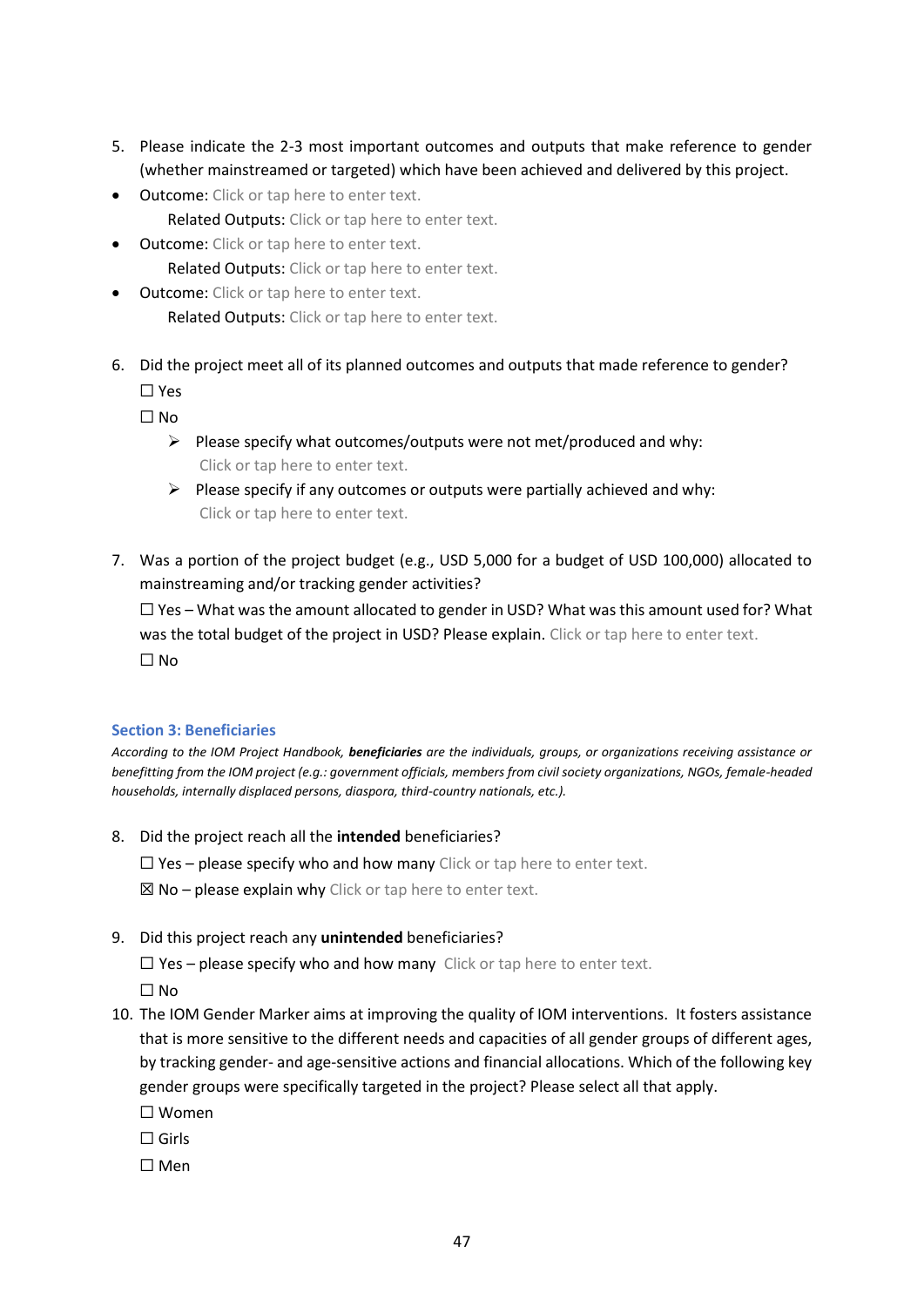☐ Boys

☐ LGBTIQ+ (lesbian, gay, bisexual, transgender, intersex and queer) people

□ Other Click or tap here to enter text.

11. Were any of the following key gender groups considered as "vulnerable" groups in the project?  $\Box$  Yes - Please select all that apply and provide a brief analysis of their roles and responsibilities

to justify that categorization. *According to the IOM Gender Marker, gender roles are the types of behaviours and duties that are expected of people based on their assigned sex. (e.g., caretaking role, role of maintaining household chores, role of looking after dependents, responsible for a specific action such as collecting water, etc.)*

| <b>Key groups</b>                       | Roles/responsibilities           |
|-----------------------------------------|----------------------------------|
| $\square$ Women                         | Click or tap here to enter text. |
| $\square$ Girls                         | Click or tap here to enter text. |
| $\Box$ Men                              | Click or tap here to enter text. |
| $\Box$ Boys                             | Click or tap here to enter text. |
| $\Box$ LGBTIQ+ people                   | Click or tap here to enter text. |
| $\Box$ Other Click or tap here to enter | Click or tap here to enter text. |
| text.                                   |                                  |

☐ No

12. Was sex-disaggregated data collected/provided for all project activities? *Please count the number of data on results which should be disaggregated by sex, and then assess the percentage of data sets that are actually disaggregated.*

□ Yes (more than 80%)

 $\Box$  Partially (40-79%)

 $\Box$  Partially (1-39%)

- $\Box$  No (0%)
- 13. In terms of non-migrants beneficiaries (government officials, members from civil society organizations, NGOs, partners, etc.) was gender parity reached in project activities? *According to the IOM Baseline Report on Gender Equality*, *gender parity is defined as a participation rate of between 40 and 60 per cent by women and men across all relevant activities. Results that are not, but should have been, based on sex-disaggregated data are considered as not achieving gender parity. To select "yes", the percentage of activities where there is gender parity should be 80% or more.*

□ Yes (more than 80%)

☐ Partially (40-79%)

 $\Box$  Partially (1-39%)

 $\square$  No (0%) In case gender parity was not reached in all project activities, was a justification provided?

If yes, please give the justification. Click or tap here to enter text.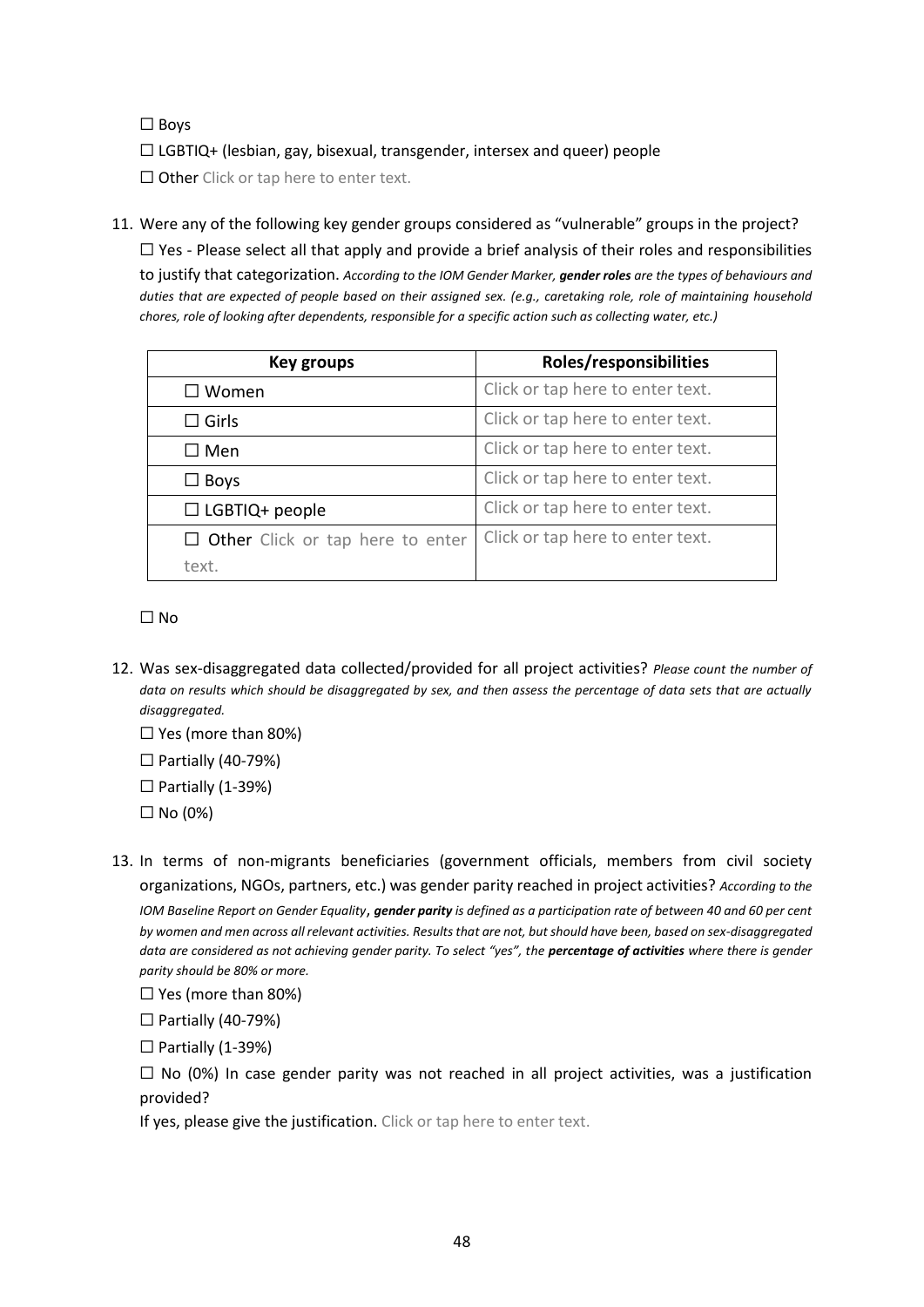- 14. In terms of migrants beneficiaries, was gender parity reached in project activities? *To select "yes", the percentage of activities where there is gender parity should be 80% or more.*
	- ☐ Yes (more than 80%)

☐ Partially (40-79%)

 $\Box$  Partially (1-39%)

 $\square$  No (0%) In case gender parity was not reached in all project activities, was a justification provided?

If yes, please give the justification. Click or tap here to enter text.

15. Has the project involved any measures to promote the equal participation of women and men in project activities such as training and meetings? (e.g., providing childcare or playroom during training sessions).

 $\Box$  Yes – please explain. Click or tap here to enter text.

 $\square$  No

16. Did you identify any gender-based discrimination, exclusion, stigmatization, or bias towards the project beneficiaries?

 $\Box$  Yes – please explain and specify if it was towards non-migrants or migrants beneficiaries. Click or tap here to enter text.

 $\Box$  No

- 17. Were any local organizations working on gender equality and/or women's rights involved in project implementation, especially the national gender machinery? *According to the IOM Baseline Report on Gender Equality, local organizations include national and regional entities addressing gender issues, such as government, academic and civil society organizations. The national gender machinery refers specifically to government bodies, whether national or local, that are responsible for gender equality issues throughout the government and/or the country.*
	- $\Box$  Yes (including the national gender machinery)
	- $\Box$  Yes (but not the national gender machinery)

 $\Box$  No

#### **Section 4: Project Impact**

*According to the IOM Project Handbook, impact is an evaluation criterion that assesses the positive and negative, primary, and secondary long-term effects produced by a project, directly or indirectly, intentionally, or unintentionally. We understand that impact cannot be fully and objectively assessed, particularly in the absence of an ex-post evaluation. As such, the following questions can be considered general indications and invitations for self-reflection.*

18. What impacts were produced by the project? Please briefly elaborate (e.g., positive, negative, short-term, long-term, direct, indirect impacts).

Click or tap here to enter text.

#### 19. Were there any **unforeseen positive** impacts on any specific gender group(s)?

#### ☐ Yes

 $\triangleright$  What was the gender group(s)? Click or tap here to enter text.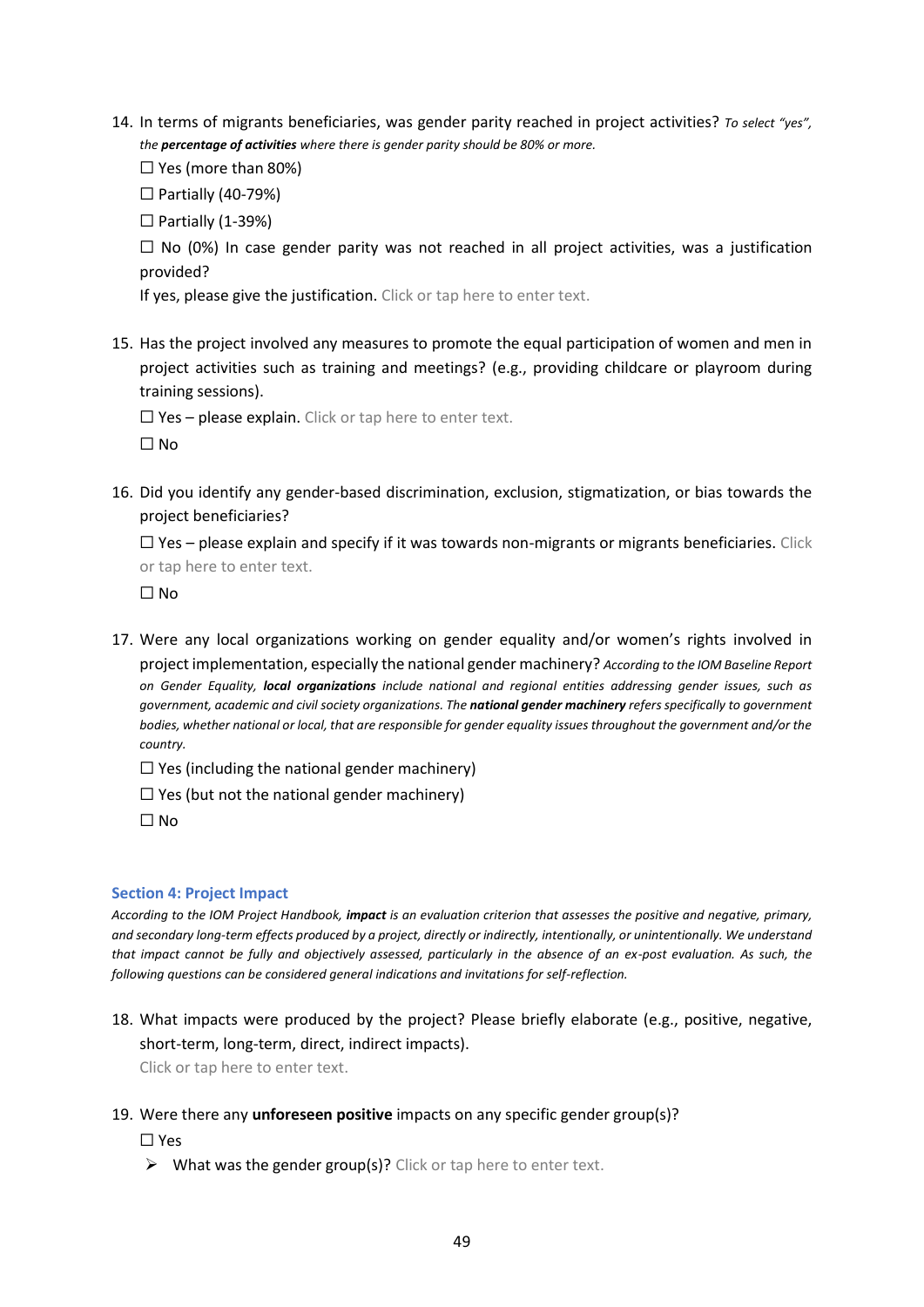- ➢ What were the unforeseen positive impacts? Were they caused by project activities, external factors, or both? Click or tap here to enter text.
- $\triangleright$  How could these positive impacts be promoted in future projects? Click or tap here to enter text.

 $\Box$  No

20. Were there any **unforeseen negative** impacts on any specific gender group(s)?

☐ Yes

- $\triangleright$  What was the gender group(s)? Click or tap here to enter text.
- $\triangleright$  What were the unforeseen negative impacts? Were they caused by project activities, external factors, or both? Click or tap here to enter text.
- $\triangleright$  How could they have been avoided? Click or tap here to enter text.

☐ No

#### **Section 5: Challenges Encountered and Revisions**

21. Was a revision needed to effectively implement the project?

☐ Yes

- $\triangleright$  What kind of revision was it? Please select all that apply.
	- □ Duration
	- ☐ Budget
	- ☐ Results Matrix
	- ☐ Beneficiary Type
- $\triangleright$  What was the reason for the revision? Click or tap here to enter text.
- ➢ Did it allow the project outcomes to be achieved? Please briefly elaborate. Click or tap here to enter text.

 $\square$  No

#### 22. What major challenges, if any, arose during project implementation?

| <b>Challenges Encountered</b>                | <b>Actions Taken</b>             |  |  |
|----------------------------------------------|----------------------------------|--|--|
| $\Box$ Changing governmental counterparts    | Click or tap here to enter text. |  |  |
| $\Box$ Changing governmental priorities      | Click or tap here to enter text. |  |  |
| $\Box$ Consultant challenges                 | Click or tap here to enter text. |  |  |
| $\Box$ Difficulty accessing existing data    | Click or tap here to enter text. |  |  |
| $\Box$ Social/cultural norms                 | Click or tap here to enter text. |  |  |
| $\Box$ IOM internal challenges               | Click or tap here to enter text. |  |  |
| governmental<br>Lack<br>buy-in<br>by<br>0t   | Click or tap here to enter text. |  |  |
| counterparts                                 |                                  |  |  |
| $\Box$ Lack of collaboration by partners     | Click or tap here to enter text. |  |  |
| $\Box$ Lack of coordination amongst agencies | Click or tap here to enter text. |  |  |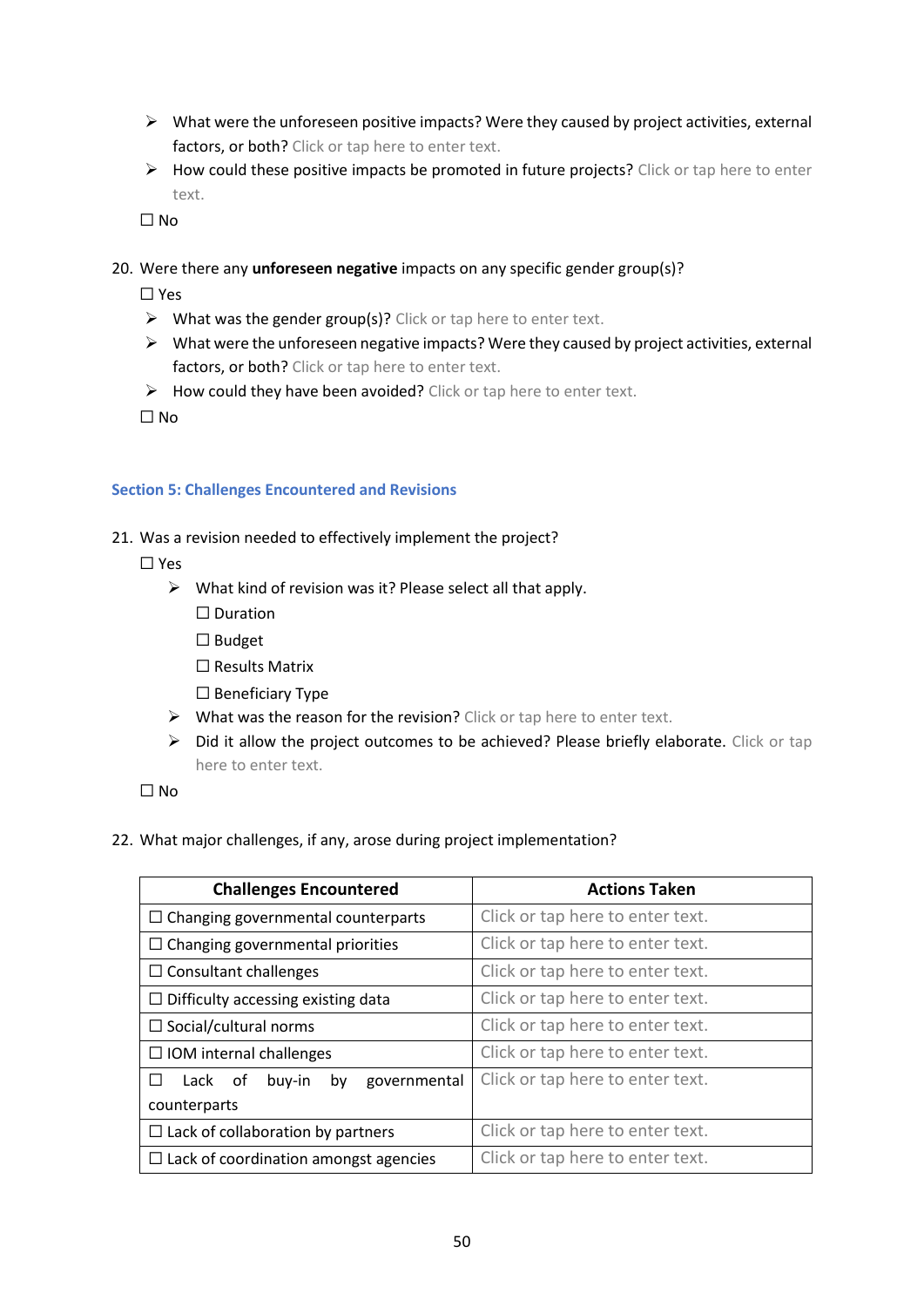| $\Box$ Lack of funding                                | Click or tap here to enter text. |
|-------------------------------------------------------|----------------------------------|
| $\Box$ Lack of reliable information                   | Click or tap here to enter text. |
| $\Box$ Lack of research capacity                      | Click or tap here to enter text. |
| $\Box$ Lack of collaboration/participation by         | Click or tap here to enter text. |
| members of the community                              |                                  |
| $\Box$ Environmental hazards                          | Click or tap here to enter text. |
| $\Box$ Covid-19                                       | Click or tap here to enter text. |
| $\Box$ Political instability ex-ante project approval | Click or tap here to enter text. |
| $\Box$ Political instability ex-post project approval | Click or tap here to enter text. |
| $\Box$ Other                                          | Click or tap here to enter text. |

- 23. What activities/outputs were impacted by these challenges? Click or tap here to enter text.
- 24. Were any specific gender group(s) especially impacted by these challenges? Click or tap here to enter text.
- 25. What measures could have been put in place to avoid and/or mitigate these challenges? Click or tap here to enter text.
- 26. What were the main structural barriers to gender equality identified during the project implementation? *According to the IOM Baseline Report on Gender Equality, structural barriers refer to how gender roles, norms, responsibilities, or dynamics affect the realization of the project and/or whether the project contributes to addressing them.*

Click or tap here to enter text.

27. How can these barriers to gender equality be overcome? Click or tap here to enter text.

#### **Section 6: Covid-19, Gender, and Migration**

\*For projects that were/are still in implementation from March 2020 and onwards only\*

- 28. Was the project implementation impacted by COVID-19? If so, how? Click or tap here to enter text.
- 29. Were any gender inequalities exacerbated by COVID-19? (e.g., increase in domestic violence, increase in the exclusion of women and marginalized groups from access to resources and services -such as health and sanitation- during lockdown, etc.)

 $\Box$  Yes – Please briefly explain how. Click or tap here to enter text.

 $\Box$  No

#### **Section 7: Contribution to Institutional Goals, Frameworks and Strategies**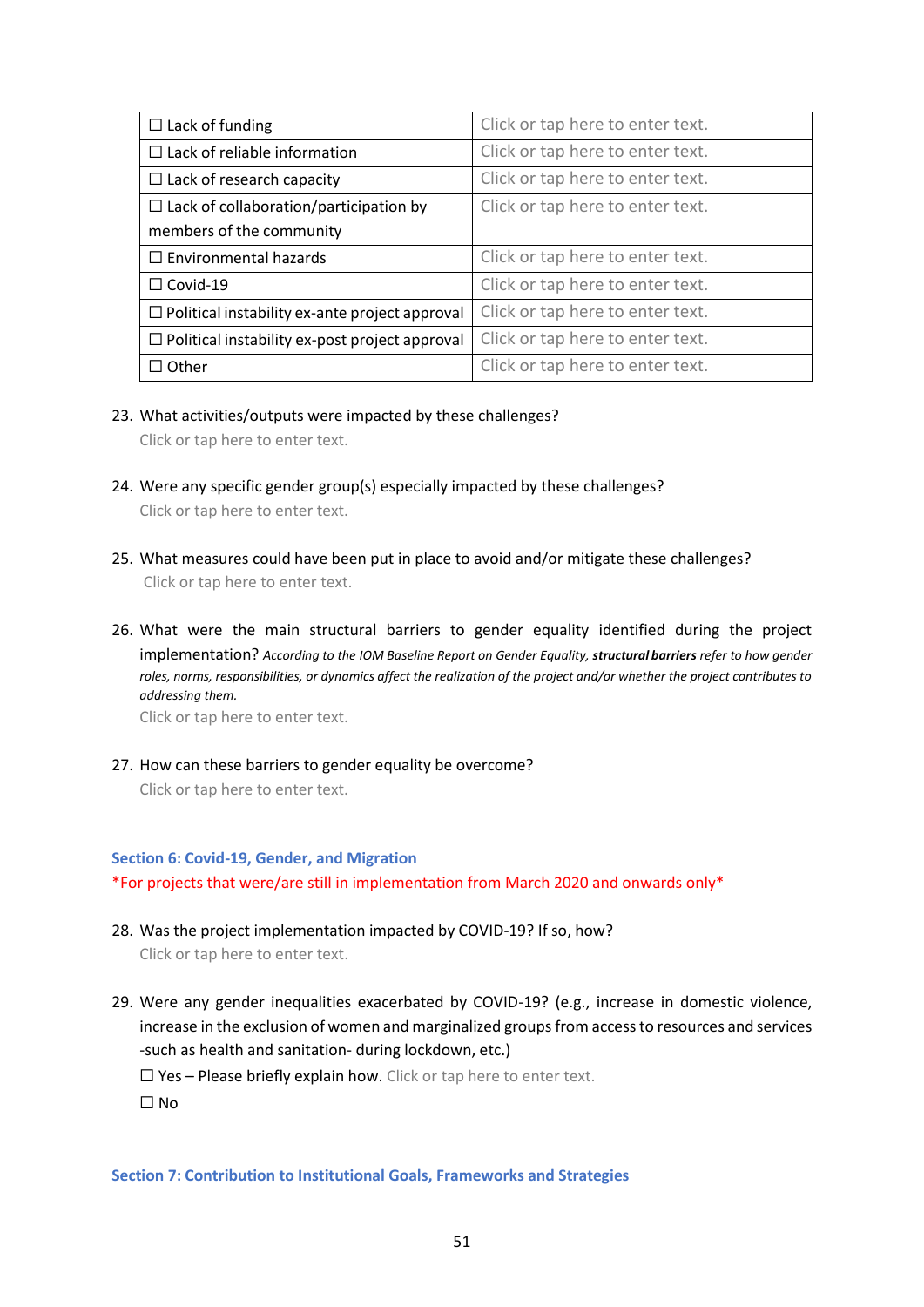- 30. To which of the [United Nations Sustainable Development Goals](https://sdgs.un.org/goals) (SDGs) did/does the project contribute? Please select all that apply, specifying the relevant SDG Targets in the text box.
	- □ Goal 1: No Poverty Click or tap here to enter text.
	- □ Goal 2: Zero Hunger Click or tap here to enter text.
	- □ Goal 3: Good Health and Well-being Click or tap here to enter text.
	- □ Goal 4: Quality Education Click or tap here to enter text.
	- □ Goal 5: Gender Equality Click or tap here to enter text.
	- □ Goal 6: Clean Water and Sanitation Click or tap here to enter text.
	- □ Goal 7: Affordable and Clean Energy Click or tap here to enter text.
	- □ Goal 8: Decent Work and Economic Growth Click or tap here to enter text.
	- □ Goal 9: Industry, Innovation and Infrastructure Click or tap here to enter text.
	- □ Goal 10: Reduced Inequality Click or tap here to enter text.
	- □ Goal 11: Sustainable Cities and Communities Click or tap here to enter text.
	- □ Goal 12: Responsible Consumption and Production Click or tap here to enter text.
	- □ Goal 13: Climate Action Click or tap here to enter text.
	- □ Goal 14: Life Below Water Click or tap here to enter text.
	- □ Goal 15: Life on Land Click or tap here to enter text.
	- □ **Goal 16**: Peace, Justice and Strong Institutions Click or tap here to enter text.
	- □ Goal 17: Partnerships for the Goals Click or tap here to enter text.
- 31. To which of the [Migration Governance Framework](https://www.iom.int/sites/default/files/about-iom/migof_brochure_a4_en.pdf) (MiGOF) principles and objectives did the project contribute? Please select all that apply.
	- ☐ **Principle 1**: Adherence to international standards and fulfillment of migrants' rights.
	- ☐ **Principle 2**: Formulating policy using evidence and a "whole-of-government" approach.
	- ☐ **Principle 3**: Engagement with partners to address migration and related issues.
	- ☐ **Objective 1**: Advance the socioeconomic well-being of migrants and society.
	- ☐ **Objective 2**: Effectively address the mobility dimensions of crises.
	- ☐ **Objective 3**: Ensure that migration takes place in a safe, orderly and dignified manner.
- 32. To which of the [IOM Institutional Strategy on Migration and Sustainable Development](https://publications.iom.int/system/files/pdf/iom-institutional-strategy.pdf) (IOM M&SD) deliverables did the project contribute?

☐ **Deliverable 1.1**: We will assist governments and work with other partners to assess and address the drivers and structural factors that compel people to move.

☐ **Deliverable 1.2**: We will support governments to enhance pathways for safe and regular migration.

☐ **Deliverable 2.1:** We will uphold and protect the rights of migrants and displaced populations.

☐ **Deliverable 2.2:** We will promote durable solutions for displaced populations and host communities.